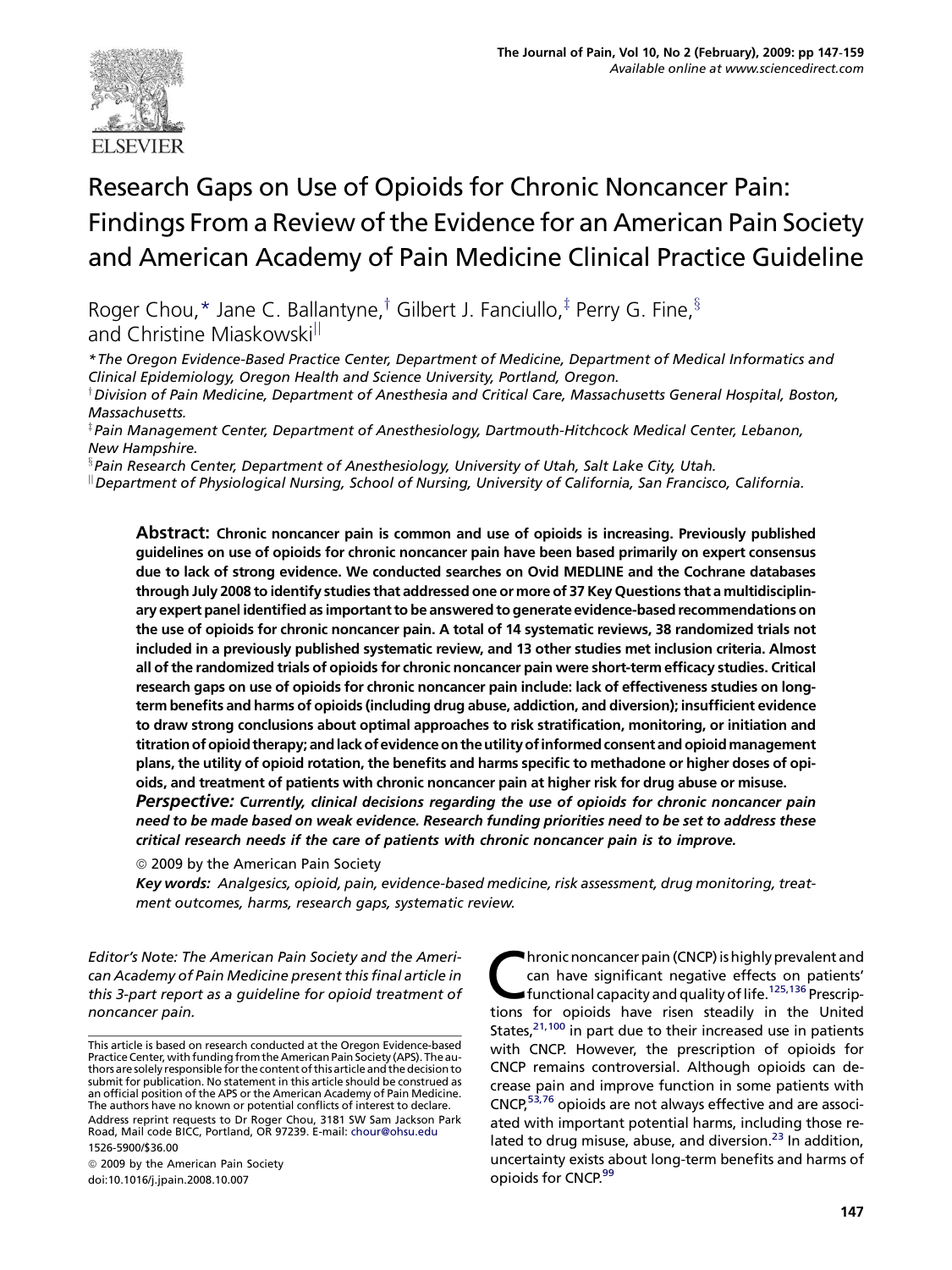Ideally, clinical decisions about the use of opioids for CNCP should be informed by high quality evidence. In reality, this principle is difficult to follow. Although a number of randomized trials are now available, they focus primarily on the evaluation of short-term benefits of opioids versus placebo in highly selected populations.<sup>53,76</sup> In addition, evidence on a number of other areas relevant to opioid prescribing, such as risk assessment before initiation of a trial of opioids, methods for initiating and titrating opioids, monitoring of patients on chronic opioid therapy, use of high-dose opioids, and treatment of high-risk patients, is sparse. In fact, although several recently published guidelines recommend judicious use of opioids in appropriately selected patients with CNCP who have not responded to other treatments and analgesic medications, most were developed using a consensus process, in part due to a lack of strong evidence to guide most recommendations.[16,57,74,75,128,132](#page-8-0)

In 2006, the American Pain Society (APS) and the American Academy of Pain Medicine (AAPM) partnered to develop an evidence-based guideline on the use of opioids for CNCP. As part of this process, the APS/AAPM commissioned a systematic evidence review that addressed 37 Key Questions that a multidisciplinary expert panel believed to be critical to answer in order to develop evi-dence-based recommendations ([Table 1](#page-2-0)).<sup>[28](#page-9-0)</sup> The purpose of this article is to identify and summarize critical weaknesses (''research gaps'') in the literature on chronic opioid therapy for CNCP. We defined a research gap as an area in which the evidence base inadequately addressed a Key Question.

# Materials and Methods

#### Data Sources and Searches

We conducted searches (through July 2008) that combined terms for opioids and chronic pain on Ovid MED-LINE, the Cochrane Database of Systematic Reviews, and the Cochrane Central Register of Controlled Trials ([Appendix 1](#page-13-0) provides the detailed search strategies). Electronic searches were supplemented by reference lists and additional citations suggested by experts.

## Evidence Selection

We included studies that met all of the following criteria:

- $\bullet\,$  Evaluated adults ( $\geq$  18 years old) with CNCP (defined as pain lasting 1 month longer than healing of lesion or pain that persisted for longer than 3 months)
- Was relevant to a Key Question
- Evaluated a risk assessment or monitoring instrument for use of opioids (including tramadol), a relevant diagnostic test, or benefits or harms of at least 1 opioid
- Either reported diagnostic accuracy of a risk assessment, monitoring instrument, or diagnostic test; or was a randomized trial, controlled observational study, or a systematic review.

We excluded studies of patients with cancer pain or end-of-life conditions as clinical and ethical considerations may be different compared with patients with

**148 148 Research Gaps on Use of Opioids for Chronic Noncancer Pain** 

CNCP. We also excluded non-English language studies, uncontrolled observational studies (eg, case series, case reports, pre-post studies), retrospective studies of risk prediction instruments, studies only published as conference abstracts, and unpublished studies.

#### Data Extraction and Quality Assessment

Two reviewers (R.C. and L.H.H.) independently rated the quality of each study. Discrepancies were resolved by discussion and a consensus process.

The quality of randomized trials, studies on diagnostic accuracy of risk assessment instruments, and systematic reviews was assessed using the criteria shown in Appendices 2, 3, and 4.<sup>[52,62,71,80,103,134](#page-9-0)</sup> For randomized trials and studies of risk prediction or diagnostic accuracy, studies were categorized as ''higher-quality'' if they met at least half of the predefined criteria.<sup>14,15,134</sup> For systematic reviews, studies were categorized as ''higher-quality'' if they received a score of 5 or higher (maximum score 7). 52,70,103

#### Data Synthesis

The overall strength of each body of evidence that addressed a particular Key Question (or part of a Key Question) was assessed using methods adapted from the U.S. Preventive Services Task Force.<sup>[62](#page-10-0)</sup> To assign an overall strength of evidence (good, fair, or poor), the number, quality, and size of the studies; consistency of results between studies; and directness of the evidence were considered. Minimum criteria for fair and good quality ratings are shown in Appendix 5. Consistent results from a number of higher-quality studies across a broad range of populations support a high degree of certainty that the results of the studies are true (the entire body of evidence would be considered ''good-quality''). For a ''fair-quality'' body of evidence, results could be due to true effects or to biases present across some or all of the studies. For a ''poor-quality'' body of evidence, any conclusion is uncertain due to serious methodological shortcomings, sparse data, or inconsistent results.

This report focuses on research areas identified by the Key Questions that are addressed by only poor quality evidence (''research gaps''). It does not focus on areas addressed by fair or good evidence (eg, short-term efficacy of opioids).[53,76](#page-9-0)

#### Results

#### Results of the Literature Search

The literature search yielded a total of 10,703 potentially relevant citations. Of these, we retrieved 186. After reviewing full-text articles, we judged 91 studies (including 15 systematic reviews and 38 randomized trials not included in previously published systematic reviews) to be relevant to one or more key questions and to meet inclusion criteria ([Table 2\)](#page-4-0). The most common reasons for study exclusion were evaluation of acute or postoperative pain; evaluation of cancer pain or pain associated with end of life; evaluation of parenteral opioids; evaluation of children; noncontrolled observational study design; and lack of original data (eg, review article or editorial).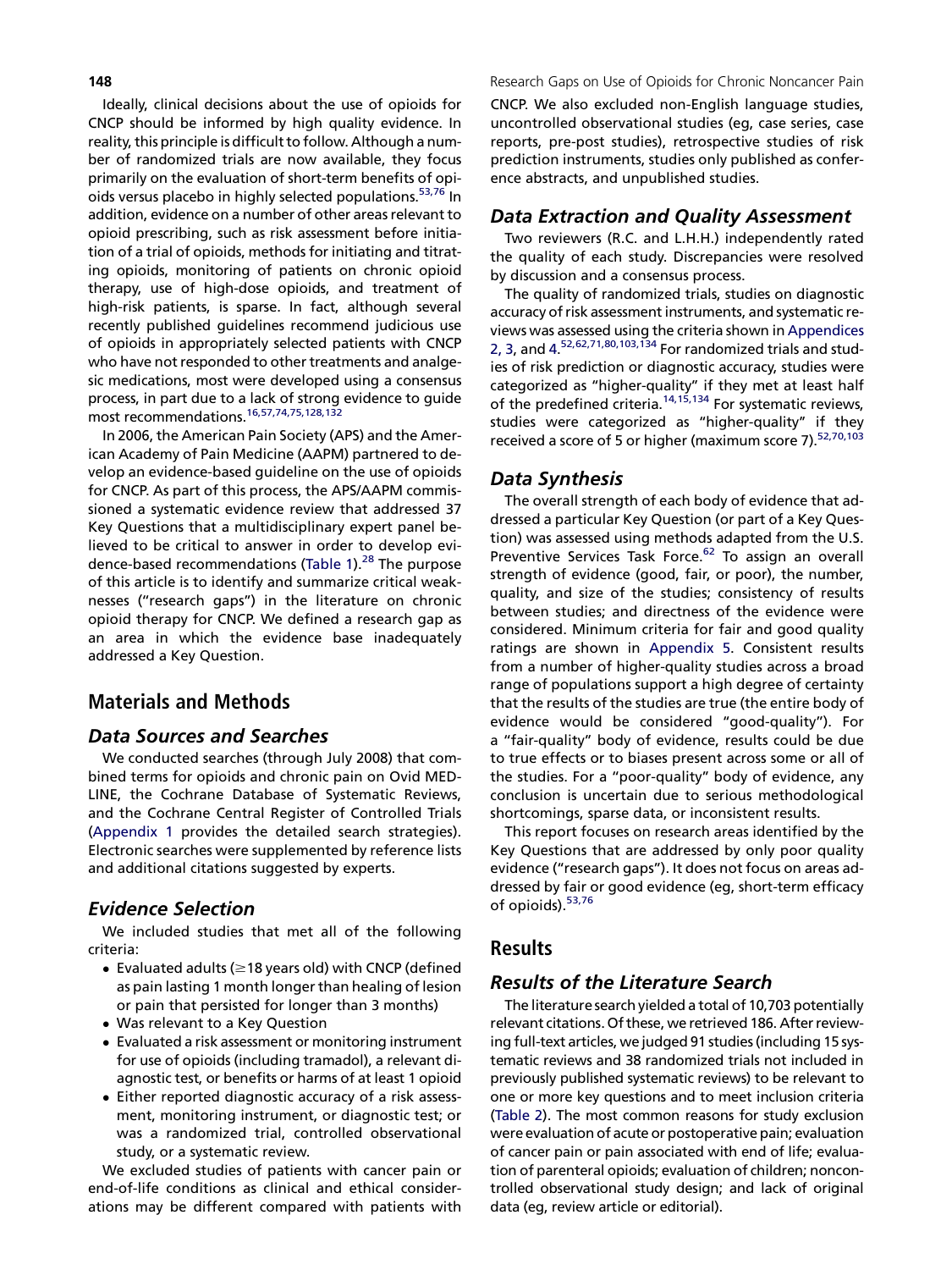## <span id="page-2-0"></span>Table 1. Key Questions Used to Guide the Evidence Review Chou et al **149**

RISK-BENEFIT ASSESSMENT

1. In patients being considered for opioids for chronic noncancer pain, how accurate are patient features or characteristics for predicting:

a. Benefits of chronic opioid therapy?

b. Opioid-related harms?

c. Aberrant drug-related behaviors?

2. In patients being considered for opioids for chronic noncancer pain, how accurate are formal screening instruments for predicting benefits of opioid therapy, harms, or aberrant drug-related behaviors?

3. In patients being considered for opioids for chronic noncancer pain, how effective is risk assessment for:

a. Improving clinical outcomes?

b. Reducing risk of aberrant drug behaviors?

BENEFITS AND HARMS OF CHRONIC OPIOID THERAPY (INCLUDING HIGH-RISK PATIENTS)

4. What are the benefits (including long-term benefits) of opioids for chronic noncancer pain?

5. What are the harms (including long-term harms) of opioids for chronic non-cancer pain? In patients at higher risk for abuse or addiction? 6. What are the benefits and harms of opioids for noncancer pain in patients with a history of substance abuse or addiction that are undergoing treatment for addiction?

7. What are the comparative benefits and harms of different opioids and different formulations of opioids for chronic noncancer pain?

8. Do the comparative benefits and harms of opioids vary in subpopulations defined by demographics (eg, age, gender, race), specific underlying pain conditions, or comorbidities (eg, liver disease, renal disease, respiratory disease, heart disease, HIV, drug misuse, cancer survivors)?

PREVENTION AND TREATMENT OF OPIOID-RELATED ADVERSE EFFECTS

9. How effective are different strategies for minimizing or treating opioid-related adverse events?

DRIVING AND WORK SAFETY

10. How does initial or chronic use of opioids impact driving or work safety?

INITIATION AND TITRATION OF CHRONIC OPIOID THERAPY

11. What are the benefits and harms of different methods for initiating and titrating opioids for chronic noncancer pain?

**SELECTION OF OPIOIDS AND DOSING METHODS** 

12. What are the benefits and harms of round-the-clock versus as needed dosing of opioids, or round-the-clock with as needed dosing versus as needed dosing alone for chronic noncancer pain?

13. What are the benefits and harms of regular intramuscular, subcutaneous, intranasal, buccal, or rectal versus oral or transdermal administration of opioids for chronic noncancer pain?

**BREAKTHROUGH PAIN** 

14. What are the comparative benefits of different strategies for treating acute exacerbations of pain or a new acute pain problem in patients on chronic opioids for chronic noncancer pain?

**OPIOID ROTATION** 

15. What are the benefits and harms of opioid rotation versus continued treatment or dose escalation with the same opioid in patients with chronic noncancer pain?

16. What are the benefits and harms of different methods for switching patients on opioids for chronic noncancer pain from one opioid to another?

DOSE ESCALATIONS AND HIGH-DOSE OPIOID THERAPY

17. How accurate are patient characteristics or features for predicting lack of response to high doses of opioids for chronic noncancer pain? 18. How do dose-related responses for opioids change at different dose ranges or with long-term use?

19. What are the benefits and harms of high (>200 mg/d of morphine or equivalent) versus lower doses of opioids for chronic noncancer pain? 20. Are high doses of opioids associated with different or unique harms compared with lower doses?

USE OF NONOPIOID THERAPIES

21. How effective are patient education methods or clinician advice for improving outcomes associated with chronic opioid therapy?

22. How effective is coprescription with other pain-attenuating medications or combining opioids for improving pain control or decreasing adverse events associated with opioid analgesics?

23. What is the effect of concomitant use of drugs with CNS effects on adverse events associated with opioids for chronic noncancer pain?

24. What are the benefits associated with behavioral therapy, multidisciplinary rehabilitation, and/or functional restoration/work hardening in addition to or instead of opioids for chronic noncancer pain?

INFORMED CONSENT AND OPIOID MANAGEMENT PLANS

25. How effective are opioid agreements/contracts for improving clinical benefits and reducing harms, including abuse, addiction, or other aberrant drug-related behaviors associated with opioids for chronic noncancer pain?

METHODS FOR MONITORING OPIOID USE AND DETECTING ABERRANT DRUG-RELATED BEHAVIORS

26. In patients receiving opioids for chronic noncancer pain, how accurate are formal screening instruments for identifying aberrant drug-related behaviors?

27. In patients receiving opioids for chronic noncancer pain, what is the diagnostic accuracy of urine drug screening and different urine drug screening methods for:

a. Detecting illicit drug use?

b. Identifying the presence or absence of prescribed and non-prescribed opioids and estimating doses of opioids?

28. In patients receiving opioids for chronic noncancer pain, how effective is urine drug screening and different urine drug screen methods for reducing abuse, addiction, and other aberrant drug-related behaviors, or increasing adherence to taking opioids as prescribed?

29. In patients receiving opioids for chronic noncancer pain, how effective are other methods (pill counts, limited prescriptions, monitoring blood levels) for detecting or reducing abuse, addiction, other aberrant drug-related behaviors, or whether patients are taking opioids as prescribed?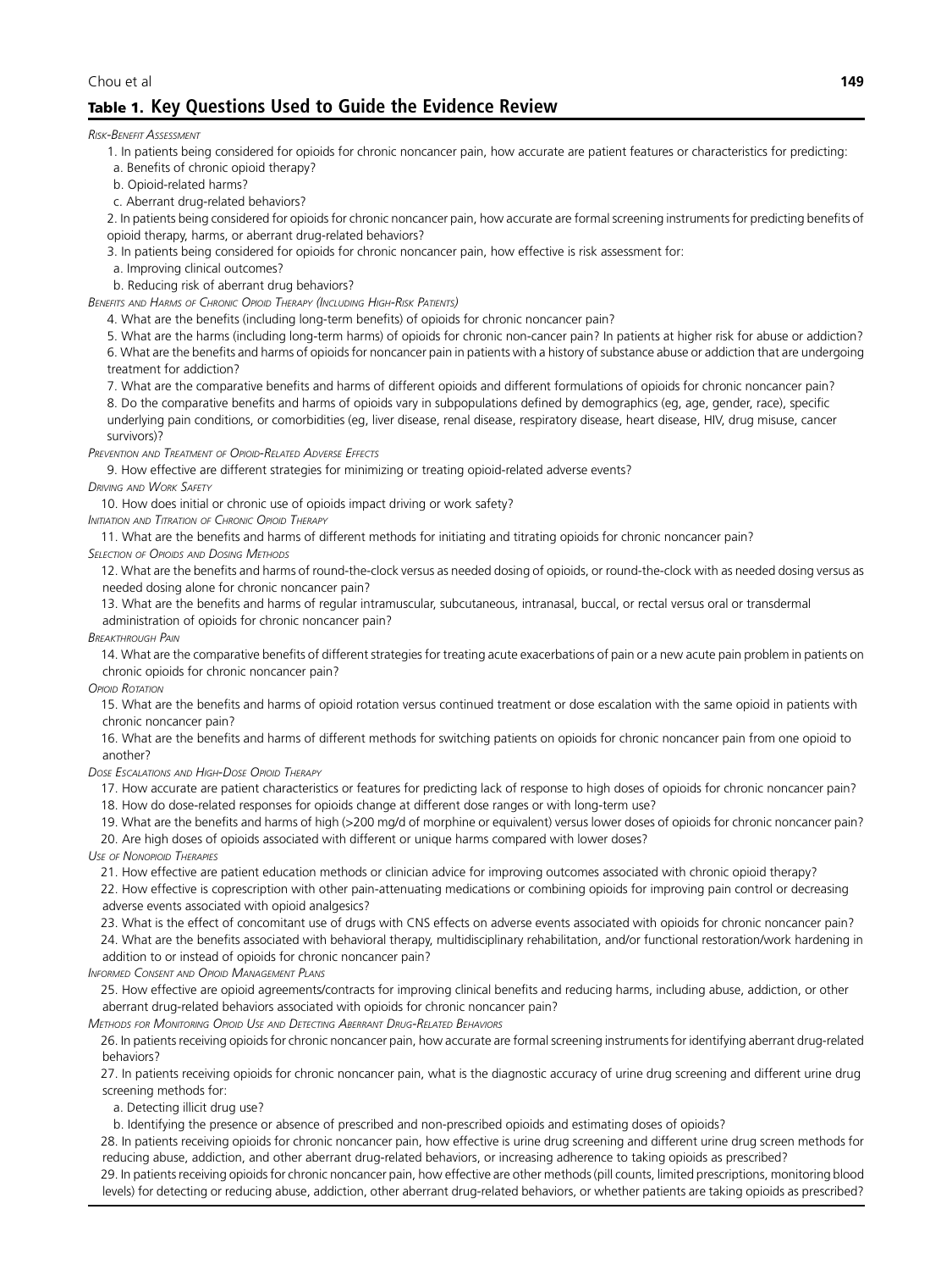30. Is reevaluation of patients on chronic opioid therapy at different intervals associated with different outcomes?

31. What are the benefits and harms associated with different methods for evaluating outcomes in patients receiving opioids for chronic noncancer pain?

32. In patients receiving opioids for chronic noncancer pain, what is the accuracy of tools for differentiating drug-related behaviors due to inadequate symptom relief from true aberrant drug-related behaviors?

33. In patients receiving opioids for chronic noncancer pain, what is the effect of diagnosing drug-related behaviors due to inadequate symptom relief on clinical outcomes?

**DISCONTINUING OPIOIDS** 

34. What patient features or characteristics predict improved outcomes with discontinuation of long-term opioids versus continued treatment? 35. What are the benefits and harms of different methods for discontinuing opioids?

**PREGNANCY** 

36. What are the benefits and harms of continuing opioids versus switching to alternative analgesics in women with chronic noncancer pain who become pregnant or are planning to become pregnant?

**OPIOID PRESCRIBING POLICIES** 

37. What are the benefits and harms of opioid prescribing policies on clinical outcomes?

#### Risk-Benefit Assessment

Evidence on risk stratification instruments to predict occurrence of aberrant drug-related behaviors is primarily limited to 4 prospective studies. $3,17,19,141$  The Opioid Risk Tool (ORT) and the Screener and Opioid Assessment of Patients with Pain (SOAPP) Version 1 and Revised SOAPP (SOAPP-R) instruments may be useful for predicting risk of future aberrant drug-related behaviors, but they require further study. Evidence is sparse for each instrument and characterized by presence of methodological shortcomings, such as high loss to follow-up, assessment of outcomes not blinded to results of the in-dex test, and lack of external validation.<sup>[27](#page-8-0)</sup> In addition, some instruments are associated with only modest likeli-hood ratios, <sup>[17,19](#page-8-0)</sup> and interpretation of available studies is a challenge because the definitions and methods used to identify aberrant drug-related behaviors were not standardized and did not differentiate between relatively less and more serious behaviors.

In addition to assessing risk of aberrant drug-related behaviors, a comprehensive assessment prior to initiating a trial of opioid therapy should also include assessments of potential benefits (eg, analgesia, return of function) and opioid-related adverse effects (eg, opioid-induced bowel dysfunction, nausea/vomiting, cognitive effects, and pruritus). There is insufficient evidence from small observational studies,<sup>[7,39,69](#page-8-0)</sup> secondary analyses of clinical trials,  $43,77$  or indirect comparisons of pla $cebo$ -controlled trials<sup>[53,76,94](#page-9-0)</sup> to reliably identify factors that predict benefits or adverse effects. There is also insufficient evidence to identify predictors of ''opioid responsiveness,'' or the balance of benefits achievable with tolerable adverse effects.<sup>81,91</sup> No studies evaluated clinical outcomes associated with the use of different patient selection or risk stratification approaches.

## Informed Consent and Opioid Management Plans

No studies were found that evaluated whether an explicit or detailed informed consent process before initiating chronic opioid therapy for CNCP is associated with improved clinical outcomes, adherence to the treatment plan, or greater patient satisfaction, or how the consent process affects patients' choices regarding use of opioids. No studies evaluated the effects of patient education methods, including different methods for providing or documenting informed consent, before initiating a trial of opioids.

Controlled data on the effects of opioid management plans on patient outcomes are limited to a single small  $(n = 20)$ , retrospective, observational study that found no association between signing an opioid contract and a ''successful outcome'' (not defined) in patients with a history of substance abuse. $42$  No studies were found that evaluated how differences in the content of opioid management plans or use of written versus oral management plans affected clinical outcomes, either in averageor high-risk patients.

#### Initiation and Titration of Chronic Opioid Therapy

Two higher-quality trials found slower rates of dose titration of tramadol associated with fewer withdrawals due to adverse events compared to more rapid dose titration.<sup>106,115</sup> However, tramadol is a relatively weak analgesic with both monoaminergic and opioidergic effects, and results of these trials may not be directly applicable to nontramadol (particularly higher potency) opioids. There is insufficient evidence from two lower-quality trials to accurately judge benefits and harms of different methods for initiating and titrating non-tramadol opioids. $72,118$ 

### Benefits and Harms of Chronic Opioid Therapy

Over 70 randomized trials evaluated benefits or harms of opioids for CNCP, but nearly all were short-term (16 weeks or shorter) efficacy studies. Systematic reviews on efficacy of opioids for CNCP are summarized in Tables 3 and [4](#page-0-0). [25,30,40,41,44,53,67,76,83,94,99,119](#page-8-0) In general, the trials excluded patients at higher risk for substance abuse or with significant medical or psychiatric comorbidities, and only 3 trials followed patients for more than 4 months.<sup>[4,73,117](#page-8-0)</sup> Long-term observational evidence is also sparse and characterized by substantial heterogeneity.<sup>[99](#page-11-0)</sup>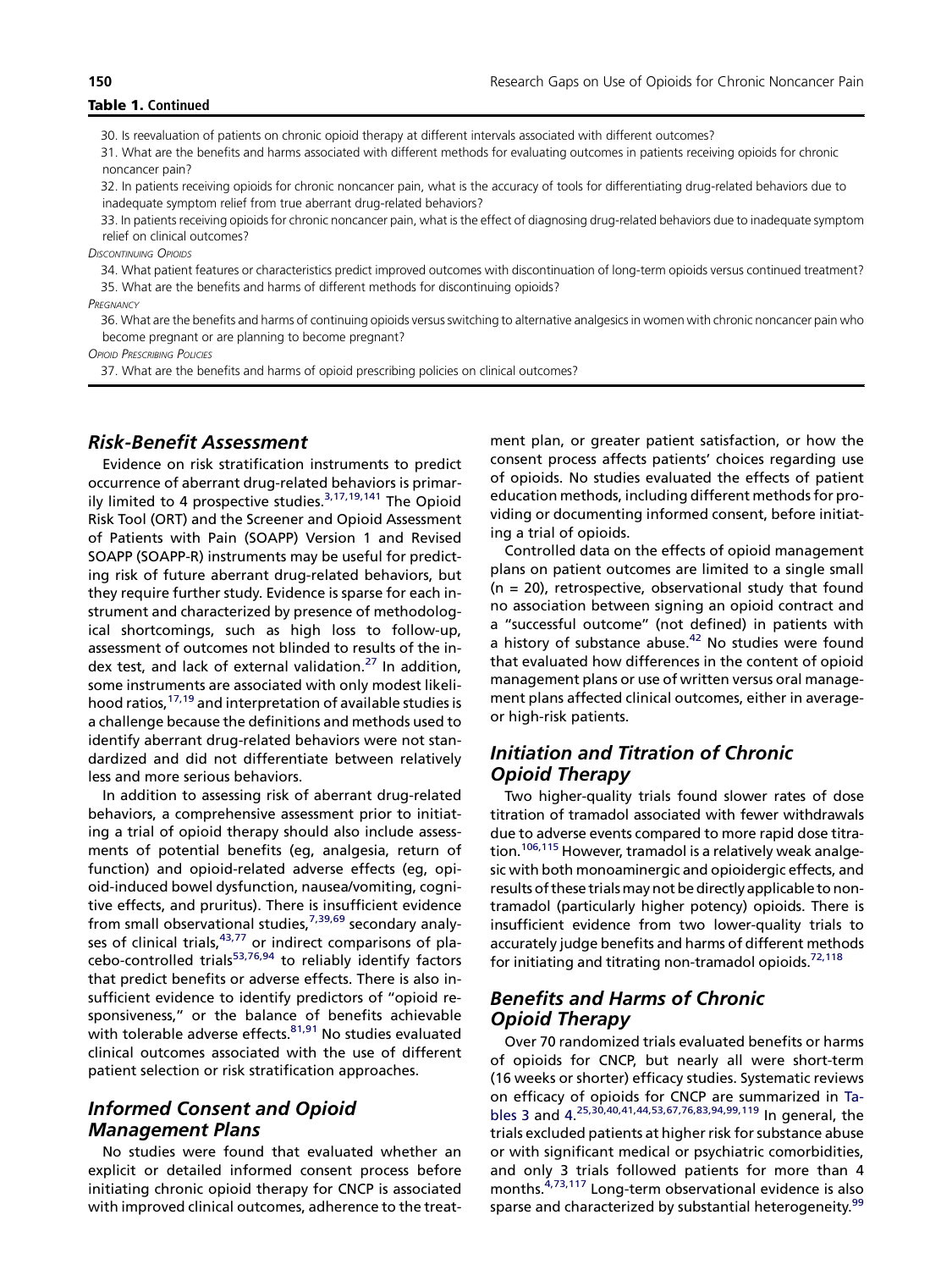<span id="page-4-0"></span>

#### Table 2. Studies Meeting Inclusion Criteria for Each Key Question

| <b>TOPIC AREA</b>                                     | KEY<br>QUESTION | <b>SYSTEMATIC REVIEWS</b><br>(No. of RANDOMIZED<br>TRIALS) | <b>RANDOMIZED TRIALS</b><br><b>NOT INCLUDED IN</b> | <b>PROSPECTIVE STUDIES</b><br>ON RISK PREDICTION<br>OR STUDIES OF<br><b>SYSTEMATIC REVIEWS DIAGNOSTIC ACCURACY</b> | <b>CASE-CONTROL</b><br>STUDIES, COHORT<br><b>STUDIES</b> | <b>CROSS-SECTIONAL</b><br><b>STUDIES, OTHER</b><br>(SECONDARY ANALYSES<br>OF RANDOMIZED<br>TRIALS, ETC) |
|-------------------------------------------------------|-----------------|------------------------------------------------------------|----------------------------------------------------|--------------------------------------------------------------------------------------------------------------------|----------------------------------------------------------|---------------------------------------------------------------------------------------------------------|
| Risk-benefit assessment                               | 1a              | 3 (53 unique trials)                                       | <b>NA</b>                                          | 0                                                                                                                  | <b>NA</b>                                                | 3                                                                                                       |
|                                                       | 1 <sub>b</sub>  | 1 (35 trials)                                              | <b>NA</b>                                          | $\mathbf 0$                                                                                                        | <b>NA</b>                                                | 0                                                                                                       |
|                                                       | 1 <sub>c</sub>  | 0                                                          | <b>NA</b>                                          | 0                                                                                                                  | <b>NA</b>                                                | 0                                                                                                       |
|                                                       | $\overline{2}$  | 0                                                          | <b>NA</b>                                          | 4                                                                                                                  | <b>NA</b>                                                | 0                                                                                                       |
|                                                       | 3               | $\Omega$                                                   | $\mathbf 0$                                        | ΝA                                                                                                                 | $\mathbf 0$                                              | 0                                                                                                       |
| Benefits and harms of                                 | 4               | 12 (70 unique trials)                                      | 10                                                 | <b>NA</b>                                                                                                          | 0                                                        | 0                                                                                                       |
| chronic opioid therapy                                | 5               | 12 (70 unique trials)                                      | 10                                                 | <b>NA</b>                                                                                                          | 2                                                        | 3                                                                                                       |
| (including high risk                                  | 6               | 0                                                          | 0                                                  | <b>NA</b>                                                                                                          | 0                                                        | 0                                                                                                       |
| patients                                              | 7               | $1(9 \text{ trials})$                                      | 14                                                 | <b>NA</b>                                                                                                          | 3                                                        | 0                                                                                                       |
|                                                       | 8               | 3 (53 unique trials)                                       | $\mathbf 0$                                        | <b>NA</b>                                                                                                          | 0                                                        | 0                                                                                                       |
| Prevention and                                        | 9               | 0                                                          | 3                                                  | <b>NA</b>                                                                                                          | 0                                                        | 0                                                                                                       |
| treatment of opioid-<br>related adverse effects       |                 |                                                            |                                                    |                                                                                                                    |                                                          |                                                                                                         |
| Driving and work safety                               | 10              | 2 (nonrandomized)                                          | 0                                                  | <b>NA</b>                                                                                                          | 4                                                        | 0                                                                                                       |
| Initiation and titration of<br>chronic opioid therapy | 11              | 0                                                          | 4                                                  | NА                                                                                                                 | 0                                                        | 0                                                                                                       |
| Selection of opioids                                  | 12              | 0                                                          | 1                                                  | <b>NA</b>                                                                                                          | 0                                                        | 0                                                                                                       |
| and dosing methods                                    | 13              | 0                                                          | 0                                                  | <b>NA</b>                                                                                                          | 0                                                        | 0                                                                                                       |
| Breakthrough pain                                     | 14              | 0                                                          | 3                                                  | NА                                                                                                                 | 0                                                        | 0                                                                                                       |
| Opioid rotation                                       | 15              | 0                                                          | 0                                                  | <b>NA</b>                                                                                                          | $\Omega$                                                 | $\overline{0}$                                                                                          |
|                                                       | 16              | 0                                                          | <b>NA</b>                                          | 0                                                                                                                  | <b>NA</b>                                                | <b>NA</b>                                                                                               |
| Dose escalations                                      | 17              | 0                                                          | 0                                                  | ΝA                                                                                                                 | 0                                                        | 0                                                                                                       |
| and high-dose opioid                                  | 18              | 0                                                          | 0                                                  | NА                                                                                                                 | 0                                                        | 0                                                                                                       |
| therapy                                               | 19              | 0                                                          | 0                                                  | <b>NA</b>                                                                                                          | 0                                                        | 0                                                                                                       |
|                                                       | 20              | 0                                                          | 0                                                  | <b>NA</b>                                                                                                          | 1                                                        | $\overline{0}$                                                                                          |
| Use of nonopioid                                      | 21              | 0                                                          | 0                                                  | <b>NA</b>                                                                                                          | 0                                                        | 0                                                                                                       |
| therapies                                             | 22              | 0                                                          | 8                                                  | <b>NA</b>                                                                                                          | 0                                                        | 0                                                                                                       |
|                                                       | 23              | 0                                                          | 0                                                  | <b>NA</b>                                                                                                          | 0                                                        | 0                                                                                                       |
|                                                       | 24              | 0                                                          | 0                                                  | <b>NA</b>                                                                                                          | 0                                                        | 2                                                                                                       |
| Methods for monitoring                                | 25              | 0                                                          | 0                                                  | <b>NA</b>                                                                                                          | 0                                                        | $\overline{0}$                                                                                          |
| opioid use and                                        | 26              | 0                                                          | <b>NA</b>                                          | 9                                                                                                                  | <b>NA</b>                                                | 0                                                                                                       |
| detecting aberrant                                    | 27a             | 0                                                          | <b>NA</b>                                          | $\mathbf{1}$                                                                                                       | <b>NA</b>                                                | 0                                                                                                       |
| drug-related behaviors                                | 27 <sub>b</sub> | 0                                                          | <b>NA</b>                                          | $\mathbf{1}$                                                                                                       | <b>NA</b>                                                | 0                                                                                                       |
|                                                       | 28              | 0                                                          | 0                                                  | <b>NA</b>                                                                                                          | 1                                                        | 0                                                                                                       |
|                                                       | 28              | 0                                                          | 0                                                  | <b>NA</b>                                                                                                          | 0                                                        | 0                                                                                                       |
|                                                       | 29              | 0                                                          | 0                                                  | <b>NA</b>                                                                                                          | 1                                                        | 0                                                                                                       |
|                                                       | 30              | 0                                                          | 0                                                  | <b>NA</b>                                                                                                          | 0                                                        | $\mathbf 0$                                                                                             |
|                                                       | 31              | 0                                                          | 0                                                  | <b>NA</b>                                                                                                          | 0                                                        | 0                                                                                                       |
|                                                       | 32              | 0                                                          | <b>NA</b>                                          | 0                                                                                                                  | <b>NA</b>                                                | <b>NA</b>                                                                                               |
|                                                       | 33              | 0                                                          | 0                                                  | <b>NA</b>                                                                                                          | 0                                                        | 0                                                                                                       |
| Discontinuing opioids                                 | 34              | 0                                                          | 0                                                  | <b>NA</b>                                                                                                          | 0                                                        | 0                                                                                                       |
|                                                       | 35              | 0                                                          |                                                    | <b>NA</b>                                                                                                          | 2 (nonrandomized trials)                                 | 0                                                                                                       |
| Pregnancy                                             | 36              | 0                                                          | $\mathbf 0$                                        | <b>NA</b>                                                                                                          | 0                                                        | 0                                                                                                       |
| Opioid prescribing<br>policies                        | 37              | 0                                                          | $\mathbf 0$                                        | <b>NA</b>                                                                                                          | 0                                                        | 0                                                                                                       |

Abbreviation: NA, not applicable.

Evidence on opioids specifically for low back pain, fibromyalgia, and daily headache is very limited or did not show a clear benefit.<sup>40,53,76,83,120</sup>

Evidence on harms associated with chronic opioid therapy is of poorer quality than evidence on benefits, as most trials were designed to primarily assess efficacy. A great deal of variability exists between trials in estimates of common adverse effects (eg, nausea, constipation, or somnolence), due in part to differences in methods for defining, assessing, or reporting adverse effects; differences in populations evaluated; and variable use of run-in periods.<sup>[53,76,94](#page-9-0)</sup> Few trials were designed with sufficient statistical power to identify serious but rare adverse effects or with sufficient duration to evaluate long-term harms, even though many patients in clinical practice are prescribed chronic opioid therapy indefinitely. Evidence on risk of aberrant drug-related behav-iors is also limited.<sup>[66,83](#page-10-0)</sup> Trials excluded higher-risk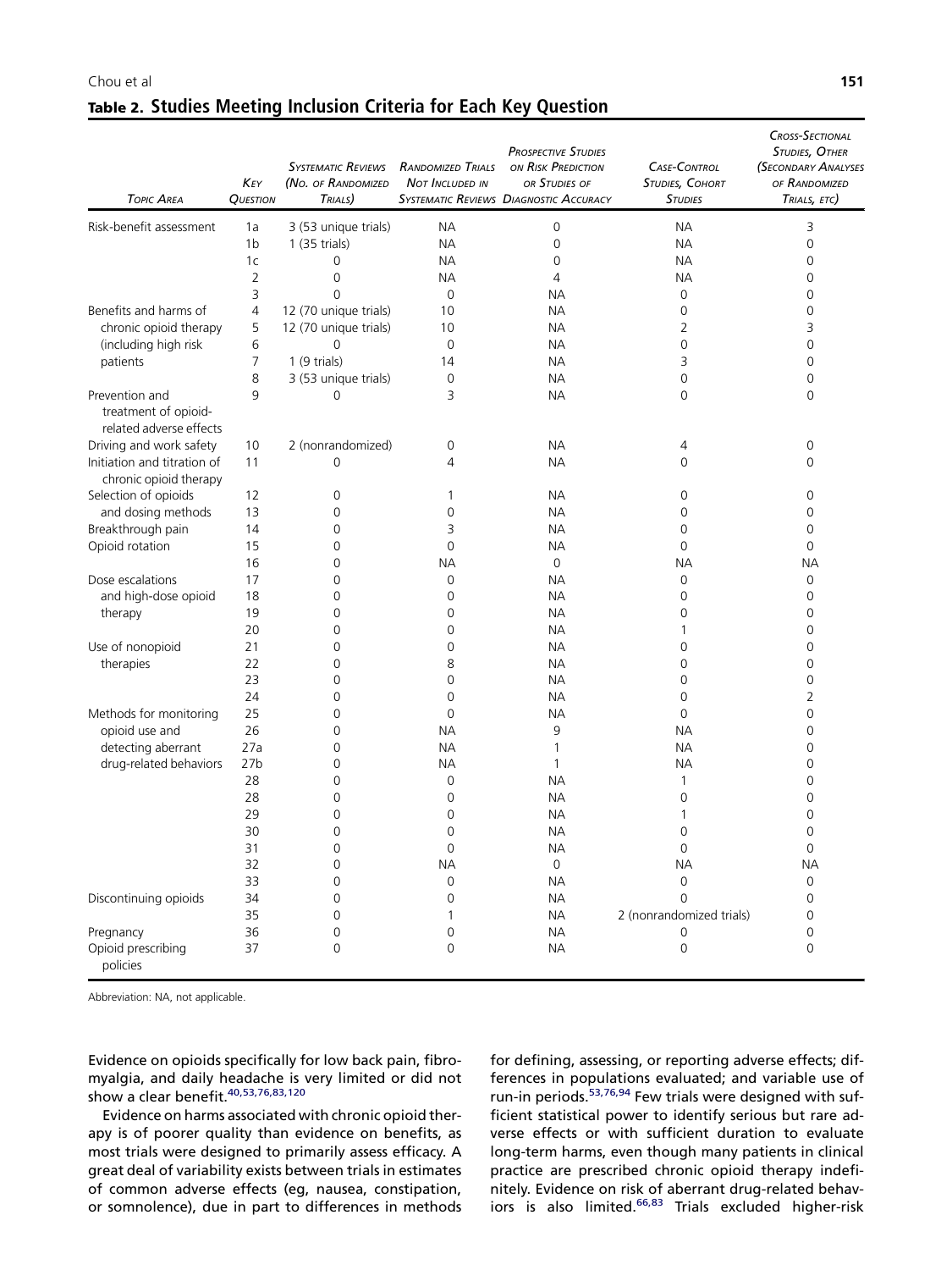patients and did not perform active surveillance for signs of abuse or addiction. In addition, all of the studies used poorly standardized definitions or inadequate methods to identify aberrant drug-related behaviors.<sup>[99](#page-11-0)</sup>

Several cross-sectional studies of patients with CNCP reported a dose-related association between chronic sustained-release oral opioid use and hypogonadism in men and decreased levels of dehydroepiandrosterone sulfate (DHEAS) in men and women. $35-37$  Limitations of these studies include no adjustment for potential confounders and inability to establish causality because of their crosssectional design. No evidence exists on endocrinologic effects of short-acting or intermittent opioids, and no randomized trials or controlled observational studies evaluated clinical outcomes associated with different approaches to monitoring or treating hypogonadism or DHEAS deficiency.

Observational studies showed an increased risk of fractures in older patients prescribed opioids but did not control well for potential confounders.<sup>[126](#page-12-0)</sup> Several observational studies compared risks of adverse events between different opioids based on analyses of administrative databases, but are difficult to interpret because large baseline differences between groups prescribed different opioids were present, and the studies were limited in their ability to adjust or control for potential confounders.[1,63,124](#page-8-0)

## Selection of Opioids and Dosing Methods

Evidence that compared the benefits and harms of around-the-clock versus as needed dosing of opioids for CNCP is limited to one lower-quality trial that showed no clear differences.<sup>60</sup> A number of head-to-head trials have compared benefits or harms of different sustainedrelease opioids or compared sustained- versus immediate-release opioids, but the studies had methodological shortcomings, such as use of an open-label design, lack of intention-to-treat analysis, or high loss to followup.<sup>26</sup> The studies also excluded patients at higher risk for addiction or abuse, only evaluated around-the-clock dosing strategies, and were not designed to evaluate rates of aberrant drug-related behaviors[.4,26,61,84,97,98,113,114](#page-8-0) Trials of patients with cancer pain suggest no advantages of intramuscular over oral administration of opioids and similar efficacy between oral and rectal routes of administration, $8,10,11,38,90$  but no randomized trials or comparative observational studies were found that directly compared regular intramuscular, subcutaneous, intranasal, buccal, or rectal versus oral or transdermal administration of opioids in patients with CNCP.

#### Methadone

Only one randomized trial evaluated methadone ver-sus placebo for CNCP.<sup>[95](#page-11-0)</sup> Its applicability to clinical practice is limited, as it randomized each patient to methadone or placebo every other day, with no treatment on alternate days. Evidence of serious harms (such as arrhythmias and deaths) associated with methadone for CNCP is lim-ited to case series<sup>[34,79](#page-9-0)</sup> case-control studies with small

number of patients with chronic pain,<sup>[29](#page-9-0)</sup> or descriptive epidemiologic studies.[22,24,101](#page-8-0) These studies are difficult to interpret because they often did not distinguish between patients prescribed methadone for CNCP versus those who received methadone for maintenance treatment of heroin addiction or who obtained methadone without a prescription, did not compare risks associated with methadone versus other opioids, or did not account for increased rates of methadone usage. **152 152 Research Gaps on Use of Opioids for Chronic Noncancer Pain** 

#### Monitoring

Evidence on methods for monitoring patients prescribed chronic opioid therapy is limited to studies of diagnostic accuracy of various instruments to identify aberrant drug-related behaviors in patients prescribed opioids.[2,6,18,31,68,82,92,137,144](#page-8-0) Although one higher-quality derivation study found that the Current Opioid Misuse Measure identified aberrant drug-related behaviors with modest accuracy, <sup>18</sup> studies of other instruments ei-ther found low accuracy<sup>[92,137](#page-11-0)</sup> or are of limited value because they did not evaluate standard measures of diagnostic accuracy<sup>[2,31,68](#page-8-0)</sup> or because they had serious methodological shortcomings, such as use of a retrospec-tive design, <sup>[6,82](#page-8-0)</sup> assessment of outcomes not blinded to results of the index test,  $6,82,144$  poorly standardized definitions for aberrant drug-related behaviors, and use of an inadequate reference standard.<sup>[144](#page-12-0)</sup> No reliable evidence was found on the diagnostic accuracy of urine toxicology testing, pill counts, or prescription drug monitoring programs, or on clinical outcomes associated with implementation of different monitoring approaches.

#### High-Risk Patients

Nearly all randomized trials of opioids for CNCP ex-cluded patients at higher risk for abuse or addiction.<sup>[53,76](#page-9-0)</sup> No controlled study evaluated different methods for selecting high-risk patients for a trial of opioid therapy or different strategies for initiating and titrating opioids and monitoring these patients.<sup>[143](#page-12-0)</sup>

## Dose Escalations and High-Dose Opioid Therapy

Evidence on benefits and harms of high-dose opioids is very sparse. In randomized trials of opioids, <sup>[53,76](#page-9-0)</sup> the highest daily dose permitted was 240 mg/d of morphine,<sup>111</sup> and the highest average dose was 120 mg/d.<sup>69</sup> Evidence from observational studies on benefits and harms of high-dose opioid therapy is also sparse. No trial or controlled observational study evaluated outcomes associated with dose escalation above 200 mg/d of morphine (or equivalent) versus maintaining the current dose, switching to an alternative opioid, or discontinuing therapy in patients with inadequate symptom relief on lower doses. Evidence that high-dose opioids are associated with unique toxicities (such as arrhythmia, endocrinologic abnormalities, or hyperalgesia) is limited to small crosssectional studies or case series that were not designed to evaluate causality or did not control for potential confounders.[5,34-37,79](#page-8-0)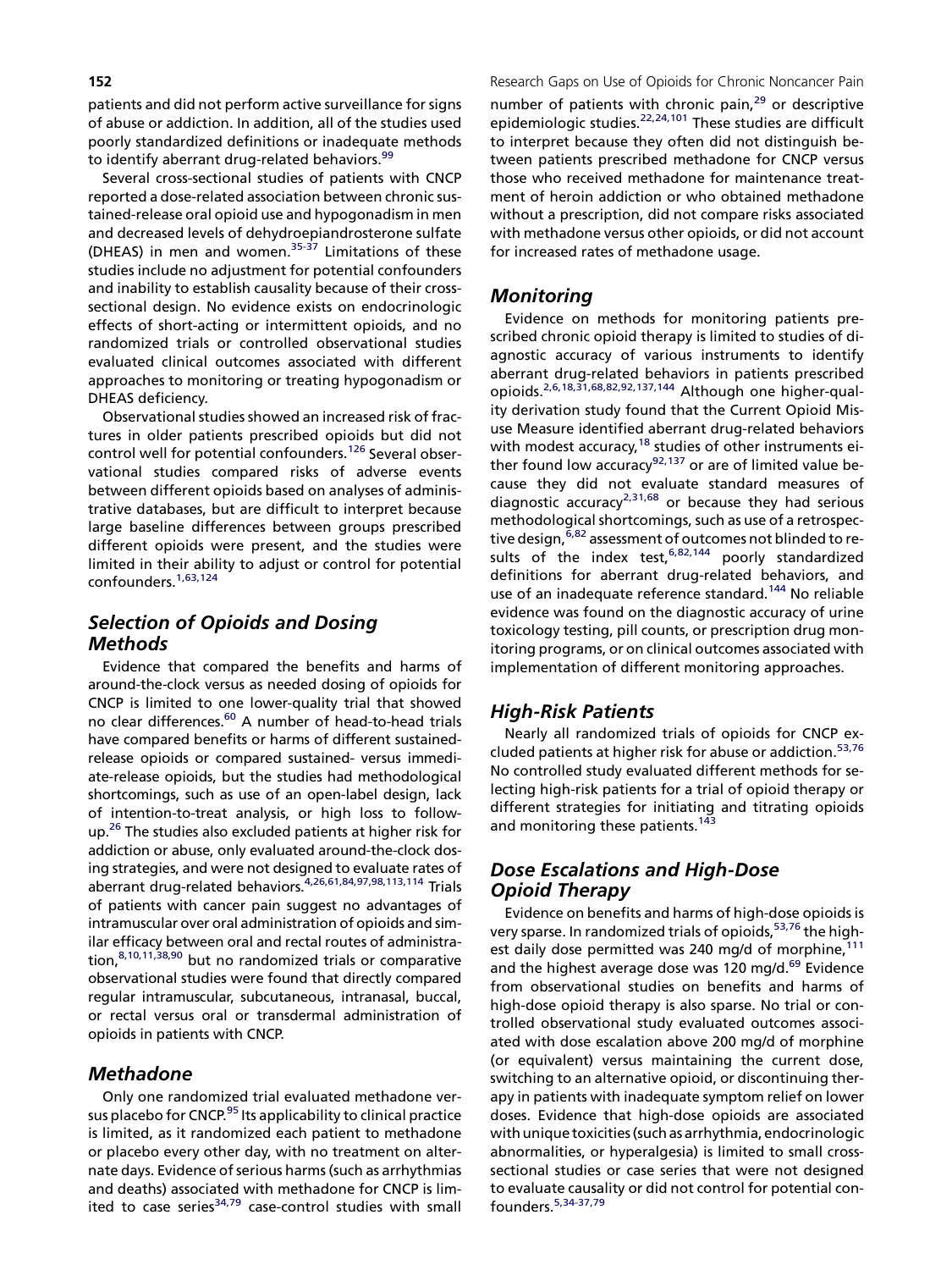#### Chou et al. **153**

#### Opioid Rotation

Evidence on effects of opioid rotation (switching from one opioid to a different opioid) in patients with CNCP is limited to 2 small prospective before-after studies $50,51$ and 3 retrospective studies $64,110,130$  with inconsistent results. No studies compared different methods of opioid rotation.

### Discontinuation of Opioid Therapy

No randomized trials or controlled observational studies evaluated patient features or characteristics associated with improved outcomes with discontinuation of long-term opioid therapy versus continued treatment. There is insufficient evidence from 1 small ( $n = 10$ ), higher-quality trial<sup>[33](#page-9-0)</sup> to evaluate benefits and harms of continued opioid therapy versus abrupt cessation, and insufficient evidence from 2 lower-quality nonrandom-ized trials<sup>[112,127](#page-11-0)</sup> to evaluate benefits and harms of other methods for discontinuing opioids.

#### Prevention and Treatment of Opioid-Related Adverse Effects

Three published randomized trials evaluated the oral opioid antagonists alvimopan[104,140](#page-11-0) or low-dose naltrex-one<sup>[139](#page-12-0)</sup> for opioid-induced bowel dysfunction in patients with CNCP. The findings from the naltrexone trial are difficult to interpret because of high loss to follow-up and differential dosing frequencies, and alvimopan has not been approved by the U.S. Food and Drug Administration for use in patients with chronic pain, in part due to an increased rate of myocardial infarctions observed in an unpublished trial.<sup>[58](#page-9-0)</sup> Other trials of opioid antagonists did not meet inclusion criteria because they enrolled healthy volunteers, persons undergoing surgery, or terminally ill patients.<sup>[12,88](#page-8-0)</sup> For example, trials of subcutaneous methylnaltrexone showed improvement in opioid-induced bowel dysfunction compared with placebo without opioid withdrawal and mild adverse effects, but only enrolled patients at end-of-life due to cancer or other advanced disease.<sup>[109,129](#page-11-0)</sup> Essentially all other evidence on prevention and treatment of opioidrelated adverse effects in patients with CNCP is anecdotal[.87](#page-10-0)

## Use of Nonopioid Therapies

No randomized trials directly evaluated the efficacy of behavioral therapy, multidisciplinary rehabilitation, or functional restoration versus or in addition to chronic opioid therapy in patients with CNCP. Two randomized trials of multidisciplinary rehabilitation and functional restoration evaluated opioid use as a second-ary outcome and reported inconclusive results.<sup>[32,105](#page-9-0)</sup> Other evidence on the use of nonopioid therapies is almost entirely limited to trials of patients with chronic pain in general (not necessarily patients prescribed opioids).[48,59,65,78,85,96,102,121,135](#page-9-0) No study evaluated methods for identifying patients with CNCP more likely to benefit from nonopioid versus opioid therapy.

#### Driving and Work Safety

Evidence on driving and work safety is limited to epidemiologic studies and studies that evaluated the performance of patients on chronic opioid therapy on standardized driving tests.[20,45,46,54,55,89,116](#page-8-0) Limitations of the evidence include a reliance on cross-study comparisons to interpret epidemiologic studies (eg, comparing rates of opioid use in persons involved in motor vehicle accidents compared to estimates of opioid use in the general population), use of simulated and other controlled driving tests that may not completely reflect real-world driving conditions, and probable selection bias, as patients experiencing somnolence, impaired cognition, or other central nervous system opioidrelated adverse effects are probably less likely to drive or to participate in studies that evaluate driving ability. No study evaluated the effects of opioid therapy on work safety.

#### Breakthrough Pain

Evidence on the use of short-acting opioids for treatment of breakthrough pain in patients on chronic opioid therapy for CNCP is restricted to two trials that evaluated transmucosal fentanyl for breakthrough pain.<sup>[107,123](#page-11-0)</sup> The usefulness of these trials is limited by their short duration of follow-up and by comparisons to placebo rather than to other opioids or nonopioid interventions for manag-ing breakthrough pain.<sup>[107,123](#page-11-0)</sup>

#### Opioid Use During Pregnancy

Almost all of the literature on pregnancy and opioids has focused on women in methadone maintenance treatment, or women who used opioids for analgesia during labor, rather than pregnant women receiving chronic opioid therapy for CNCP. No randomized trials or controlled observational studies evaluated the effects of different strategies for managing CNCP with opioids (including tapering or discontinuation of opioids) during pregnancy.

#### Opioid Prescribing Policies

Although several studies found that the implementation of prescription monitoring programs for Schedule II opioids was associated with a decrease in prescription rates for Schedule II opioids, <sup>122, 138</sup> it is not possible to determine from these studies whether the changes were due to decreased inappropriate or unnecessary Schedule II opioid use, or if these changes resulted in subsequent under treatment of pain or had negative effects on other clinical outcomes. No study evaluated patient outcomes associated with implementation of a prescription monitoring program, formulary restrictions, or other policies related to opioid prescribing. Claims of positive effects of prescription monitoring programs on reducing diversion are primarily based on anecdotal reports of impressions of efficacy from policy makers and law enforcement officials.<sup>[133](#page-12-0)</sup> No studies evaluated how clinicians' knowledge of policy affects healthcare practice, patient care, or patient outcomes.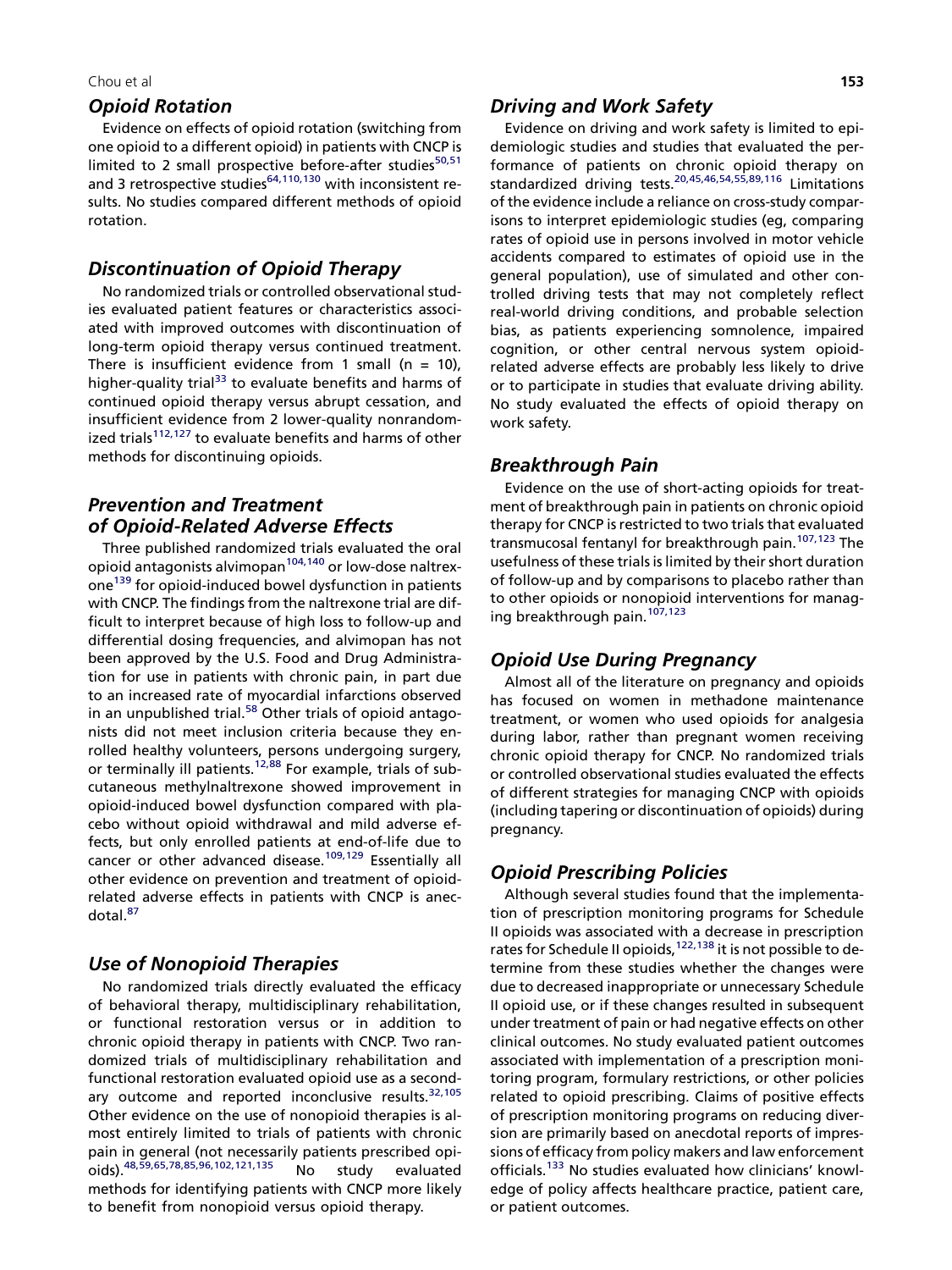## **Discussion**

Prescribing opioids for CNCP is far from straightforward. In addition to assessing patients and determining when a trial of opioids may be appropriate, clinicians must make choices regarding how to initiate, adjust, monitor, and in some cases discontinue chronic opioid therapy. Conventionally, it has been considered that clinical decisions such as these should be informed by well-conducted randomized controlled trials, controlled observational studies, or studies evaluating diagnostic test accuracy. However, for virtually every research question that an interdisciplinary expert panel assembled by the APS/AAPM thought was important to be asked to generate recommendations on use of chronic opioid therapy in patients CNCP, the findings from this systematic review identified important research gaps.

Available randomized trials of opioids are best de-scribed as efficacy<sup>[56](#page-9-0)</sup> studies conducted in ideal settings and with selected populations, usually with short-term follow-up[.53,76](#page-9-0) Effectiveness trials and well-conducted prospective cohort studies (eg, registry studies<sup>[108](#page-11-0)</sup>) that assess long-term outcomes in less selected populations are needed to evaluate important benefits and harms (including those related to opioid misuse or abuse) relevant to clinical practice and to better understand why some patients continue chronic opioid therapy and others do not. More research is also needed to clarify optimal opioid dosing strategies. For example, although proposed advantages of using a long-acting opioid with aroundthe-clock dosing over as-needed and/or short-acting opioids include more consistent control of pain, improved adherence, and lower risk of addiction or abuse, no adequately conducted studies have demonstrated these possible benefits[.16,57,74,75,128,132](#page-8-0) Research is needed on the optimal approaches to initiate and titrate opioids and to treat breakthrough pain, on the utility of opioid rotation, and to determine if and how benefits or harms associated with methadone or other specific opioids differ.

Evidence on methods for performing risk assessment before starting opioids and for monitoring patients once on chronic opioid therapy is limited to a handful of diagnostic accuracy and prognosis studies that focused on pre-diction<sup>[3,17,19,141](#page-8-0)</sup> or identification<sup>2,6,18,31,68,82,92,137,144</sup> of variably defined aberrant drug-related behaviors. All of these studies had at least some methodological shortcomings, including use of nonstandardized definitions for aberrant drug-related behaviors with uncertain clinical significance. No reliable evidence exists on the diagnostic accuracy of urine drug testing or on how use of screening instruments, urine drug testing, prescription monitoring programs, pill counts, or other risk assessment or monitoring approaches affects clinical decision-making or patient outcomes. Studies are needed to validate the diagnostic accuracy of risk assessment and monitoring instruments in a variety of settings using standardized definitions for clinically relevant aberrant-drug related behaviors and to determine whether using such instruments improves clinical outcomes. To help clinicians perform more balanced and comprehensive benefitto-harm evaluations, future studies should develop and

validate instruments that assess potential benefits and opioid-related adverse effects in conjunction with aberrant drug-related behaviors.<sup>13</sup> **154 154 Research Gaps on Use of Opioids for Chronic Noncancer Pain** 

> Very little evidence exists on benefits and harms of higher doses of opioids, despite controversy regarding the appropriate role of higher dose therapy in persons who do not respond to lower doses.<sup>[9,49](#page-8-0)</sup> Studies are needed to quantify the risks associated with higher doses of opioids, to evaluate whether higher doses are associated with different or unique harms (such as endocrinologic dysfunction<sup>35-37</sup> or hyperalgesia<sup>5</sup>) compared with lower doses, and to determine if there are patient characteristics that predict lack of response to higher doses of opioids. If a causal association between the use of higher doses of opioids and specific harms is found, additional research is needed to evaluate potential predictors of these harms, to determine their clinical impact, and to identify methods for minimizing their incidence and effects.

> A number of other areas related to use of opioids for CNCP are also associated with important research gaps. For example, there is a lack of evidence on benefits and harms of opioid management plans and different methods for providing informed consent.<sup>[47](#page-9-0)</sup> There is also insufficient evidence to reliably inform clinical decisions regarding driving and work-related risks in patients prescribed chronic opioid therapy, and essentially no evidence regarding benefits and harms of chronic opioid therapy for CNCP during pregnancy, or on how policies related to opioid prescribing affect clinical outcomes. Controlled observational studies that are designed to minimize bias, address potential confounders, and evaluate patient-centered outcomes could help fill a number of these research gaps, particularly when randomized controlled trials are not ethical or feasible (eg, chronic opioid therapy during pregnancy, driving safety, opioid-prescribing policies).

> A potential limitation of our study is that non-English language studies, unpublished studies, uncontrolled observational studies of opioid interventions, and nonprospective studies of risk prediction were excluded. However, language restrictions do not necessarily lead to biased findings,  $93$  and we are not aware of non-English language or unpublished studies likely to change any of our main conclusions. In addition, the quality of unpublished studies is often difficult to assess due to incomplete reporting, and results can change between initial presentation and final journal publication.<sup>[131](#page-12-0)</sup> Observational studies were excluded if they lacked adequate safeguards against bias, did not include control subjects, or did not adequately demonstrate causality.

> The presence of large and persistent evidence gaps on the use of chronic opioid therapy for CNCP represents a serious deficit in knowledge given the high prevalence of CNCP, increasing use of chronic opioid therapy for this indication, the need for complex and ongoing decisionmaking by clinicians to balance potential benefits against potentially serious harms, and the formulation of policies and regulations in the absence of evidence. Our study provides guidance for setting future research priorities. Until evidence gaps are adequately addressed, many clinical and policy decisions related to the use of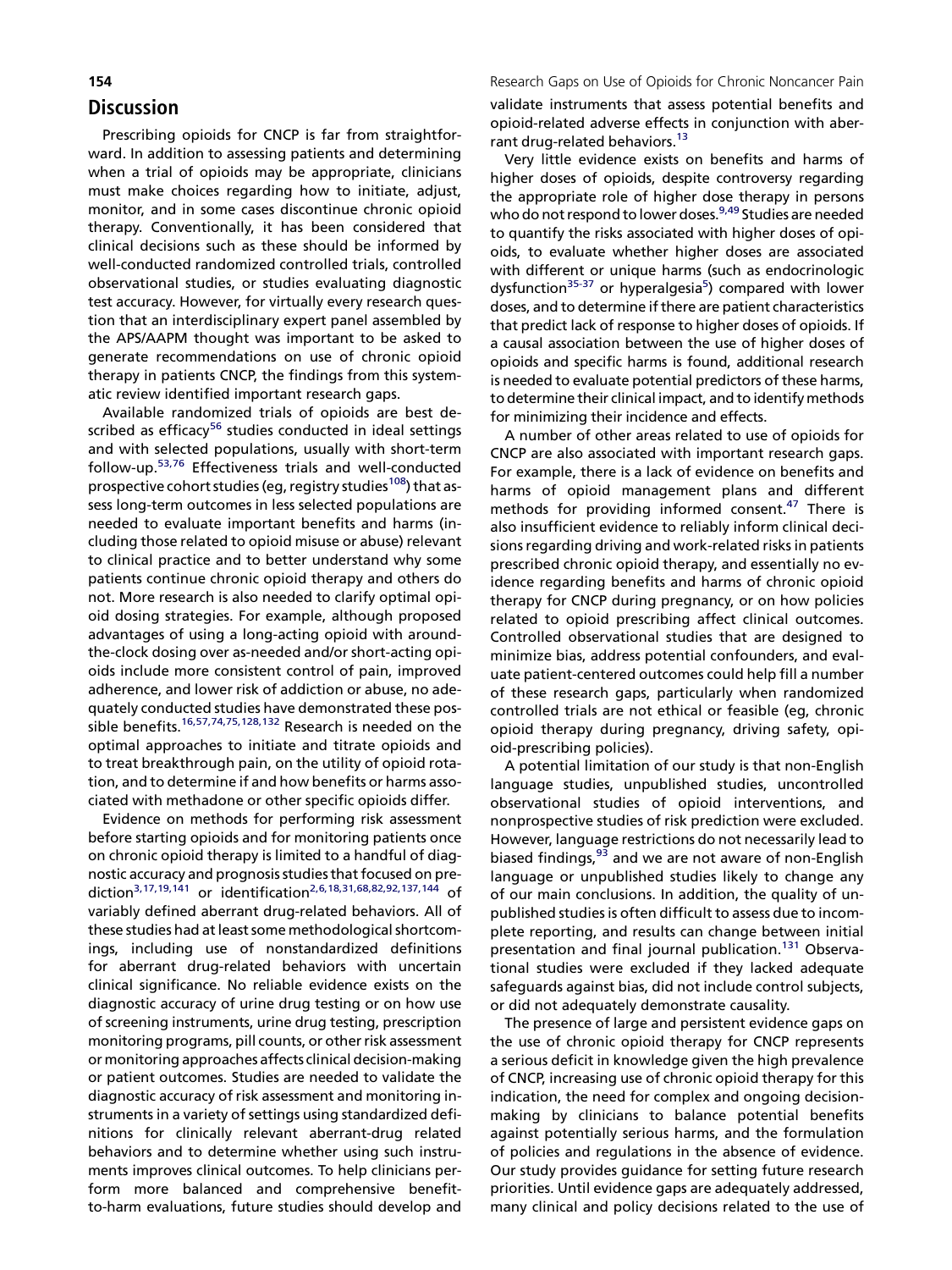#### <span id="page-8-0"></span>Chou et al **155**

chronic opioid therapy for CNCP will need to be made without strong supportive evidence. At a minimum, this deficit will result in continued uncertainty regarding best practices, and at worst these deficiencies could contribute to unnecessary harms.

## Acknowledgments

The authors thank Laurie Hoyt Huffman for reviewing literature and data abstraction and Jayne Schablaske,

### References

1. Ackerman SJ, Knight T, Schein J, Carter C, Staats P: Risk of constipation in patients prescribed fentanyl transdermal system or oxycodone hydrochloride controlled-release in a California Medicaid population. Consult Pharm 19:118-132, 2004

2. Adams LL, Gatchel RJ, Robinson RC, Polatin P, Gajraj N, Deschner M, Noe C: Development of a self-report screening instrument for assessing potential opioid medication misuse in chronic pain patients. J Pain Symptom Manage 27: 440-459, 2004

3. Akbik H, Butler SF, Budman SH, Fernandez K, Katz NP, Jamison RN: Validation and clinical application of the Screener and Opioid Assessment for Patients with Pain (SOAPP). J Pain Symptom Manage 32:287-293, 2006

4. Allan L, Richarz U, Simpson K, Slappendel R: Transdermal fentanyl versus sustained release oral morphine in strongopioid naive patients with chronic low back pain. Spine 30: 2484-2490, 2005

5. Angst MS, Clark JD: Opioid-induced hyperalgesia: A qualitative systematic review. Anesthesiology 104:570-587, 2006

6. Atluri SL, Sudarshan G: Development of a screening tool to detect the risk of inappropriate prescription opioid use in patients with chronic pain. Pain Physician 7:333-338, 2004

7. Attal N, Guirimand F, Brasseur L, Gaude V, Chauvin M, Bouhassira D: Effects of IV morphine in central pain: A randomized placebo-controlled study. Neurology 58:554-563, 2002

8. Babul N, Provencher L, Laberge F, Harsanyi Z, Moulin D: Comparative efficacy and safety of controlled-release morphine suppositories and tablets in cancer pain. J Clin Pharmacol 38:74-81, 1998

9. Ballantyne JC, Mao J: Opioid therapy for chronic pain. N Engl J Med 349:1943-1953, 2003

10. Beaver WT, Wallenstein SL, Houde RW, Rogers A: A clinical comparison of the analgesic effects of methadone and morphine administered intramuscularly, and of orally and parenterally administered methadone. Clin Pharmacol Ther 8:415-426, 1967

11. Beaver WT, Wallenstein SL, Houde RW, Rogers A: A clinical comparison of the effects of oral and intramuscular administration of analgesics: pentazocine and phenazocine. Clin Pharmacol Ther 9:582-597, 1968

12. Becker G, Galandi D, Blum HE: Peripherally acting opioid antagonists in the treatment of opiate-related constipation: A systematic review. J Pain Symptom Manage 34:547-565, 2007

Michelle Pappas, and Tracy Dana for administrative support with the manuscript.

#### Supplementary Data

Supplementary data accompanying this article is available online at [www.jpain.org,](http://www.jpain.org) [www.sciencedirect.com,](http://www.sciencedirect.com) and at [doi:10.1016/j.jpain.2008.10.007.](http://dx.doi.org/doi:10.1016/j.jpain.2008.10.007) The supplementary data include Appendices 1–5 and [Tables 3](#page-19-0) and [4.](#page-27-0)

13. Belgrade MJ, Schamber CD, Lindgren BR: The DIRE score: Predicting outcomes of opioid prescribing for chronic pain. J Pain 7:671-681, 2006

14. Bombardier C, Esmail R, Nachemson AL: the Back Review Group Editorial Board: The Cochrane Collaboration Back Review Group of Spinal Disorders. Spine 22:837-840, 1997

15. Bouter LM, Pennick V, Bombardier C: the Editorial Board of the Back Review Group: Cochrane Back Review Group. Spine 28:1215-1218, 2003

16. British Pain Society: Recommendations for the Appropriate Use of Opioids for Persistent Non-cancer Pain (the first revised edition). London: The British Pain Society, March 2005

17. Butler SF, Budman SH, Fernandez K, Jamison RN: Validation of a screener and opioid assessment measure for patients with chronic pain. Pain 112:65-75, 2004

18. Butler SF, Budman SH, Fernandez KC, Houle B, Benoit C, Katz N, Jamison RN: Development and validation of the Current Opioid Misuse Measure. Pain 130:144-156, 2007

19. Butler SF, Fernandez K, Benoit C, Budman SH, Jamison RN: Validation of the revised screener and opioid assessment for patients with pain (SOAPP-R). J Pain 9: 360-372, 2008

20. Byas-Smith MG, Chapman SL, Reed B, Cotsonis G: The effect of opioids on driving and psychomotor performance in patients with chronic pain. Clin J Pain 21:345-352, 2005

21. Caudill-Slosberg MA, Schwartz LM, Woloshin S: Office visits and analgesic prescriptions for musculoskeletal pain in US: 1980 vs 2000. Pain 109:514-519, 2004

22. Center for Substance Abuse Treatment. Methadone-associated mortality: Report of a national assessment. May 2003

23. Office of Applied Studies, Substance Abuse and Mental Health Service Administration. Results from the 2004 National Survey on Drug Use and Health. Rockville, MD: Department of Health and Human Services, 2005

24. Centers for Disease Control and Prevention: Unintentional poisoning deaths–United States, 1999-2004. Morb Mortal Wkly Rep 56:93-96, 2007

25. Cepeda MS, Camargo F, Zea C, Valencia L: Tramadol for osteoarthritis. Cochrane Database Syst Rev: CD005522, 2006

26. Chou R, Clark E, Helfand M: Comparative efficacy and safety of long-acting oral opioids for chronic non-cancer pain: A systematic review. J Pain Symptom Manage 26: 1026-1048, 2003

27. Chou R, Fanciullo G, Fine PG, Miaskowski C, Passik S, Portenoy P: Opioids for chronic noncancer pain: Prediction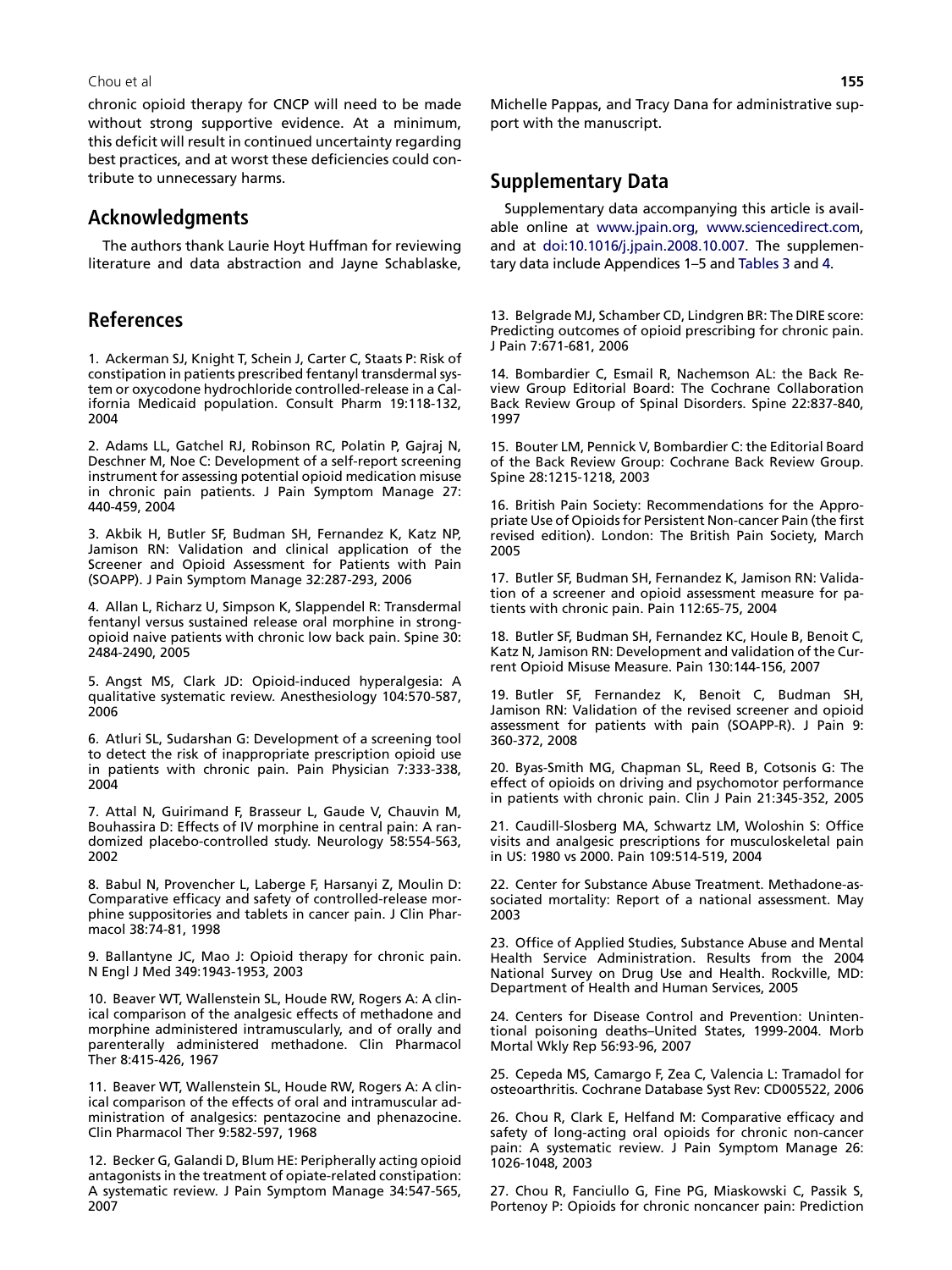and identification of aberrant drug-related behaviors: A review of the evidence for an American Pain Society and American Academy of Pain Medicine clinical practice guideline. J Pain 10:131-146, 2009

28. Chou R, Huffman L: The use of opioids for chronic noncancer pain: Evidence review. American Pain Society 2009 (in press)

29. Chugh SS, Socoteanu C, Reinier K, Waltz J, Jui J, Gunson K: A community-based evaluation of sudden death associated with therapeutic levels of methadone. Am J Med 121:66-71, 2008

30. Clark AJ, Ahmedzai SH, Allan LG, Camacho F, Horbay GL, Richarz U, Simpson K: Efficacy and safety of transdermal fentanyl and sustained-release oral morphine in patients with cancer and chronic non-cancer pain. Curr Med Res Opin 20:1419-1428, 2004

31. Compton P, Darakjian J, Miotto K: Screening for addiction in patients with chronic pain and ''problematic'' substance use: Evaluation of a pilot assessment tool. J Pain Symptom Manage 16:355-363, 1998

32. Corey DT: A limited functional restoration program for injured workers: A randomised trial. J Occup Rehabil 6: 239-249, 1996

33. Cowan DT, Wilson-Barnett J, Griffiths P, Vaughan DJ, Gondhia A, Allan LG: A randomized, double-blind, placebo-controlled, cross-over pilot study to assess the effects of long-term opioid drug consumption and subsequent abstinence in chronic noncancer pain patients receiving controlled-release morphine. Pain Med 6:113-121, 2005

34. Cruciani RA, Sekine R, Homel P, Lussier D, Yap Y, Suzuki Y, Schweitzer P, Yancovitz SR, Lapin JA, Shaiova L, Sheu RG, Portenoy RK: Measurement of QTc in patients receiving chronic methadone therapy. J Pain Symptom Manage 29: 385-391, 2005

35. Daniell HW: DHEAS deficiency during consumption of sustained-action prescribed opioids: Evidence for opioid-induced inhibition of adrenal androgen production. J Pain 7: 901-907, 2006

36. Daniell HW: Hypogonadism in men consuming sustained-action oral opioids. J Pain 3:377-384, 2002

37. Daniell HW: Opioid endocrinopathy in women consuming prescribed sustained-action opioids for control of nonmalignant pain. J Pain 9:28-36, 2008

38. De Conno F, Ripamonti C, Saita L, MacEachern T, Hanson J, Bruera E: Role of rectal route in treating cancer pain: A randomized crossover clinical trial of oral versus rectal morphine administration in opioid-naive cancer patients with pain. J Clin Oncol 13:1004-1008, 1995

39. Dellemijn PL, van Duijn H, Vanneste JA: Prolonged treatment with transdermal fentanyl in neuropathic pain. J Pain Symptom Manage 16:220-229, 1998

40. Deshpande A, Furlan AD, Mailis-Gagnon A, Atlas S, Turk D: Opioids for chronic low-back pain. Cochrane Database Syst Rev: CD004959, 2007

41. Devulder J, Richarz U, Nataraja SH: Impact of long-term use of opioids on quality of life in patients with chronic, non-malignant pain. Curr Med Res Opin 21:1555-1568, 2005

42. Dunbar SA, Katz NP: Chronic opioid therapy for nonmalignant pain in patients with a history of substance abuse: Report of 20 cases. J Pain Symptom Manage 11:163-171, 1996

<span id="page-9-0"></span>**156 156 Research Gaps on Use of Opioids for Chronic Noncancer Pain** 

43. Edwards RR, Haythornthwaite JA, Tella P, Max MB, Raja S: Basal heat pain thresholds predict opioid analgesia in patients with postherpetic neuralgia. Anesthesiology 104:1243-1248, 2006

44. Eisenberg E, McNicol EW, Carr DB: Efficacy and safety of opioid agonists in the treatment of neuropathic pain of nonmalignant origin: Systematic review and meta-analysis of randomized controlled trials. JAMA 293:3043-3052, 2005

45. Fishbain DA, Cutler RB, Rosomoff HL, Rosomoff RS: Are opioid-dependent/tolerant patients impaired in driving-related skills? A structured evidence-based review. J Pain Symptom Manage 25:559-577, 2003

46. Fishbain DA, Cutler RB, Rosomoff HL, Rosomoff RS: Can patients taking opioids drive safely? A structured evidencebased review. J Pain Palliat Care Pharmacother 16:9-28, 2002

47. Fishman SM, Bandman TB, Edwards A, Borsook D: The opioid contract in the management of chronic pain. J Pain Symptom Manage 18:27-37, 1999

48. Flor H, Fydrich T, Turk DC: Efficacy of multidisciplinary pain treatment centers: A meta-analytic review. Pain 49: 221-230, 1992

49. Franklin GM, Mai J, Wickizer T, Turner JA, Fulton-Kehoe D, Grant L: Opioid dosing trends and mortality in Washington State workers' compensation, 1996-2002. Am J Ind Med 48:91-99, 2005

50. Fredheim OM, Kaasa S, Dale O, Klepstad P, Landro NI, Borchgrevink PC: Opioid switching from oral slow release morphine to oral methadone may improve pain control in chronic non-malignant pain: A nine-month follow-up study. Palliat Med 20:35-41, 2006

51. Freye E, Anderson-Hillemacher A, Ritzdorf I, Levy JV: Opioid rotation from high-dose morphine to transdermal buprenorphine (Transtec) in chronic pain patients. Pain Pract 7:123-129, 2007

52. Furlan AD, Clarke J, Esmail R, Sinclair S, Irvin E, Bombardier C: A critical review of reviews on the treatment of chronic low back pain. Spine 26:E155-E162, 2001

53. Furlan AD, Sandoval JA, Mailis-Gagnon A, Tunks E: Opioids for chronic noncancer pain: A meta-analysis of effectiveness and side effects. CMAJ 174:1589-1594, 2006

54. Gaertner J, Radbruch L, Giesecke T, Gerbershagen H, Petzke F, Ostgathe C, Elsner F, Sabatowski R: Assessing cognition and psychomotor function under long-term treatment with controlled release oxycodone in non-cancer pain patients. Acta Anaesthesiol Scand 50:664-672, 2006

55. Galski T, Williams JB, Ehle HT: Effects of opioids on driving ability. J Pain Symptom Manage 19:200-208, 2000

56. Gartlehner G, Hansen RA, Nissman D, Lohr KN, Carey TS: A simple and valid tool distinguished efficacy from effectiveness studies. J Clin Epidemiol 59:1040-1048, 2006

57. Graziotti P, Goucke R: The use of oral opioids in patients with chronic nonmalignant pain: Management strategies. Med J Austr 167:30-34, 1997

58. GSK, Adolor, London and Exton PU: GSK and Adolor announce preliminary results from phase 3 safety study of Alvimopan (Entereg/Entrareg). Available at: [http://www.gsk.](http://www.gsk.com/media/pressreleases/2007/2007_04_09_GSK1012.htm) [com/media/pressreleases/2007/2007\\_04\\_09\\_GSK1012.htm](http://www.gsk.com/media/pressreleases/2007/2007_04_09_GSK1012.htm). Accessed April 9, 2007

59. Guzman J, Esmail R, Karjalainen K, Malmivaara A, Irvin E, Bombardier C: Multidisciplinary rehabilitation for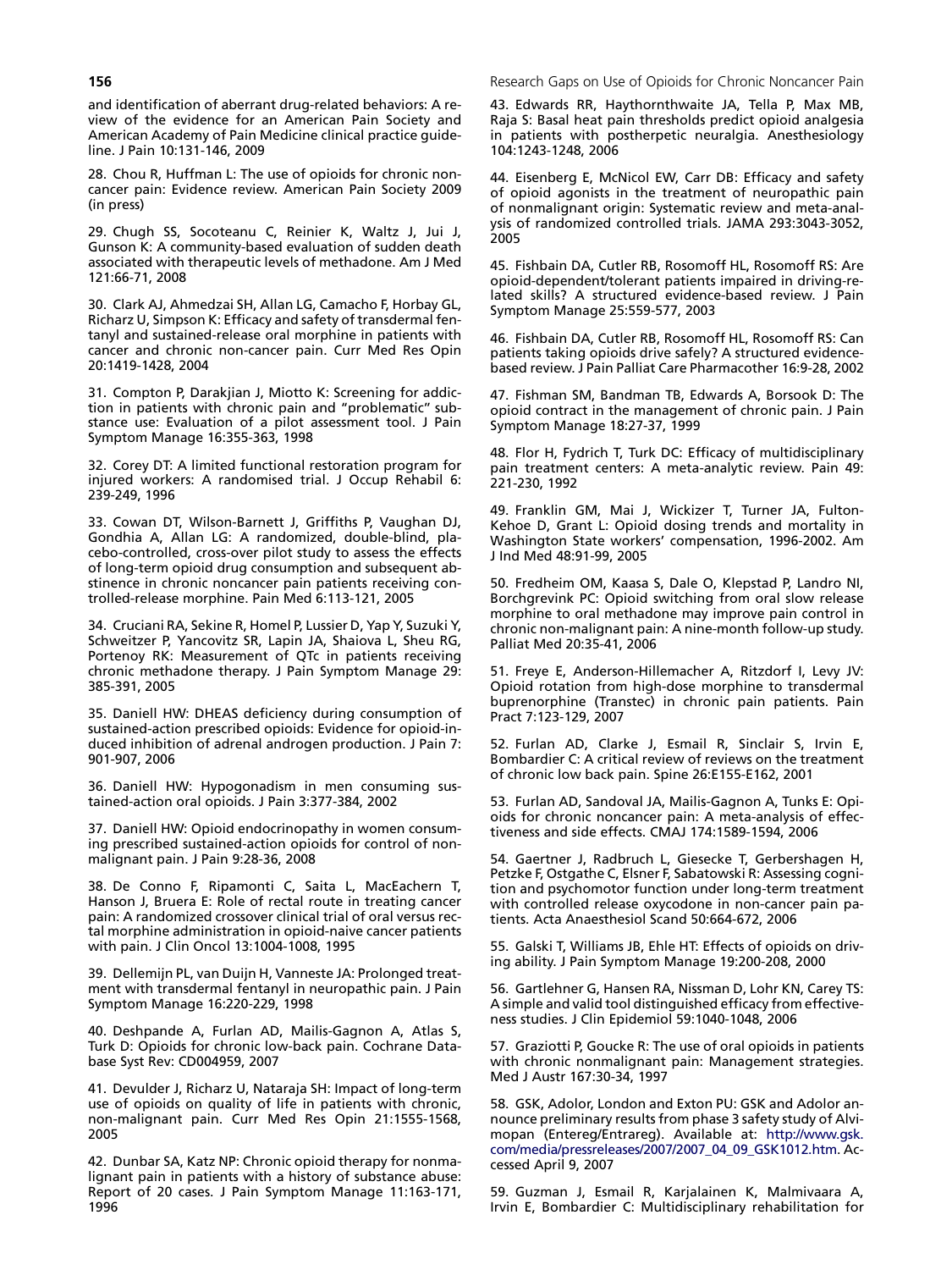<span id="page-10-0"></span>Chou et al **157** 

chronic low back pain: Systematic review. BMJ 322: 1511-1516, 2001

60. Hale M, Speight K, Harsanyi Z, Iwan T, Slagle N, Lacouture P, Darke A: Efficacy of 12 hourly controlled-release codeine compared with as required dosing of acetaminophen plus codeine in patients with chronic low back pain. Pain Res Manag 2:33-38, 1997

61. Hale ME, Dvergsten C, Gimbel J: Efficacy and safety of oxymorphone extended release in chronic low back pain: Results of a randomized, double-blind, placebo- and active-controlled phase III study. J Pain 6:21-28, 2005

62. Harris RP, Helfand M, Woolf SH, Lohr KN, Mulrow CD, Teutsch SM, Atkins D: Current methods of the third US Preventive Services Task Force. Am J Prev Med 20:21-35, 2001

63. Hartung DM, Middleton L, Haxby DG, Koder M, Ketchum KL, Chou R: Rates of adverse events of long-acting opioids in a state Medicaid program. Ann Pharmacother 41: 921-928, 2007

64. Hays H: Use of methadone in treating chronic noncancer pain. Pain Res Manag 4:23-27, 1999

65. Hoffman BM, Chatkoff DK, Papas RK, Kerns RD: Metaanalysis of psychological interventions for chronic low back pain. Health Psychol 26:1-9, 2007

66. Hojsted J, Sjogren P: Addiction to opioids in chronic pain patients: A literature review. Eur J Pain 11:490-518, 2007

67. Hollingshead J, Duhmke R, Cornblath D: Tramadol for neuropathic pain. Cochrane Database Syst Rev: CD003726, 2006

68. Holmes CP, Gatchel RJ, Adams LL, Stowell AW, Hatten A, Noe C, Lou L: An opioid screening instrument: Long-term evaluation of the utility of the Pain Medication Questionnaire. Pain Pract 6:74-88, 2006

69. Huse E, Larbig W, Flor H, Birbaumer N: The effect of opioids on phantom limb pain and cortical reorganization. Pain 90:47-55, 2001

70. Jadad AR, McQuay HJ: Meta-analyses to evaluate analgesic interventions: A systematic qualitative review of their methodology. J Clin Epidemiol 49:235-243, 1996

71. Jadad AR, Moore RA, Carroll D, Jenkinson C, Reynolds DJ, Gavaghan DJ, McQuay HJ: Assessing the quality of reports of randomized clinical trials: Is blinding necessary? Control Clin Trials 17:1-12, 1996

72. Jamison RN, Raymond SA, Slawsby EA, Nedeljkovic SS, Katz NP: Opioid therapy for chronic noncancer back pain: A randomized prospective study. Spine 23:2591-2600, 1998

73. Johnson M, Mortimer S, Bogle S, Hallam SJ. A study to compare subject acceptability of Duragesic with sustained release morphine in subjects requiring strong opioids for chronic non-malignant pain. Available at: [http://www.](http://www.janssen-cilag.com/content/backgrounders/janssen-cilag.com/SynopsisFEN-GBR-21.pdf) [janssen-cilag.com/content/backgrounders/janssen-cilag.com/](http://www.janssen-cilag.com/content/backgrounders/janssen-cilag.com/SynopsisFEN-GBR-21.pdf) [SynopsisFEN-GBR-21.pdf.](http://www.janssen-cilag.com/content/backgrounders/janssen-cilag.com/SynopsisFEN-GBR-21.pdf) Accessed May 29, 2007

74. Jovey RD, Ennis J, Gardner-Nix J, Goldman B, Hays H, Lynch M, Moulin D: Use of opioid analgesics for the treatment of chronic noncancer pain: A consensus statement and guidelines from the Canadian Pain Society, 2002. Pain Res Manag 8:3A-28A, 2003

75. Kalso E, Allan L, Dellemijn PL, Faura CC, Ilias WK, Jensen TS, Perrot S, Plaghki LH, Zenz M: European Federation of Chapters of the International Association for the Study of Pain: Recommendations for using opioids in chronic non-cancer pain. Eur J Pain 7:381-386, 2003

76. Kalso E, Edwards JE, Moore RA, McQuay HJ: Opioids in chronic non-cancer pain: Systematic review of efficacy and safety. Pain 112:372-380, 2004

77. Kalso E, Simpson KH, Slappendel R, Dejonckheere J, Richarz U: Predicting long-term response to strong opioids in patients with low back pain: Findings from a randomized, controlled trial of transdermal fentanyl and morphine. BMC Med 5:39, 2007

78. Karjalainen K, Malmivaara A, van Tulder MW, Roine R, Jauhiainen M, Hurri H, Koes B: Multidisciplinary biopsychosocial rehabilitation for subacute low back pain in working-age adults: A systematic review within the framework of the Cochrane Collaboration Back RevIew Group. Spine 26:262-269, 2001

79. Krantz MJ, Lewkowiez L, Hays H, Woodroffe MA, Robertson AD, Mehler PS: Torsade de pointes associated with very-high-dose methadone. Ann Intern Med 137: 501-504, 2002

80. Lijmer JG, Mol BW, Heisterkamp S, Bonsel GJ, Prins MH, van der Meulen JH, Bossuyt PM: Empirical evidence of design-related bias in studies of diagnostic tests. JAMA 282: 1061-1066, 1999

81. Maier C, Hildebrandt J, Klinger R, Henrich-Eberl C, Lindena G: Morphine responsiveness, efficacy and tolerability in patients with chronic non-tumor associated pain: Results of a double-blind placebo-controlled trial (MONTAS). Pain 97:223-233, 2002

82. Manchikanti L, Pampati V, Damron KS, McManus CD: Evaluation of variables in illicit drug use: does a controlled substance abuse screening tool identify illicit drug use? Pain Physician 7:71-75, 2004

83. Martell B: Systematic review: Opioid treatment for chronic back pain: prevalence, efficacy, and association with addiction. Ann Intern Med 146:116-127, 2007

84. Matsumoto AK, Babul N, Ahdieh H: Oxymorphone extended-release tablets relieve moderate to severe pain and improve physical function in osteoarthritis: Results of a randomized, double-blind, placebo- and active-controlled phase III trial. Pain Med 6:357-366, 2005

85. McCracken LM, Turk DC: Behavioral and cognitive-behavioral treatment for chronic pain: Outcome, predictors of outcome, and treatment process. Spine 27:2564-2573, 2002

86. McGinn TG, Guyatt GH, Wyer PC, Naylor CD, Stiell IG, Richardson WS: Users' guides to the medical literature XXII: How to use articles about clinical decision rules. JAMA 284:79-84, 2000

87. McNicol E, Horowicz-Mehler N, Fisk RA, Bennett K, Gialeli-Goudas M, Chew PW, Lau J, Carr D: Management of opioid side effects in cancer-related and chronic noncancer pain: A systematic review. J Pain 4:231-256, 2003

88. McNicol ED, Boyce D, Schumann R, Carr DB: Mu-opioid antagonists for opioid-induced bowel dysfunction. Cochrane Database Syst Rev: CD006332, 2008

89. Menefee LA, Frank ED, Crerand C, Jalali S, Park J, Sanschagrin K, Besser M: The effects of transdermal fentanyl on driving, cognitive performance, and balance in patients with chronic nonmalignant pain conditions. Pain Med 5: 42-49, 2004

90. Mercadante S, Arcuri E, Fusco F, Tirelli W, Villari P, Bussolino C, Campa T, Conno F, Ripamonti C: Randomized double-blind, double-dummy crossover clinical trial of oral tramadol versus rectal tramadol administration in opioid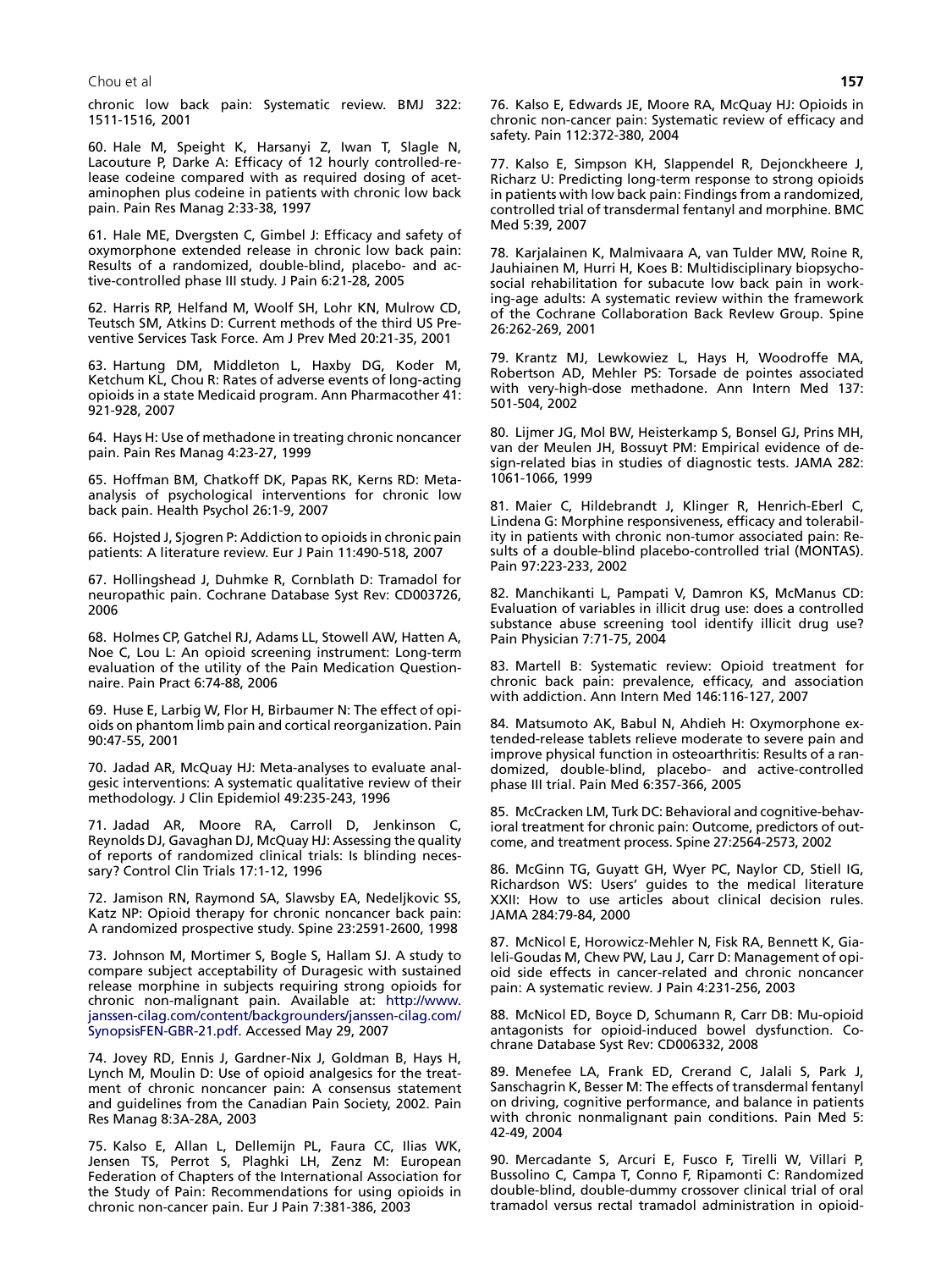naive cancer patients with pain. Support Care Cancer 13: 702-707, 2005

91. Mercadante S, Portenoy RK: Opioid poorly-responsive cancer pain, 1: Clinical considerations. J Pain Symptom Manage 21:144-150, 2001

92. Michna E, Ross EL, Hynes WL, Nedeljkovic SS, Soumekh S, Janfaza D, Palombi D, Jamison RN: Predicting aberrant drug behavior in patients treated for chronic pain: importance of abuse history. J Pain Symptom Manage 28:250-258, 2004

93. Moher D, Pham B, Klassen TP, Schulz KF, Berlin JA, Jadad AR, Liberati A: What contributions do languages other than English make on the results of meta-analyses? J Clin Epidemiol 53:964-972, 2000

94. Moore RA, McQuay HJ: Prevalence of opioid adverse events in chronic non-malignant pain: Systematic review of randomised trials of oral opioids. Arthritis Res Ther 7: R1046-R1051, 2005

95. Morley JS, Bridson J, Nash TP, Miles JB, White S, Makin MK: Low-dose methadone has an analgesic effect in neuropathic pain: A double-blind randomized controlled crossover trial. Palliat Med 17:576-587, 2003

96. Morley S, Eccleston C, Williams A: Systematic review and meta-analysis of randomized controlled trials of cognitive behaviour therapy and behaviour therapy for chronic pain in adults, excluding headache. Pain 80:1-13, 1999

97. Nicholson B, Ross E, Weil A, Sasaki J, Sacks G: Treatment of chronic moderate-to-severe non-malignant pain with polymer-coated extended-release morphine sulfate capsules. Curr Med Res Opin 22:539-550, 2006

98. Niemann T, Madsen LG, Larsen S, Thorsgaard N: Opioid treatment of painful chronic pancreatitis: Transdermal fentanyl versus sustained-release morphine. Int J Pancreatol 27:235-240, 2000

99. Noble M, Tregear SJ, Treadwell JR, Schoelles K: Longterm opioid therapy for chronic noncancer pain: A systematic review and meta-analysis of efficacy and safety. J Pain Symptom Manage 35:214-228, 2008

100. Olsen Y, Daumit GL, Ford DE: Opioid prescriptions by US primary care physicians from 1992 to 2001. J Pain 7:225-235, 2006

101. Oregon Department of Human Services: Methadone deaths (and distribution) on the rise. CD Summary 52(14), 2003

102. Ostelo RW, van Tulder MW, Vlaeyen JW, Linton SJ, Morley SJ, Assendelft WJ: Behavioural treatment for chronic low-back pain. Cochrane Database of Syst Rev: CD002014, 2005

103. Oxman AD, Guyatt GH: Validation of an index of the quality of review articles. J Clin Epidemiol 44:1271-1278, 1991

104. Paulson DM, Kennedy DT, Donovick RA, Carpenter RL, Cherubini M, Techner L, Du W, Ma Y, Schmidt WK, Wallin B, Jackson D: Alvimopan: An oral, peripherally acting, mu-opioid receptor antagonist for the treatment of opioidinduced bowel dysfunction-a 21-day treatment-randomized clinical trial. J Pain 6:184-192, 2005

105. Peters J, Large RG, Elkind G: Follow-up results from a randomised controlled trial evaluating in- and outpatient pain management programmes. Pain 50:41-50, 1992

106. Petrone D, Kamin M, Olson W: Slowing the titration rate of tramadol HCl reduces the incidence of discontinua-

<span id="page-11-0"></span>**158 158 Research Gaps on Use of Opioids for Chronic Noncancer Pain** 

tion due to nausea and/or vomiting: A double-blind randomized trial. J Clin Pharm Ther 24:115-123, 1999

107. Portenoy R: Fentanyl buccal tablet (FBT) for relief of breakthrough pain in opioid-treated patients with chronic low back pain: a randomized, placebo-controlled study. Curr Med Res Opin 23:223-233, 2007

108. Portenoy R, Farrar J, Backonja M, Cleeland C, Yang K, Friedman M, Colucci S, Richards P: Long-term use of controlled-release oxycodone for noncancer pain: Results of a 3-year registry study. Clin J Pain 23:287-299, 2007

109. Portenoy RK, Thomas J, Boatwright MLMB, Tran D, Galasso FL, Stambler N, Von Gunten CF, Israel RJ: Subcutaneous methylnaltrexone for the treatment of opioid-induced constipation in patients with advanced illness: A doubleblind, randomized, parallel group, dose-ranging study. J Pain Symptom Manage 35:458-468, 2008

110. Quang-Cantagrel ND, Wallace MS, Magnuson SK: Opioid substitution to improve the effectiveness of chronic noncancer pain control: A chart review. Anesth Analg 90: 933-937, 2000

111. Raja SN, Haythornthwaite JA, Pappagallo M, Clark MR, Travison TG, Sabeen S, Royall RM, Max MB: Opioids versus antidepressants in postherpetic neuralgia: A randomized, placebo-controlled trial. Neurology 59: 1015-1021, 2003

112. Ralphs JA, Williams AC, Richardson PH, Pither CE, Nicholas MK: Opiate reduction in chronic pain patients: A comparison of patient-controlled reduction and staff controlled cocktail methods. Pain 56:279-288, 1994

113. Rauck RL: The ACTION study: A randomized, openlabel, multicenter trial comparing once-a-day extendedrelease morphine sulfate capsules (AVINZA) to twice-a-day controlled-release oxycodone hydrochloride tablets (Oxy-Contin) for the treatment of chronic, moderate to severe low back pain. J Opioid Manag 2:155-166, 2006

114. Rauck RL: A randomized, open-label, multicenter trial comparing once-a-day AVINZA (morphine sulfate extended-release capsules) versus twice-a-day OxyContin (oxycodone hydrochloride controlled-released tablets) for the treatment of chronic, moderate to severe low back pain: Improved physical functioning in the ACTION trial. J Opioid Manag 3:35-43, 2007

115. Ruoff GE: Slowing the initial titration rate of tramadol improves tolerability. Pharmacotherapy 19:88-93, 1999

116. Sabatowski R, Schwalen S, Rettig K, Herberg KW, Kasper SM, Radbruch L: Driving ability under long-term treatment with transdermal fentanyl. J Pain Symptom Manage 25:38-47, 2003

117. Salzman RT, Brobyn RD: Long-term comparison of suprofen and propoxyphene in patients with osteoarthritis. Pharmacology 27(Suppl 1):55-64, 1983

118. Salzman RT, Roberts MS, Wild J, Fabian C, Reder RF, Goldenheim PD: Can a controlled release oral dose form of oxycodone be used as readily as an immediate release form for the purpose of titrating to stable pain control? J Pain Symptom Manage 18:271-279, 1999

119. Sandoval JA, Furlan AD, Mailis-Gagnon A: Oral methadone for chronic noncancer pain: A systematic literature review of reasons for administration, prescription patterns, effectiveness, and side effects. Clin J Pain 21:503-512, 2005

120. Saper JR, Lake AE 3rd, Hamel RL, Lutz TE, Branca B, Sims DB, Kroll MM: Daily scheduled opioids for intractable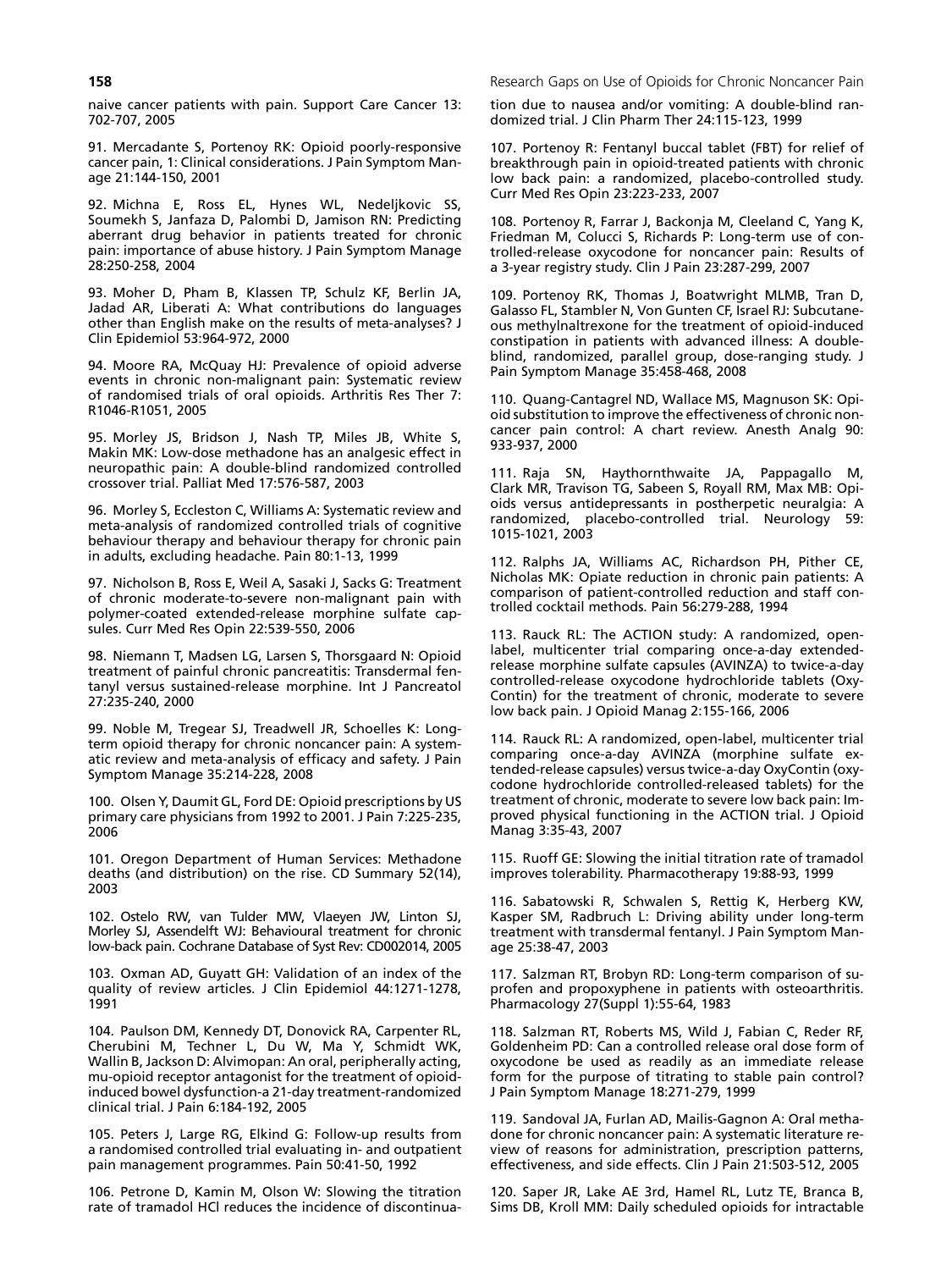#### <span id="page-12-0"></span>Chou et al **159**

head pain: Long-term observations of a treatment program. Neurology 62:1687-1694, 2004

121. Schonstein E, Kenny DT, Keating J, Koes BW: Work conditioning, work hardening and functional restoration for workers with back and neck pain. Cochrane Database Syst Rev: CD001822, 2003

122. Sigler K: Effect of a triplicate prescription law on prescribing of Schedule II drugs. Am J Hosp Pharm 41:108-111, 1984

123. Simpson DM, Messina J, Xie F, Hale M: Fentanyl buccal tablet for the relief of breakthrough pain in opioid-tolerant adult patients with chronic neuropathic pain: A multicenter, randomized, double-blind, placebo-controlled study. Clin Ther 29:588-601, 2007

124. Staats PS, Markowitz J, Schein J: Incidence of constipation associated with long-acting opioid therapy: A comparative study. South Med J 97:129-134, 2004

125. Stewart WF, Ricci JA, Chee E, Morganstein D, Lipton R: Lost productive time and cost due to common pain conditions in the US workforce. JAMA 290:2443-2454, 2003

126. Takkouche B, Montes-Martinez A, Gill SS, Etminam M: Psychotropic medications and the risk of fracture: A metaanalysis. Drug Saf 30:171-184, 2007

127. Tennant FS Jr, Rawson RA, Miranda L, Obert J: Outpatient treatment of prescription opioid dependence: Comparison of two methods. NIDA Res Monogr 43:315-321, 1983

128. Management of Opioid Therapy for Chronic Pain Working Group: VA/DoD Clinical Practical Guidelines for the management of opioid therapy for chronic pain. Contract Number. V101(93)P-1633(version 1.0): 2003

129. Thomas JA, Karver S, Cooney GA, Chamberlain BH, Watt CK, Slatkin NE, Stambler N, Kremer AB, Israel RJ: Methylnaltrexone for opioid-induced constipation in advanced illness. N Engl J Med 358:2332-2343, 2008

130. Thomsen AB, Becker N, Eriksen J: Opioid rotation in chronic non-malignant pain patients: A retrospective study. Acta Anaesth Scand 43:918-923, 1999

131. Toma M, McAlister FA, Bialy L, Adams DB, Vandermeer B, Armstrong PW: Transition from meeting abstract to full-length journal article for randomized controlled trials. JAMA 295:1281-1287, 2006

132. Trescot AM, Boswell MV, Atluri SL, Hansen HC, Deer TR, Abdi S, Jasper JF, Singh V, Jordan AE, Johnson BW, Cicala RS, Dunbar EE, Helm S 2nd, Varley KG, Suchdev PK, Swicegood JR, Calodney AK, Ogoke BA, Minore WS, Manchikanti L: Opioid guidelines in the management of chronic non-cancer pain. Pain Physician 9:1-39, 2006

133. United States General Accounting Office (GAO): Prescription drugs: State monitoring programs provide useful tool to reduce diversion. Report to the Subcommittee on Oversight and Investigations, Committee on Energy and Commerce, House of Representatives: May 17, 2002

134. van Tulder M, Furlan AD, Bombardier C, Bouter L: The Editorial Board of the Cochrane Collaboration Back Review Group: Updated method guidelines for systematic reviews in the Cochrane Collaboration Back Review Group. Spine 28:1290-1299, 2003

135. van Tulder MW, Vlaeyen JW, Linton SJ, Morley SJ, Assendelft WJ: Behavioral treatment for chronic low back pain. Cochrane Database of Syst Rev: CD002014, 2005

136. Verhaak PF, Kerssens JJ, Dekker J, Sorbi MJ, Bensing JM: Prevalence of chronic benign pain disorder among adults: A review of the literature. Pain 77:231-239, 1998

137. Wasan AD, Butler SF, Budman SH, Benoit C, Fernandez K, Jamison RN: Psychiatric history and psychologic adjustment as risk factors for aberrant drug-related behavior among patients with chronic pain. Clin J Pain 23: 307-315, 2007

138. Wastila L: The influence of multiple copy prescription programs on analgesic utilization. J Pharm Care Pain Symp Cont 4:3-19, 1996

139. Webster LR, Butera PG, Moran LV, Wu N, Burns LH, Friedmann N: Oxytrex minimizes physical dependence while providing effective analgesia: A randomized controlled trial in low back pain. J Pain 7:937-946, 2006

140. Webster L, Jansen JP, Peppin J, Lasko B, Irving G, Morlion B, Snidow J, Pierce A, Mortensen E, Kleoudis C, Carteret E: Alvimopan, a peripherally acting mu-opioid receptor (PAM-OR) antagonist for the treatment of opioidincluded bowel dysfunction: Results from a randomized, double-blind, placebo-controlled, dose-finding study in subjects taking opioids for chronic non-cancer pain. Pain 137:428-440, 2008

141. Webster LR, Webster RM: Predicting aberrant behaviors in opioid-treated patients: Preliminary validation of the Opioid Risk Tool. Pain Med 6:432-442, 2005

142. Whiting P, Rutjes A, Reitsma J, Glas A, Bossuyt P, Kleijnen J: Sources of variation and bias in studies of diagnostic accuracy: a systematic review. Ann Intern Med 140: 189-202, 2004

143. Wiedemer NL, Harden PS, Arndt IO, Gallagher RM: The opioid renewal clinic: A primary care, managed approach to opioid therapy in chronic pain patients at risk for substance abuse. Pain Med 8:573-584, 2007

144. Wu SM, Compton P, Bolus R, Schieffer B, Pham Q, Baria A, Van Vort W, Davis F, Shekelle P, Naliboff BD: The Addiction Behaviors Checklist: Validation of a new clinicianbased measure of inappropriate opioid use in chronic pain. J Pain Symptom Manage 32:342-351, 2006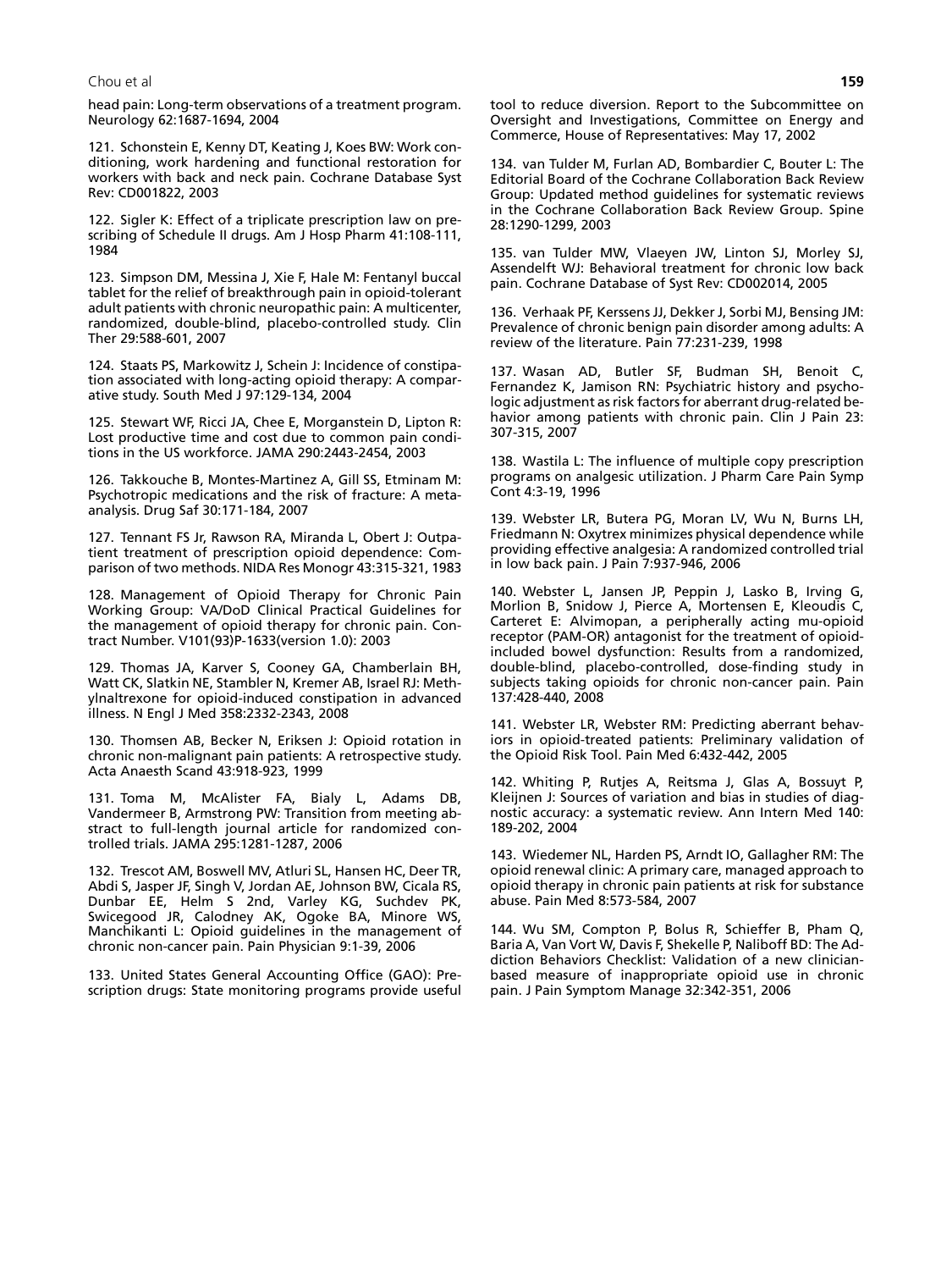# Appendix 1. Search Strategies

# Cochrane Database of Systematic Reviews, Through 3rd Quarter 2008

- 1. opioid\$.mp.
- 2. narcotic\$.mp.
- 3. (alfentanil or  $\alpha$ -prodine or  $\beta$ -casomorphins or buprenorphine or carfentanil or codeine or deltorphin or dextromethorphan or dezocine or dihydrocodeine or dihydromorphine or enkephalin\$ or ethylketocyclazocine or ethylmorphine or etorphine or fentanyl or heroin or hydrocodone or hydromorphone or ketobemidone or levorphanol or lofentanil or meperidine or meptazinol or methadone or methadyl acetate or morphine or nalbuphine or opium or oxycodone or oxymorphone or pentazocine or phenazocine or phenoperidine or pirinitramide or promedol or propoxyphene or remifentanil or sufentanil or tilidine or tramadol).mp.
- 4. (((intract\$ or chronic\$ or severe\$ or unbearabl\$) adj3 pain\$) or agony or agoniz\$).mp.
- 5. (or/1-3) and 4.

## Cochrane Central Register of Controlled Trials and Ovid MEDLINE®, 1950 to July Week 3 2008 (Includes Systematic Reviews and Primary Studies)

#### General Search

- 1. exp Narcotics/
- 2. exp Analgesics, Opioid/
- 3. narcotic\$.mp.
- 4. opioid\$.mp.
- 5. (alfentanil or  $\alpha$ -prodine or  $\beta$ -casomorphins or buprenorphine or carfentanil or codeine or deltorphin or dextromethorphan or dezocine or dihydrocodeine or dihydromorphine or enkephalin\$ or ethylketocyclazocine or ethylmorphine or etorphine or fentanyl or heroin or hydrocodone or hydromorphone or ketobemidone or levorphanol or lofentanil or meperidine or meptazinol or methadone or methadyl acetate or morphine or nalbuphine or opium or oxycodone or oxymorphone or pentazocine or phenazocine or phenoperidine or pirinitramide or promedol or propoxyphene or remifentanil or sufentanil or tilidine or tramadol).mp.
- 6. or/1-5.
- 7. (((intract\$ or chronic\$ or severe\$ or unbearabl\$) adj3 pain\$) or agony or agoniz\$).mp.
- 8. 6 and 7.
- 9. limit 8 to humans.
- 10. limit 9 to English language.
- 11. limit 9 to abstracts.
- 12. 10 or 11.

#### Abuse

- 1. exp Narcotics/
- 2. exp Analgesics, Opioid/
- 3. narcotic\$.mp.

<span id="page-13-0"></span>**159.e1 159.e1 Research Gaps on Use of Opioids for Chronic Noncancer Pain** 

- 4. opioid\$.mp.
- 5. (alfentanil or  $\alpha$ -prodine or  $\beta$ -casomorphins or buprenorphine or carfentanil or codeine or deltorphin or dextromethorphan or dezocine or dihydrocodeine or dihydromorphine or enkephalin\$ or ethylketocyclazocine or ethylmorphine or etorphine or fentanyl or heroin or hydrocodone or hydromorphone or ketobemidone or levorphanol or lofentanil or meperidine or meptazinol or methadone or methadyl acetate or morphine or nalbuphine or opium or oxycodone or oxymorphone or pentazocine or phenazocine or phenoperidine or pirinitramide or promedol or propoxyphene or remifentanil or sufentanil or tilidine or tramadol).mp.
- 6. exp Patient Compliance/
- 7. exp Health Services Misuse/
- 8. exp ''drug and narcotic control''/
- 9. (abuse\$ or abusing or misus\$ or diversion\$ or divert\$).mp.
- 10. exp Substance-Related Disorders/
- 11. or/1-5.
- 12. or/6-10.
- 13. 11 and 12.
- 14. (((intract\$ or chronic\$ or severe\$ or unbearabl\$) adj3 pain\$) or agony or agoniz\$).mp.
- 15. 13 and 14.

## Driving

- 1. exp Narcotics/
- 2. exp Analgesics, Opioid/
- 3. narcotic\$.mp.
- 4. opioid\$.mp.
- 5. (alfentanil or  $\alpha$ -prodine or  $\beta$ -casomorphins or buprenorphine or carfentanil or codeine or deltorphin or dextromethorphan or dezocine or dihydrocodeine or dihydromorphine or enkephalin\$ or ethylketocyclazocine or ethylmorphine or etorphine or fentanyl or heroin or hydrocodone or hydromorphone or ketobemidone or levorphanol or lofentanil or meperidine or meptazinol or methadone or methadyl acetate or morphine or nalbuphine or opium or oxycodone or oxymorphone or pentazocine or phenazocine or phenoperidine or pirinitramide or promedol or propoxyphene or remifentanil or sufentanil or tilidine or tramadol).mp.
- 6. or/1-5.
- 7. exp Automobile Driving/
- 8. exp Motor Vehicles/
- 9. exp Accidents, Traffic/
- 10. exp Accident Prevention/
- 11. (car or cars or truck\$ or automobil\$ or motor vehicl\$).mp.
- 12. ((traffic\$ or occupat\$ or work\$ or job or jobs or career\$) adj7 (accident\$ or injur\$ or safe or safety or safer or safely)).mp.
- 13. ((traffic\$ or drive or driver\$ or driving) adj7 (accident\$ or injur\$ or safe or safety or safer or safely)).mp.
- 14. or/7-13.
- 15. 6 and 14.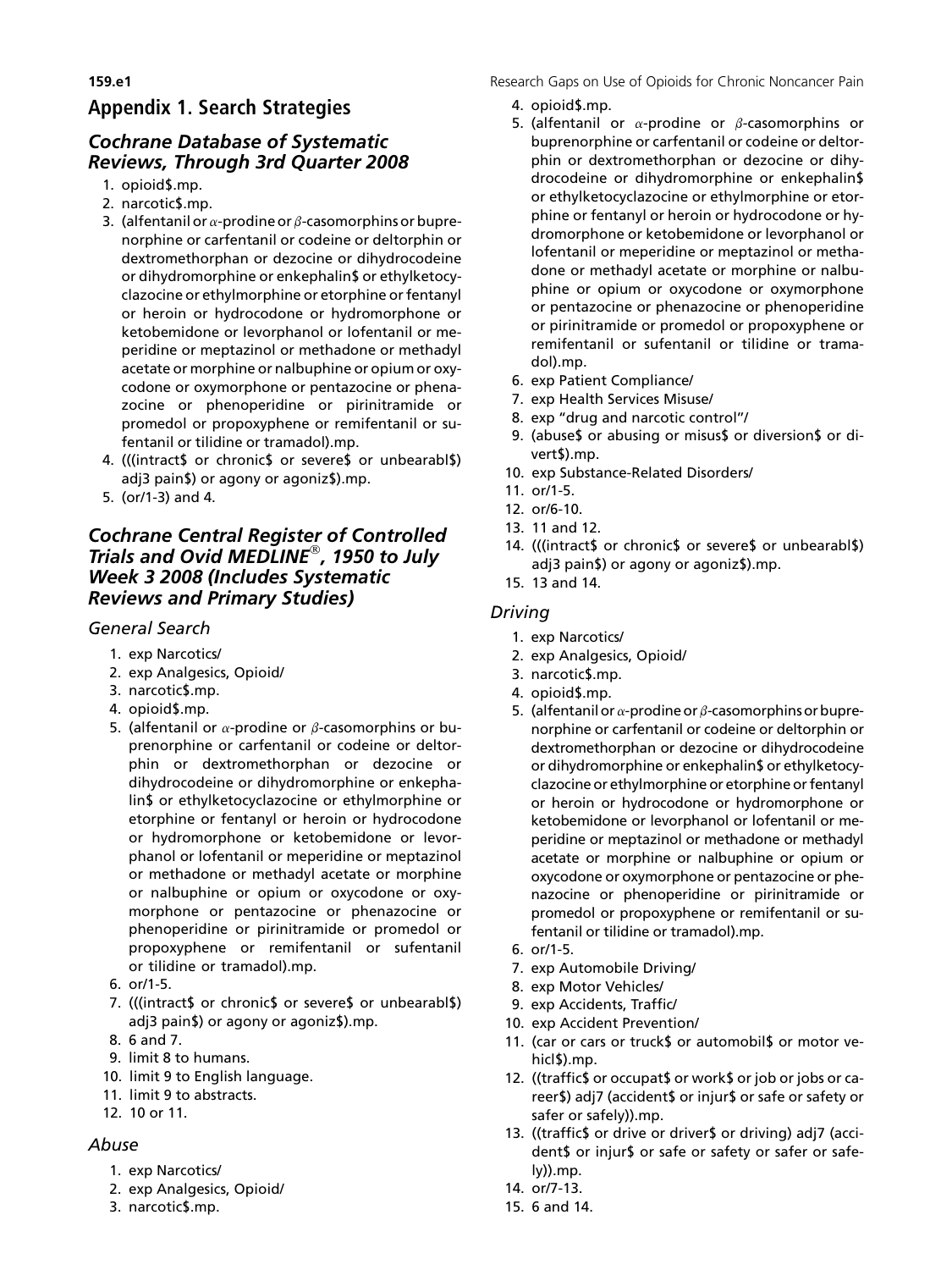#### Chou et al **159.e2**

#### Drug Monitoring

- 1. exp Narcotics/
- 2. exp Analgesics, Opioid/
- 3. narcotic\$.mp.
- 4. opioid\$.mp.
- 5. (alfentanil or  $\alpha$ -prodine or  $\beta$ -casomorphins or buprenorphine or carfentanil or codeine or deltorphin or dextromethorphan or dezocine or dihydrocodeine or dihydromorphine or enkephalin\$ or ethylketocyclazocine or ethylmorphine or etorphine or fentanyl or heroin or hydrocodone or hydromorphone or ketobemidone or levorphanol or lofentanil or meperidine or meptazinol or methadone or methadyl acetate or morphine or nalbuphine or opium or oxycodone or oxymorphone or pentazocine or phenazocine or phenoperidine or pirinitramide or promedol or propoxyphene or remifentanil or sufentanil or tilidine or tramadol).mp.
- 6. or/1-5.
- 7. ((medication\$ or opioid\$ or pain\$) adj7 (contract\$ or agree\$)).mp.
- 8. exp Drug Monitoring/
- 9. (adher\$ adj5 monitor\$).mp.
- 10. ((pill or pills or tablet\$ or dose or doses or prescript\$) adj7 (limit\$ or count\$ or ration\$ or monitor\$)).mp.
- 11. or/7-10.
- 12. 6 and 11.

#### Prognosis

- 1. exp Narcotics/
- 2. exp Analgesics, Opioid/
- 3. narcotic\$.mp.
- 4. opioid\$.mp.
- 5. (alfentanil or  $\alpha$ -prodine or  $\beta$ -casomorphins or buprenorphine or carfentanil or codeine or deltorphin or dextromethorphan or dezocine or dihydrocodeine or dihydromorphine or enkephalin\$ or ethylketocyclazocine or ethylmorphine or etorphine or fentanyl or heroin or hydrocodone or hydromorphone or ketobemidone or levorphanol or lofentanil or meperidine or meptazinol or methadone or methadyl acetate or morphine or nalbuphine or opium or oxycodone or oxymorphone or pentazocine or phenazocine or phenoperidine or pirinitramide or promedol or propoxyphene or remifentanil or sufentanil or tilidine or tramadol).mp.
- 6. or/1-5.
- 7. exp ''Sensitivity and Specificity''/
- 8. Prognosis/
- 9. exp risk/
- 10. ''outcome and process assessment (health care)''/ or ''outcome assessment (health care)''/ or ''process assessment (health care)''/
- 11. diagnostic accuracy.mp.
- 12. receiver operating characteristic.mp. or ROC Curve/
- 13. 6 and (or/7-12).
- 14. (((intract\$ or chronic\$ or severe\$ or unbearabl\$) adj3 pain\$) or agony or agoniz\$).mp.
- 15. 13 and 14.

## Pseudoaddiction

- 1. exp Narcotics/
- 2. exp Analgesics, Opioid/
- 3. narcotic\$.mp.
- 4. opioid\$.mp.
- 5. (alfentanil or  $\alpha$ -prodine or  $\beta$ -casomorphins or buprenorphine or carfentanil or codeine or deltorphin or dextromethorphan or dezocine or dihydrocodeine or dihydromorphine or enkephalin\$ or ethylketocyclazocine or ethylmorphine or etorphine or fentanyl or heroin or hydrocodone or hydromorphone or ketobemidone or levorphanol or lofentanil or meperidine or meptazinol or methadone or methadyl acetate or morphine or nalbuphine or opium or oxycodone or oxymorphone or pentazocine or phenazocine or phenoperidine or pirinitramide or promedol or propoxyphene or remifentanil or sufentanil or tilidine or tramadol).mp.
- 6. or/1-5.
- 7. pseudoaddict\$.mp.
- 8. ((fake\$ or faking or false\$ or mislead\$ or deceiv\$) adj7 (addict\$ or depend\$)).mp.
- 9. 7 or 8.
- 10. 6 and 9.

# Urine Testing

- 1. exp Narcotics/
- 2. exp Analgesics, Opioid/
- 3. narcotic\$.mp.
- 4. opioid\$.mp.
- 5. (alfentanil or  $\alpha$ -prodine or  $\beta$ -casomorphins or buprenorphine or carfentanil or codeine or deltorphin or dextromethorphan or dezocine or dihydrocodeine or dihydromorphine or enkephalin\$ or ethylketocyclazocine or ethylmorphine or etorphine or fentanyl or heroin or hydrocodone or hydromorphone or ketobemidone or levorphanol or lofentanil or meperidine or meptazinol or methadone or methadyl acetate or morphine or nalbuphine or opium or oxycodone or oxymorphone or pentazocine or phenazocine or phenoperidine or pirinitramide or promedol or propoxyphene or remifentanil or sufentanil or tilidine or tramadol).mp.
- 6. or/1-5.
- 7. exp Substance Abuse Detection/
- 8. (urine adj7 (screen\$ or test\$ or detect\$)).mp.
- 9. 6 and (7 or 8).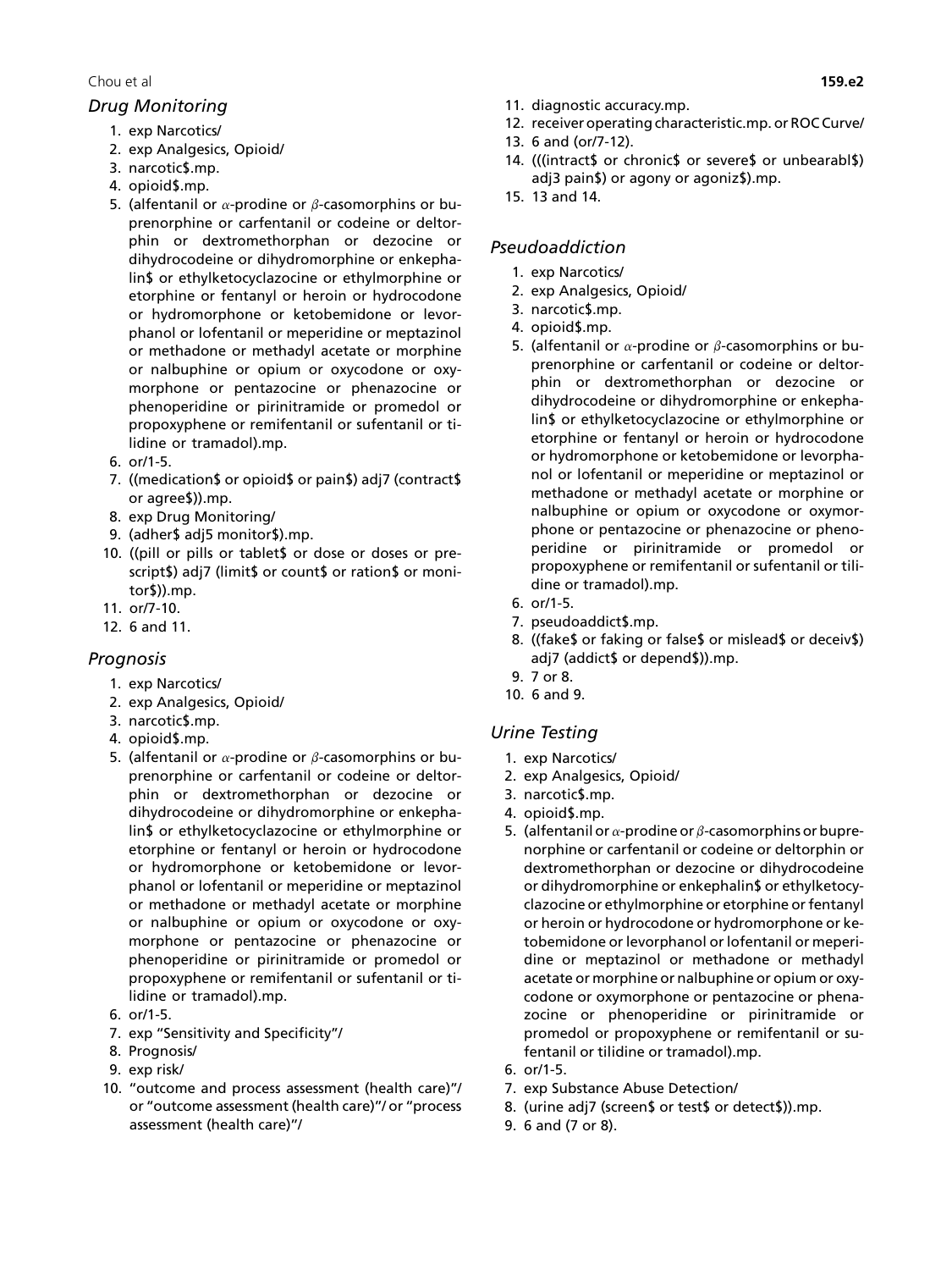# Appendix 2. Criteria for Grading Quality of Randomized Controlled Trials 159.e3 **Access 20 Access 20 Access 20 Access 20 Access 20 Access 20 Access 20 Access 20 Access 20 Access 20 Access 20 Access 20 Access 20 Access 20 Access 20 Access 20 Access 20 Access 20 Access 20 Access 20 Access 20 Acce**

# Criteria List for Methodological Quality Assessment\*

| <b>CRITERIA</b>                                                                                                                                                                                                       | <b>OPERATIONALIZATION OF CRITERIA</b>                                                                                                                                                                                                                                                                                             | <b>SCORE</b>       |
|-----------------------------------------------------------------------------------------------------------------------------------------------------------------------------------------------------------------------|-----------------------------------------------------------------------------------------------------------------------------------------------------------------------------------------------------------------------------------------------------------------------------------------------------------------------------------|--------------------|
| A. Was the method of randomization<br>adequate?                                                                                                                                                                       | A random (unpredictable) assignment<br>sequence. An example of adequate<br>methods is a computer-generated<br>random number table and use of sealed<br>opaque envelopes. Methods of<br>allocation using DOB, date of admission,<br>hospital numbers, or alternation should<br>not be regarded as appropriate.                     | Yes/No/Do Not Know |
| <b>B. Was the treatment allocation concealed?</b>                                                                                                                                                                     | Assignment generated by an independent<br>person not responsible for determining<br>the eligibility of the patients. This person<br>has no information about the persons<br>included in the trial and has no influence<br>on the assignment sequence or on the<br>decision about eligibility of the patient.                      | Yes/No/Do Not Know |
| C. Were the groups similar at baseline<br>regarding the most important<br>prognostic factors?<br>"Yes", if similar:<br>• Age and gender<br>• Description of type of pain<br>• Intensity, duration or severity of pain | In order to receive a "yes," groups have to<br>be similar in baseline regarding<br>demographic factors, duration or<br>severity of complaints, percentage of<br>patients with neurologic symptoms, and<br>value of main outcome measure(s).                                                                                       | Yes/No/Do Not Know |
| D. Was the patient blinded to the<br>intervention?                                                                                                                                                                    | The reviewer determines if enough infor-<br>mation about the blinding is given in                                                                                                                                                                                                                                                 | Yes/No/Do Not Know |
| E. Was the care provider blinded to the<br>intervention?                                                                                                                                                              | order to score a "yes":                                                                                                                                                                                                                                                                                                           | Yes/No/Do Not Know |
| F. Was the outcome assessor blinded to the<br>intervention?                                                                                                                                                           | Use the author's statement on blinding,<br>unless there is a differing statement/<br>reason not to (no need for explicit in-<br>formation on blinding).                                                                                                                                                                           | Yes/No/Do Not Know |
| G. Were cointerventions avoided or<br>similar?                                                                                                                                                                        | Cointerventions should either be avoided in<br>the trial design or similar between the<br>index and control groups.                                                                                                                                                                                                               | Yes/No/Do Not Know |
| H. Was the compliance acceptable in all<br>groups?                                                                                                                                                                    | The reviewer determines if the compliance<br>to the interventions is acceptable, based<br>on the reported intensity, duration,<br>number and frequency of sessions for<br>both the index intervention and control<br>intervention(s).                                                                                             | Yes/No/Do Not Know |
| I. Was the dropout rate described and<br>acceptable?<br>$\leq$ 15% dropout rate is acceptable.                                                                                                                        | The number of participants who are<br>included in the study but did not<br>complete the observation period or were<br>not included in the analysis must be<br>described and reasons given. If the<br>percentage of withdrawals and drop-<br>outs does not exceed 15% and does not<br>lead to substantial bias, a "yes" is scored. | Yes/No/Do Not Know |
| J. Was the timing of the outcome<br>assessment in all groups similar?                                                                                                                                                 | Timing of outcome assessment should be<br>identical for all intervention groups and<br>for all important outcome assessments.                                                                                                                                                                                                     | Yes/No/Do Not Know |
| K. Did the analysis include an intention-to-<br>treat analysis?<br>"Yes" if less than 5% of randomized<br>patients excluded.                                                                                          | All randomized patients are reported/<br>analyzed in the group they were<br>allocated to by randomization for the<br>most important moments of effect<br>measurement (minus missing values)<br>irrespective of noncompliance and<br>cointerventions.                                                                              | Yes/No/Do Not Know |

This list includes only the internal validity criteria (n = 11) that refer to characteristics of the study that might be related to selection bias (criteria A and B), performance bias (criteria D, E, G, and H), attrition bias (criteria I and K and detection bias (criteria F and J). The internal validity criteria should be used to define methodologic quality in the meta-analysis.

\* Adapted from methods developed by the Cochrane Back Review Group[.134](#page-12-0)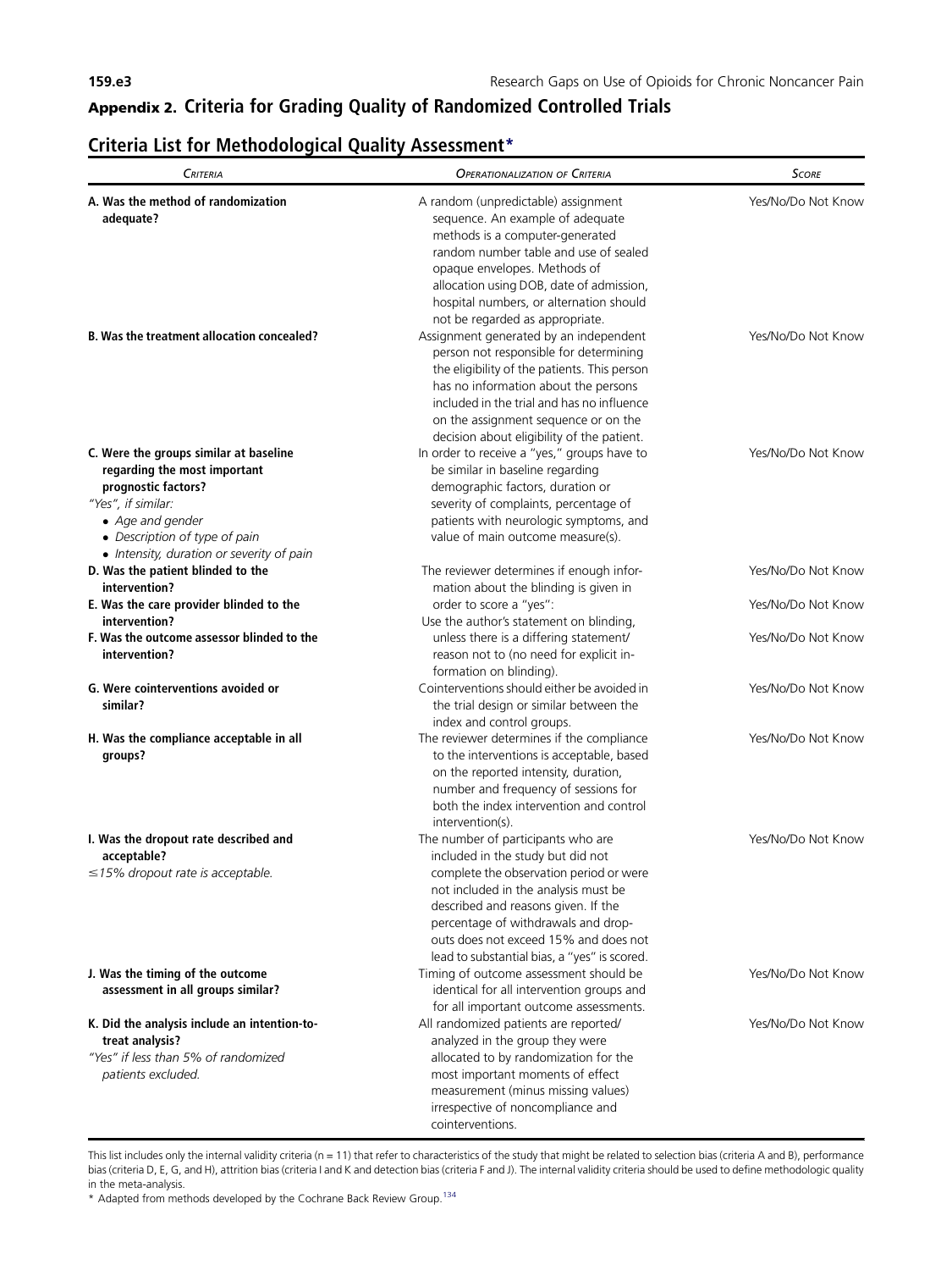### Appendix 3. Criteria for Grading Quality of Studies Reporting Diagnostic Accuracy of Risk Stratification and Monitoring Instruments

- 1. Does the study evaluate diagnostic test performance in a population other than the one used to derive the instrument?
- 2. Does the study evaluate a consecutive clinical series of patients or a random subset?
- 3. Does the study adequately describe symptom severity, underlying condition, and duration and doses of opioids (if prescribed)?
- 4. Does the study adequately describe the instrument evaluated?
- 5. Does the study include appropriate criteria in the instrument (must include prior history of addiction or substance abuse and at least one other psychosocial item)?
- 6. Does the study adequately describe the method used to identify aberrant drug-related behaviors?
- 7. Does the study use appropriate criterion to identify aberrant drug-related behaviors (uses either a validated questionnaire or urine drug screen plus other corroborating data [such as a questionnaire, prescription drug monitoring program, pill counts, family interview, etc])
- 8. Does the study evaluate outcomes or the reference standard in all patients enrolled (up to 10% loss considered acceptable)?
- 9. Does the study evaluate outcomes blinded results of the screening instrument?

References: Harris et al,<sup>[62](#page-10-0)</sup> Lijmer et al,<sup>[80](#page-10-0)</sup> Whiting et al<sup>[142](#page-12-0)</sup> McGinn et al.<sup>[86](#page-10-0)</sup>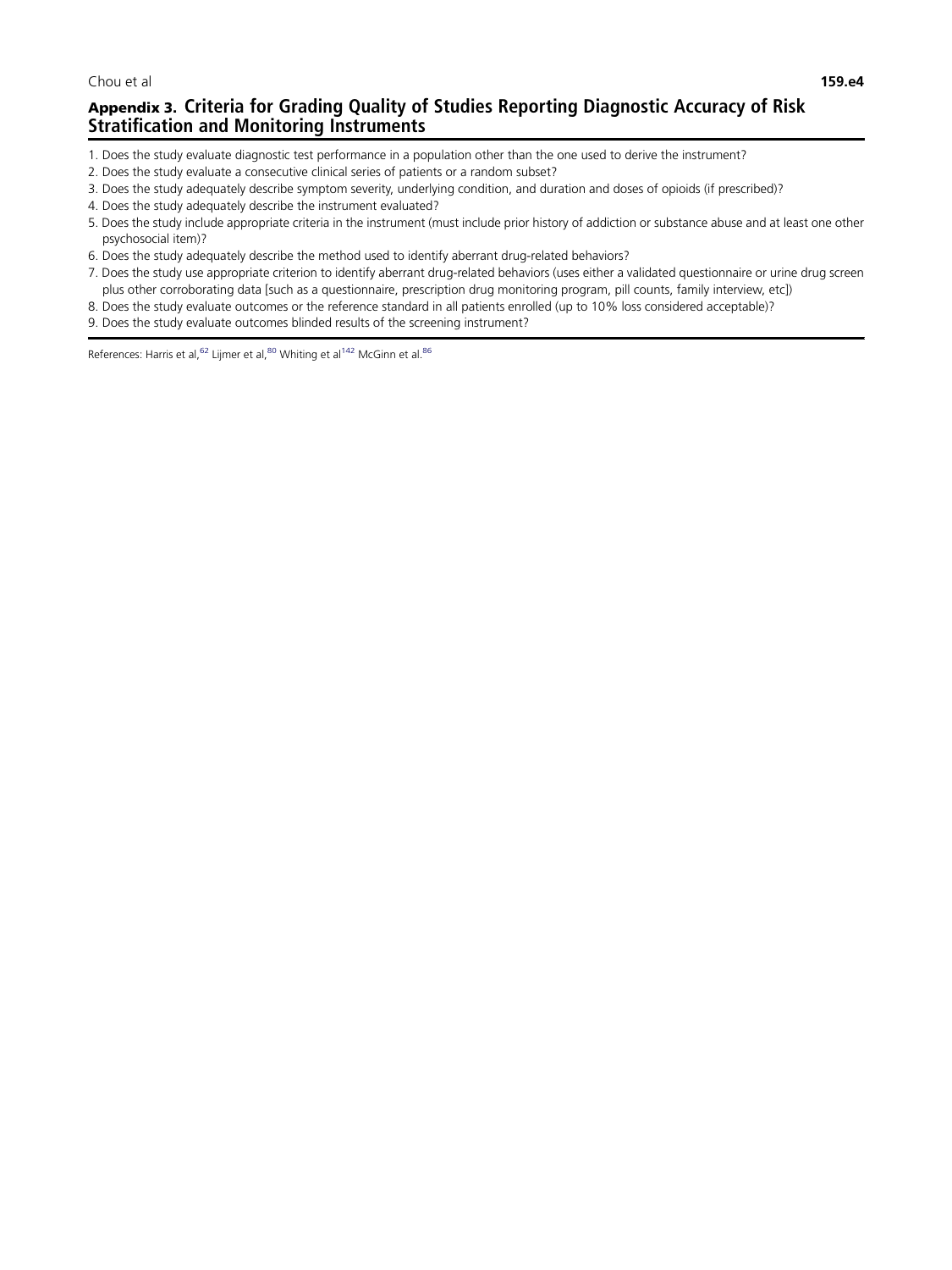#### Appendix 4. Criteria for Grading Quality of Systematic Reviews

#### 1. Were the search methods reported?

Were the search methods used to find evidence (original research) on the primary questions stated?

''Yes'' if the review states the databases used, date of most recent searches, and some mention of search terms.

2. Was the search comprehensive?

Was the search for evidence reasonably comprehensive?

"Yes" if the review searches at least 2 databases and looks at other sources (such as reference lists, hand searches, queries experts). (Note: EMBASE

was launched in 1972, and CDSR was launched in 1994, therefore papers prior to 1994 can be graded "Yes" if only one database is searched.) 3. Were the inclusion criteria reported?

Were the criteria used for deciding which studies to include in the overview reported?

4. Was selection bias avoided?

Was bias in the selection of studies avoided?

''Yes'' if the review reports how many studies were identified by searches, numbers excluded, and gives appropriate reasons for excluding them (usually because of pre-defined inclusion/exclusion criteria).

5. Were the validity criteria reported?

Were the criteria used for assessing the validity of the included studies reported?

6. Was validity assessed appropriately?

Was the validity of all the studies referred to in the text assessed using appropriate criteria (either in selecting studies for inclusion or in analyzing the studies that are cited)?

''Yes'' if the review reports validity assessment and did some type of analysis with it (e.g. sensitivity analysis of results according to quality ratings, excluded low-quality studies, etc.)

7. Were the methods used to combine studies reported?

Were the methods used to combine the findings of the relevant studies (to reach a conclusion) reported?

''Yes'' for studies that did qualitative analysis if there is some mention that quantitative analysis was not possible and reasons that it could not be done, or if 'best evidence' or some other grading of evidence scheme used.

8. Were the findings combined appropriately?

Were the findings of the relevant studies combined appropriately relative to the primary question the overview addresses?

''Yes'' if the review performs a test for heterogeneity before pooling, does appropriate subgroup testing, appropriate sensitivity analysis, or other such analysis.

9. Were the conclusions supported by the reported data?

Were the conclusions made by the author(s) supported by the data and/or analysis reported in the overview?

10. What was the overall scientific quality of the overview?

How would you rate the scientific quality of this overview?

#### Each Question is scored as Yes, Partially/Can't tell or No

- If the methods that were used are reported incompletely relative to a specific question, score it as ''can't tell'', unless there is information in the overview to suggest either the criterion was or was not met.
- For Question 8, if no attempt has been made to combine findings, and no statement is made regarding the inappropriateness of combining findings, check "No". If a summary (general) estimate is given anywhere in the abstract, the discussion, or the summary section of the paper, and it is not reported how that estimate was derived, mark ''No'' even if there is a statement regarding the limitations of combining the findings of the studies reviewed. If in doubt, mark ''Can't tell''.
- For an overview to be scored as ''Yes'' in Question 9, data (not just citations) must be reported that support the main conclusions regarding the primary question(s) that the overview addresses.
- The score for Question 10, the overall scientific quality, should be based on your answers to the first nine questions. The following guidelines can be used to assist with deriving a summary score: If the ''Can't tell'' option is used one or more times on the preceding questions, a review is likely to have minor flaws at best and it is difficult to rule out major flaws (i.e. a score of 4 or lower). If the "No" option is used on Question 2, 4, 6 or 8, the review is likely to have major flaws (i.e. a score of 3 or less, depending on the number and degree of the flaws).

| Extensive Flaws | Maior<br><b>Flaws</b> | . | <b>Minor Flaws</b> | <b>Minimal Flaws</b> |
|-----------------|-----------------------|---|--------------------|----------------------|
|                 |                       |   |                    |                      |

\* Operationalization of Oxman criteria,<sup>103</sup> adapted from Furlan et al. <sup>52</sup>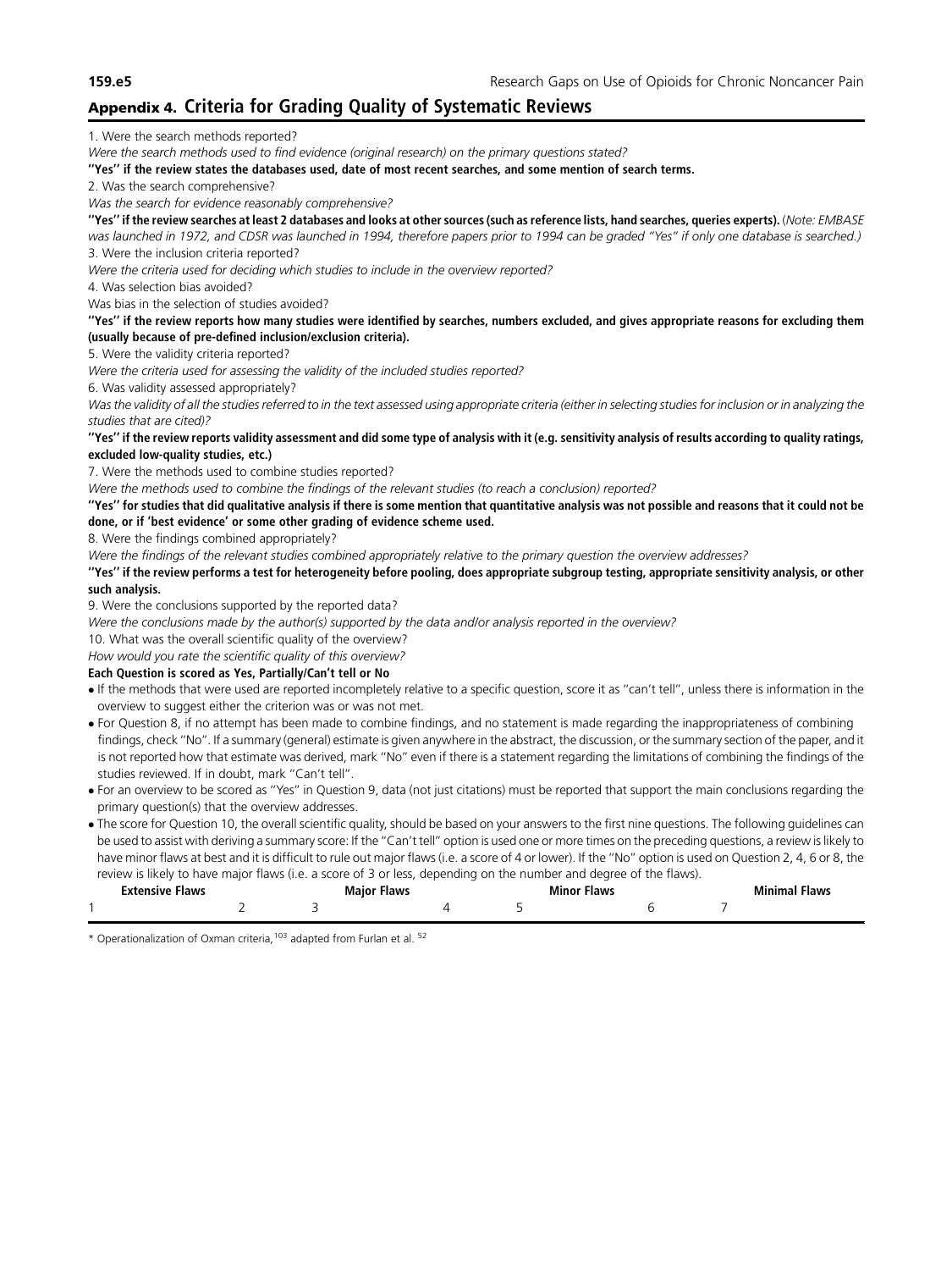# Appendix 5. Methods for Grading the Overall Strength of a Body of Evidence

| <b>GRADE</b> | <b>DEFINITION</b>                                                                                                                                                                                                                                                                                                                                                                                                                                                                                                                            |
|--------------|----------------------------------------------------------------------------------------------------------------------------------------------------------------------------------------------------------------------------------------------------------------------------------------------------------------------------------------------------------------------------------------------------------------------------------------------------------------------------------------------------------------------------------------------|
| Good         | Evidence includes consistent results from well-designed, well-conducted studies in representative populations that directly assess effects<br>on health outcomes (at least 2 consistent, higher-quality trials).                                                                                                                                                                                                                                                                                                                             |
| Fair         | Evidence is sufficient to determine effects on health outcomes, but the strength of the evidence is limited by the number, quality, size, or<br>consistency of included studies; generalizability to routine practice; or indirect nature of the evidence on health outcomes (at least 1<br>higher-quality trial of sufficient sample size; 2 or more higher-quality trials with some inconsistency; at least 2 consistent, lower-quality<br>trials, or multiple consistent observational studies with no significant methodological flaws). |
| Poor         | Evidence is insufficient to assess effects on health outcomes because of limited number or power of studies, large and unexplained<br>inconsistency between higher-quality trials, important flaws in trial design or conduct, gaps in the chain of evidence, or lack of<br>information on important health outcomes                                                                                                                                                                                                                         |

Adapted from methods developed by the U.S. Preventive Services Task Force.<sup>[62](#page-10-0)</sup>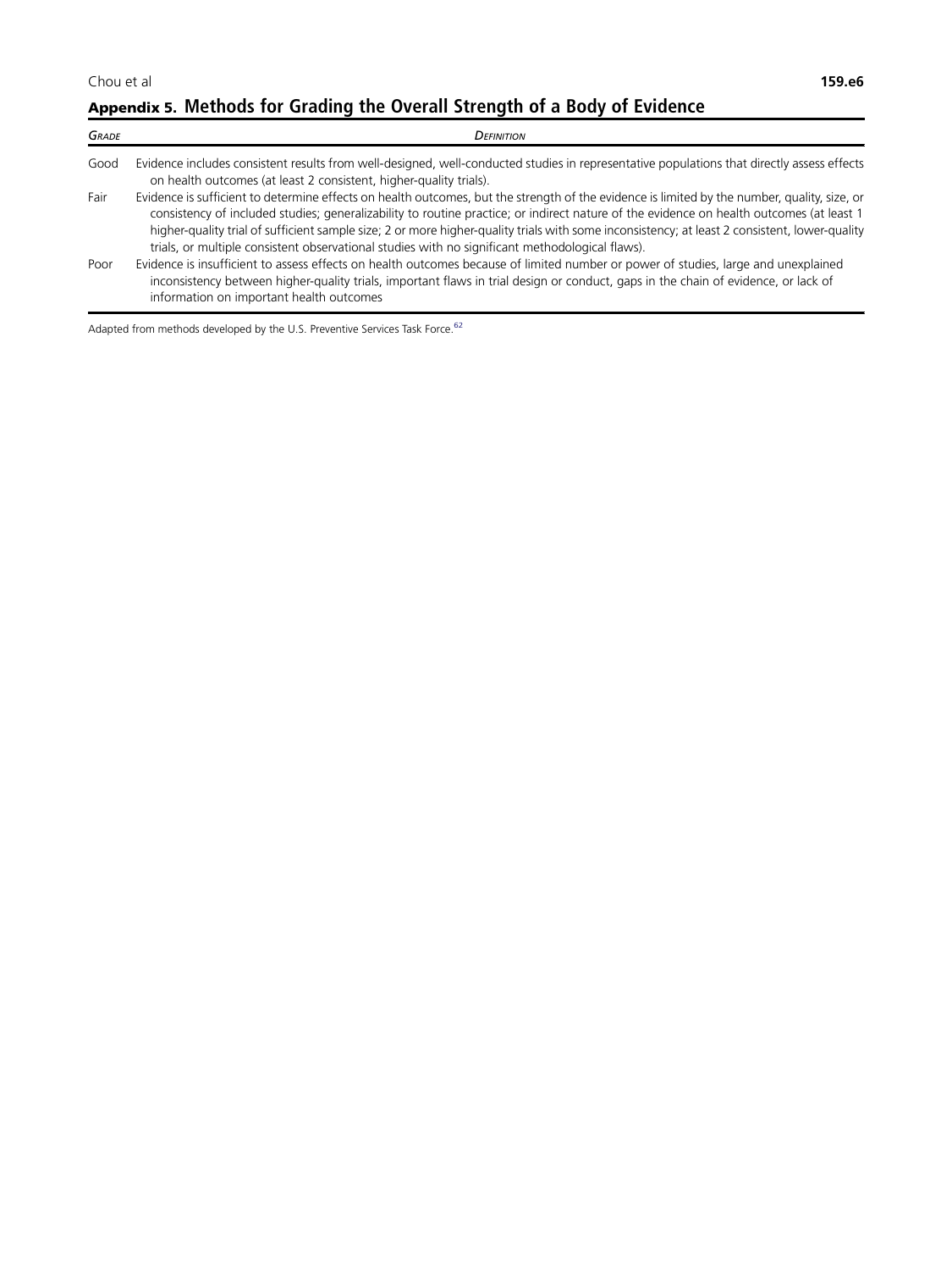| AUTHOR,<br>YEAR,<br>TITLE                                                                                                                                          | <b>PURPOSE OF</b><br>STUDY                                                                          | <b>DATABASES</b><br>SEARCHED,<br>DATE OF<br>LAST<br><b>SEARCH</b>                                                                                                     | No. of<br><b>STUDIES</b>                           | TYPES OF<br><b>STUDIES</b><br><b>INCLUDED</b><br><b>LIMITATIONS</b><br>OF PRIMARY<br><b>STUDIES</b>                                                                                                                                                                                                                                                                                                                                                     | <b>METHODS FOR</b><br>RATING<br><b>METHODOLOGICAL</b><br><b>QUALITY OF</b><br>PRIMARY<br><b>STUDIES</b>                                                                                                                             | <b>METHODS FOR</b><br><b>SYNTHESIZING</b><br><b>RESULTS OF</b><br>PRIMARY<br><b>STUDIES</b>                                                                                                                           | No. or<br>PATIENTS<br>(TREATMENT<br>AND<br>CONTROL)                                                           | <b>INTERVENTIONS</b>                                                                                                                                                                                              | RESULTS                                                                                                                                                                                                                                                                                                                                                                                                                     | ADVERSE<br>EVENTS                                                                                                                                                                                                                                                                                                                                            | OVERALL<br>QUALITY<br>RATING* |
|--------------------------------------------------------------------------------------------------------------------------------------------------------------------|-----------------------------------------------------------------------------------------------------|-----------------------------------------------------------------------------------------------------------------------------------------------------------------------|----------------------------------------------------|---------------------------------------------------------------------------------------------------------------------------------------------------------------------------------------------------------------------------------------------------------------------------------------------------------------------------------------------------------------------------------------------------------------------------------------------------------|-------------------------------------------------------------------------------------------------------------------------------------------------------------------------------------------------------------------------------------|-----------------------------------------------------------------------------------------------------------------------------------------------------------------------------------------------------------------------|---------------------------------------------------------------------------------------------------------------|-------------------------------------------------------------------------------------------------------------------------------------------------------------------------------------------------------------------|-----------------------------------------------------------------------------------------------------------------------------------------------------------------------------------------------------------------------------------------------------------------------------------------------------------------------------------------------------------------------------------------------------------------------------|--------------------------------------------------------------------------------------------------------------------------------------------------------------------------------------------------------------------------------------------------------------------------------------------------------------------------------------------------------------|-------------------------------|
| Cepeda,<br>2006 25<br>Tramadol for<br>osteoarthritis                                                                                                               | 1. To assess<br>benefits and<br>harms of<br>tramadol for OA                                         | Cochrane Central<br>Register of<br>Controlled<br>Trials (CENTRAL),<br>MEDLINE, EMBASE<br>and LILACS<br>databases<br>up to August 2005.<br>No language<br>restrictions | 11                                                 | RCTs of tramadol<br>(published and<br>unpublished)<br>Limitations: Average<br>length of follow-up<br>35 days. High loss<br>to follow-up.<br>All but 1 trial<br>funded by<br>pharmaceutical<br>industry                                                                                                                                                                                                                                                  | Assessed 6 criteria:<br>randomization;<br>allocation<br>concealment;<br>masking; loss to<br>follow-up;<br>similarity between<br>baseline<br>characteristics of<br>treatment<br>groups; and use of<br>intention-to-treat<br>analysis | Meta-analysis using<br>a fixed-effects<br>model                                                                                                                                                                       | 1,019 received<br>tramadol or<br>tramadol/para-<br>cetamolol; 920<br>received<br>placebo or<br>active-control | Tramadol or<br>tramadol $+$<br>paracetamol                                                                                                                                                                        | Tramadol versus<br>placebo<br>Pain: -8.5<br>(0 to 100 scale,<br>95% confidence<br>interval $[CI]$ ), $-12.0$<br>$--5.0$<br>Likelihood of at<br>least moderate<br>improvement:<br>RR 1.37 (95%<br>CI, $1.2 - 1.5$ ;<br>no. needed to<br>treat to benefit<br>$(NNTB) = 6$<br>(95% CI, 4-9)                                                                                                                                    | Tramadol<br>versus placebo<br>Minor adverse<br>events: RR 2.27<br>Major adverse<br>events: RR 2.6,<br>no. needed to<br>treat to harm<br>$(NNTH) = 8 (95%$<br>$CI, 7-12)$                                                                                                                                                                                     | $7\overline{ }$               |
| Chou, 2003 <sup>26</sup><br>Comparative<br>efficacy and<br>safety of<br>long-acting<br>oral opioids<br>for chronic<br>noncancer<br>pain:<br>a systematic<br>review | To assess<br>benefits and<br>harms of<br>long-acting<br>opioids for<br>chronic<br>noncancer<br>pain | Cochrane<br>Library<br>(2002,<br>Issue 1), MEDLINE,<br>and EMBASE<br>(both through<br>October<br>2002) Language:<br>English                                           | 24 total:<br>16 RCTs 8<br>observational<br>studies | Randomized trials<br>(for comparative<br>benefits and harms)<br>and observational<br>studies (for adverse<br>events only) of<br>nonparenteral<br>long-acting opioids<br>for chronic<br>noncancer pain<br>Limitations: No<br>randomized<br>trial was rated<br>good quality and<br>observational<br>studies were of<br>generally poorer<br>quality than the<br>trials. Included<br>studies were of<br>relatively short<br>duration: 5 days<br>to 16 weeks | Tool with<br>predefined<br>criteria used<br>to assess internal<br>and external validity                                                                                                                                             | Qualitative, strength<br>of evidence assessed<br>based on criteria<br>developed by the US<br>Preventive<br>Task Force and the<br>National<br><b>Health Service</b><br>Center<br>for reviews and<br>Dissemination (UK) | RCTs: 1,427<br>Observational:<br>1,190                                                                        | Long-acting<br>and short-acting<br>opioids for<br>chronic<br>noncancer<br>pain. Opioids<br>evaluated:<br>transdermal<br>fentanyl,<br>long-acting<br>oral oxycodone,<br>morphine,<br>codeine and<br>dihydrocodeine | Insufficient evidence<br>to prove that any<br>long-acting opioid<br>is associated with<br>more benefits<br>compared to any<br>other long-acting<br>opioid, or whether<br>long-acting opioids<br>as a class are<br>associated with<br>more benefits<br>compared to<br>short-acting opioids.<br>Fair evidence that<br>long-acting<br>oxycodone and<br>short-acting<br>oxycodone are<br>equally effective<br>for pain control. | Insufficient evidence<br>to determine that<br>any long-acting<br>opioid is associated<br>with fewer harms<br>compared to any<br>other long-acting<br>opioid, or that<br>long-acting opioids<br>as a class are<br>associated with<br>fewer harms<br>compared to<br>short-acting opioids.<br>Rates of abuse<br>and addiction not<br>reported in the<br>trials. | 6                             |

# <span id="page-19-0"></span>Table 3. Included Systematic Reviews on Efficacy of Opioids for Chronic Noncancer Pain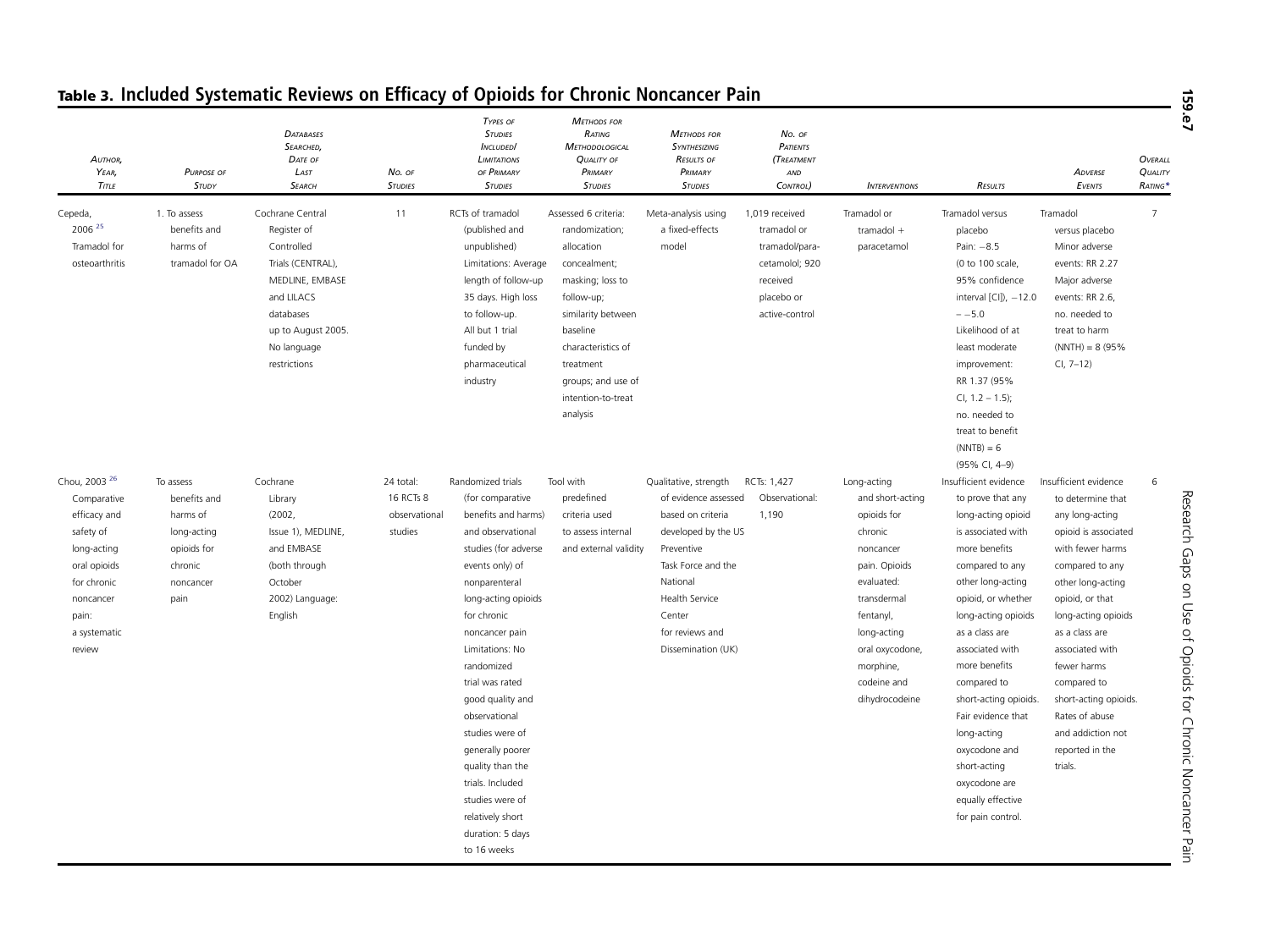| AUTHOR,<br>YEAR,<br>TITLE                                                                                                                                                                                          | <b>PURPOSE OF</b><br>STUDY                                                                                                                                      | <b>DATABASES</b><br>SEARCHED,<br>DATE OF<br>LAST<br><b>SEARCH</b>                                                                                                                    | No. of<br><b>STUDIES</b>                                       | TYPES OF<br><b>STUDIES</b><br><b>INCLUDEDI</b><br><b>LIMITATIONS</b><br>OF PRIMARY<br><b>STUDIES</b>                                                                                                                                                                      | <b>METHODS FOR</b><br>RATING<br>METHODOLOGICAL<br><b>QUALITY OF</b><br>PRIMARY<br><b>STUDIES</b> | <b>METHODS FOR</b><br>SYNTHESIZING<br><b>RESULTS OF</b><br>PRIMARY<br><b>STUDIES</b>                                                                             | No. of<br><b>PATIENTS</b><br>(TREATMENT<br>AND<br>CONTROL) | <b>INTERVENTIONS</b>                                                 | RESULTS                                                                                                                                                                                                                                      | ADVERSE<br>EVENTS                                                                                                                                                                                                                                                                                                                                                                       | Chou et al<br>OVERALL<br>QUALITY<br>RATING* |
|--------------------------------------------------------------------------------------------------------------------------------------------------------------------------------------------------------------------|-----------------------------------------------------------------------------------------------------------------------------------------------------------------|--------------------------------------------------------------------------------------------------------------------------------------------------------------------------------------|----------------------------------------------------------------|---------------------------------------------------------------------------------------------------------------------------------------------------------------------------------------------------------------------------------------------------------------------------|--------------------------------------------------------------------------------------------------|------------------------------------------------------------------------------------------------------------------------------------------------------------------|------------------------------------------------------------|----------------------------------------------------------------------|----------------------------------------------------------------------------------------------------------------------------------------------------------------------------------------------------------------------------------------------|-----------------------------------------------------------------------------------------------------------------------------------------------------------------------------------------------------------------------------------------------------------------------------------------------------------------------------------------------------------------------------------------|---------------------------------------------|
| Clark, 2004 <sup>30</sup> Efficacy To assess benefits<br>and safety<br>of transdermal<br>fentanyl<br>and sustained-<br>release oral<br>morphine in<br>patients<br>with cancer<br>and chronic<br>non-cancer<br>pain | and harms of<br>transdermal<br>fentanyl (TDF)<br>versus sustained-<br>release morphine<br>(SRM) for cancer<br>pain (CP) and<br>chronic noncancer<br>pain (CNCP) | MEDLINE (to February<br>2004) Language:<br>English                                                                                                                                   | 8 total: 4 trials<br>with CNCP<br>patients<br>reported<br>here | Open label,<br>uncontrolled<br>and randomized<br>controlled (with<br>SRM as comparator)<br>clinical studies<br>of TDF with<br>minimum treatment<br>duration<br>of 28 days.<br>Limitations: Short<br>(28-day) treatment<br>period. Inclusion<br>of uncontrolled<br>studies | Studies not<br>quality rated                                                                     | Simple pooling<br>(does not<br>appear<br>weighted)<br>and means<br>compared<br>using 2-sided<br>$t$ tests. Risk<br>of AEs compared<br>using Fisher exact<br>test | 1220 total<br>for pooled<br>efficacy data                  | Transdermal<br>fentanyl<br>vs sustained-<br>release oral<br>morphine | SRM vs. TDF, CNCP<br>subgroup<br>Pain (change from<br>baseline to day 28):<br>$-17.7 \pm 26.2$<br>$(n = 121)$ vs $-21.0$<br>$=-24.4$ (n = 271),<br>$P = NS$<br>Pain "right now":<br>$-16.5 \pm 28.9$ vs<br>$-24.1 \pm 28.7$ ,<br>$P = 0.017$ | SRM ( $n = 488$ ) vs TDF<br>$(n = 1285)$ , CNCP<br>subgroup Any AE:<br>87.3% vs. 71.2%,<br>$P < 0.001$ Drug<br>discontinued due to<br>AE: 19.3% vs.<br>20.4%, $P = NS$<br>Deaths: 0% vs.<br>$0.2\%$ , $P = NS$<br>Constipation: 52%<br>vs. 17%, P < 0.001<br>Nausea: 39% vs.<br>$30\%$ , $P < 0.001$<br>Somnolence (CNCP<br>and CP groups<br>combined): 25% vs.<br>$13\%$ , $P < 0.001$ | <sup>2</sup>                                |
| Deshpande,<br>2007 <sup>40</sup> Opioids<br>for chronic<br>low back pain<br>(Cochrane<br>Review)                                                                                                                   | To assess<br>efficacy of opioids<br>for chronic low back<br>pain                                                                                                | Cochrane Central<br>Register of<br>Controlled<br>Trials (CENTRAL),<br>CINAHL, PsychINFO<br>(all to May 2006);<br>MEDLINE and<br>EMBASE (to May<br>2007). Language: no<br>restriction | $\overline{4}$                                                 | Randomized and<br>quasi-randomized<br>controlled trials of<br>opioids for chronic<br>low back pain:<br>Limitations:<br>Narrowly and/or<br>poorly defined<br>study populations,<br>high drop out rates.<br>Small number<br>of trials (4)                                   | Cochrane<br>Collaboration<br>system                                                              | Meta-analysis<br>using a fixed<br>or random<br>effects model                                                                                                     | 944 total                                                  | Oral opioid<br>or tramadol                                           | Tramadol (with<br>or without<br>acetaminophen)<br>vs placebo Pain<br>relief (SMD): 0.71<br>(95% CI 0.39-1.02)<br>Function (SMD):<br>0.17 (95% CI<br>$0.04 - 0.30$                                                                            | Tramadol (with or<br>without<br>acetaminophen)<br>vs placebo (risk<br>differences)<br>Headache: 9% (95%<br>CI, 6% to 12%),<br>3 trials<br>Nausea: 3% (95%<br>CI, 0% to 6%),<br>3 trials<br>Somnolence: 9%<br>(95% CI, 5% to<br>13%), 2 trials<br>Constipation: 8%<br>(95% CI, 4% to<br>12%), 2 trials<br>Dry mouth: 7%<br>(95% CI 4%<br>to 10%), 2 trials<br>Dizziness: 8%              | $7\overline{ }$<br>159.e                    |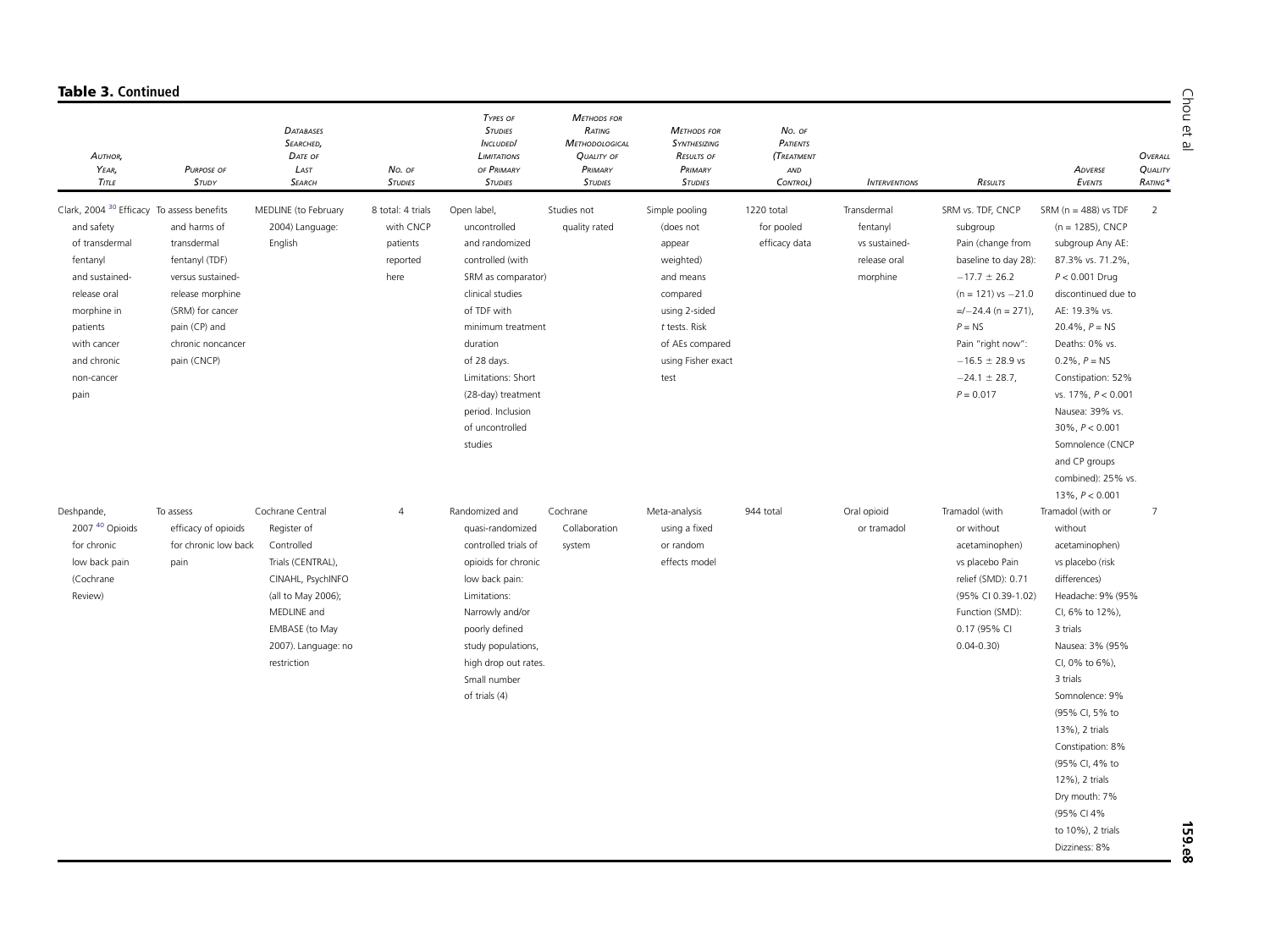| AUTHOR,<br>YEAR,<br>TITLE                                                                                                                                 | <b>PURPOSE OF</b><br>STUDY                                                                                                | <b>DATABASES</b><br>SEARCHED,<br>DATE OF<br>LAST<br><b>SEARCH</b>                                                                                                                                                                                                                                    | No. of<br><b>STUDIES</b>                                      | TYPES OF<br><b>STUDIES</b><br><b>INCLUDEDI</b><br><b>LIMITATIONS</b><br>OF PRIMARY<br><b>STUDIES</b>                                                                                                                                                                                                                                                                                       | <b>METHODS FOR</b><br>RATING<br>METHODOLOGICAL<br><b>QUALITY OF</b><br>PRIMARY<br><b>STUDIES</b> | <b>METHODS FOR</b><br><b>SYNTHESIZING</b><br><b>RESULTS OF</b><br>PRIMARY<br><b>STUDIES</b> | No. of<br>PATIENTS<br><b>(TREATMENT</b><br>AND<br>CONTROL)             | <b>INTERVENTIONS</b>                                                                                                                                                                                                                       | RESULTS                                                                                                                                                                                                                                                                                                                  | ADVERSE<br>EVENTS                                                                                                                                                                                                                                                                                                                                                                                    | OVERALL<br>QUALITY<br>RATING* |
|-----------------------------------------------------------------------------------------------------------------------------------------------------------|---------------------------------------------------------------------------------------------------------------------------|------------------------------------------------------------------------------------------------------------------------------------------------------------------------------------------------------------------------------------------------------------------------------------------------------|---------------------------------------------------------------|--------------------------------------------------------------------------------------------------------------------------------------------------------------------------------------------------------------------------------------------------------------------------------------------------------------------------------------------------------------------------------------------|--------------------------------------------------------------------------------------------------|---------------------------------------------------------------------------------------------|------------------------------------------------------------------------|--------------------------------------------------------------------------------------------------------------------------------------------------------------------------------------------------------------------------------------------|--------------------------------------------------------------------------------------------------------------------------------------------------------------------------------------------------------------------------------------------------------------------------------------------------------------------------|------------------------------------------------------------------------------------------------------------------------------------------------------------------------------------------------------------------------------------------------------------------------------------------------------------------------------------------------------------------------------------------------------|-------------------------------|
| Devulder, 2005 <sup>41</sup><br>Impact of<br>long-term<br>use of opioids<br>on quality of life<br>in patients with<br>chronic,<br>nonmalignant<br>pain    | Assess quality<br>of life (QoL)<br>and patient<br>function on<br>long-term<br>opioids for<br>chronic<br>noncancer<br>pain | MEDLINE (1966-<br>November/<br>December 2004),<br><b>EMBASE (1974-</b><br>November/<br>December 2004),<br>the Oxford<br>Pain Relief Database<br>(Bandolier; 1954-<br>1994) and the<br>Cochrane Central<br>Register of<br>Controlled Trials<br>(CENTRAL).<br>Language: English,<br>German, and French | 11                                                            | Blinded or<br>open-label<br>trials with either<br>a randomized,<br>controlled, or an<br>observational<br>design Limitations:<br>Few trials<br>reported quality of<br>life outcomes. Only<br>6 of 11 included<br>trials were RCTs                                                                                                                                                           | Jadad                                                                                            | Qualitative, no formal<br>method described                                                  | 2,877                                                                  | Transdermal fentanyl<br>(TDF) or sustained-<br>release oral<br>morphine                                                                                                                                                                    | 3 of 4 RCTs and<br>4 of 5 observational<br>studies reported<br>an improvement in<br>QoL on<br>transdermal<br>fentanyl or<br>sustained-release<br>oral morphine<br>compared to<br>baseline                                                                                                                                | (95% CI, 4%<br>to 12%), 2trials<br>Rates for common<br>adverse events<br>ranged widely<br>across studies for<br>transdermal<br>fentanyl and<br>placebo                                                                                                                                                                                                                                               | $\overline{2}$                |
| Eisenberg,<br>2005 44<br>Efficacy<br>and<br>safety<br>of opioid<br>agonists<br>in the<br>treatment<br>of neuropathic<br>pain<br>of nonmalignant<br>origin | To assess<br>benefits and<br>harms of opioids<br>for neuropathic<br>pain                                                  | papers included<br>MEDLINE<br>(through<br>November<br>$2004$ ),<br>Cochrane<br>Central<br>Register of<br>Controlled<br>Trials<br>(through<br>4th quarter,<br>$2004$ ).<br>Language:<br>not specified                                                                                                 | 22 total 8<br>intermediate<br>term trials<br>reported<br>here | Trials in<br>which opioid<br>agonists were<br>used to treat<br>central or peripheral<br>neuropathic pain of<br>any etiology,<br>pain was assessed<br>using validated<br>instruments,<br>and adverse events<br>were reported<br>Limitations:<br>Most trials not long<br>enough to estimate<br>long-term benefits<br>and harms. Drop-<br>outs not reported.<br>Five of eight<br>Intermediate | Jadad Scale                                                                                      | Meta-analysis using<br>a fixed<br>effects model                                             | 670 total 403 in<br>intermediate<br>term trials, data<br>reported here | Opioid agonists<br>used to treat<br>central or peripheral<br>neuropathic pain of<br>any etiology.<br>In intermediate term<br>trial results reported<br>here, drugs<br>used were<br>morphine,<br>oxycodone,<br>methadone<br>and levorphanol | 403 patients<br>Opioid vs placebo,<br>overall mean pain<br>intensity,<br>intermediate-term<br>(8 days to 8 weeks)<br>results: opioid 14<br>points lower, 95%<br>CI, 18-10, $P < .001$<br>(meta-analysis 263<br>opioid, 258 placebo-<br>treated patients)<br>No consistent<br>reduction in<br>disability<br>with opioids. | Opioid versus placebo<br>(5 intermediate-<br>term trials and 2<br>additional studies).<br>Nausea: NNH 3.6;<br>95% CI, 2.9-4.8;<br>Constipation: NNH<br>4.6; 95%<br>$CI, 3.4-7.1;$<br>Drowsiness: NNH<br>5.3; 95% CI,<br>3.7-8.3; Vomiting:<br>NNH 6.2; 95% CI,<br>4.6-11; 1 Dizziness:<br>NNH 6.7; 95% CI,<br>4.8-10.0; No. of<br>dropouts<br>due to AEs in 4<br>studies: 13.5% (33/<br>244) opioids | 7                             |

Research Gaps on Use of Opioids for Chronic Noncancer Pain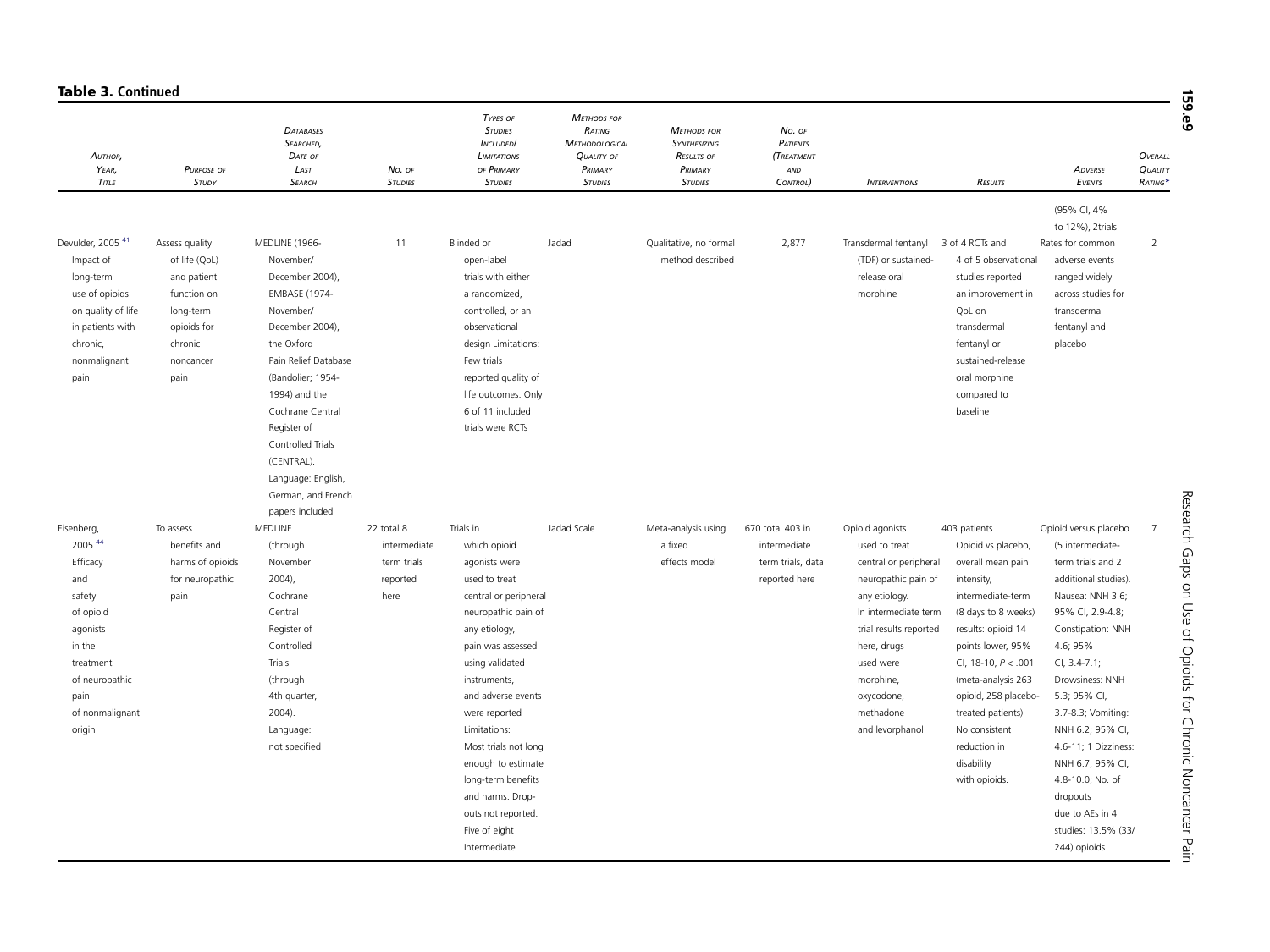| AUTHOR,<br>YEAR,<br>TITLE                                                                                                 | <b>PURPOSE OF</b><br>STUDY                                                     | <b>DATABASES</b><br><b>SEARCHED,</b><br>DATE OF<br>LAST<br><b>SEARCH</b>                                                                                                                                                                | No. of<br><b>STUDIES</b> | TYPES OF<br><b>STUDIES</b><br><b>INCLUDED</b><br><b>LIMITATIONS</b><br>OF PRIMARY<br><b>STUDIES</b>                                                                                                                                                                                                                                                                                           | <b>METHODS FOR</b><br>RATING<br><b>METHODOLOGICAL</b><br><b>QUALITY OF</b><br>PRIMARY<br><b>STUDIES</b> | <b>METHODS FOR</b><br>SYNTHESIZING<br><b>RESULTS OF</b><br>PRIMARY<br><b>STUDIES</b> | No. of<br>PATIENTS<br>(TREATMENT<br>AND<br>CONTROL) | <b>INTERVENTIONS</b>                                                              | RESULTS                                                                                                                                                                                                                                                                                                                                                                                                                                                                                         | ADVERSE<br>EVENTS                                                                                                                                                                                                                                                                                                                                                                                                                                                                                                                                   | OVERALL<br><b>QUALITY</b><br>RATING* |
|---------------------------------------------------------------------------------------------------------------------------|--------------------------------------------------------------------------------|-----------------------------------------------------------------------------------------------------------------------------------------------------------------------------------------------------------------------------------------|--------------------------|-----------------------------------------------------------------------------------------------------------------------------------------------------------------------------------------------------------------------------------------------------------------------------------------------------------------------------------------------------------------------------------------------|---------------------------------------------------------------------------------------------------------|--------------------------------------------------------------------------------------|-----------------------------------------------------|-----------------------------------------------------------------------------------|-------------------------------------------------------------------------------------------------------------------------------------------------------------------------------------------------------------------------------------------------------------------------------------------------------------------------------------------------------------------------------------------------------------------------------------------------------------------------------------------------|-----------------------------------------------------------------------------------------------------------------------------------------------------------------------------------------------------------------------------------------------------------------------------------------------------------------------------------------------------------------------------------------------------------------------------------------------------------------------------------------------------------------------------------------------------|--------------------------------------|
| Furlan, 2006 <sup>53</sup><br>Opioids for non-<br>cancer pain: a<br>meta-analysis of<br>effectiveness and<br>side effects | To assess benefits<br>and harms of<br>opioids for<br>chronic noncancer<br>pain | MEDLINE, EMBASE,<br>Cochrane<br>Database of<br>Systematic<br>Reviews, Cochrane<br>Controlled Trials<br>Register, ACP<br>Journal<br>Club, DARE (through<br>April 2005).<br>Language:<br>English, French<br>or Spanish language<br>trials | 41                       | term trials used<br>a crossover design<br>Trials of any opioid<br>administered<br>by oral,<br>transdermal<br>or rectal<br>routes $\geq$ 7 days<br>with outcome data<br>on pain, function<br>or side effects<br>Limitations: Trials<br>limited in duration.<br>Only 17 of 41 trials<br>were adequately<br>randomized.<br>High drop-out rates<br>in opioid (33%) and<br>control (38%)<br>groups | Jadad scale                                                                                             | Meta-analysis using<br>a random<br>effects model                                     | 6019                                                | Any opioid<br>administered by<br>oral, transdermal<br>or rectal<br>routes >7 days | Opioids vs placebo<br>Pain: SMD, -0.60,<br>95% CI, -0.69 to<br>$-0.50$ (28 trials);<br>function: SMD,<br>$-0.31$ , 95% CI,<br>$-0.41$ to $-0.22$ (20<br>trials)<br>Tramadol vs placebo:<br>Pain: SMD, -0.57,<br>95% CI, -0.70 to<br>$-0.44$ (9 trials);<br>function: SMD,<br>$-0.30$ , 95% CI,<br>0.45-0.16 (6 trials)<br>Opioids vs other<br>drugs: Pain<br>relief: SMD, -9.95,<br>95% CI, 0.32-0.21<br>(8 trials);<br>function: SMD,<br>$+0.16$ , 95% CI,<br>$+0.03$ to<br>$+0.20$ (3 trials) | vs 7.6% (12/156)<br>placebo<br>Opioids vs placebo<br>(absolute risk<br>differences)<br>Constipation: 16%,<br>95% CI, 10% to<br>22%;<br>Nausea: 15%, 95%<br>CI, 11% to 19%;<br>Dizziness/vertigo:<br>8%, 95% CI, 5% to<br>12%; Somnolence/<br>drowsiness: 9%,<br>95% CI 5% to 13%:<br>Vomiting: 5%, 95%<br>CI, 2% to 7%; Dry<br>skin/itching/pruritus:<br>4%, CI 1% to 6%.<br>Opioids vs. other<br>drugs Nausea: 14%,<br>95% CI 4% to 25%;<br>Constipation: 9%,<br>95% CI 1% to 17%;<br>Drowsiness: 6%,<br>95% CI 0% to 11%;<br>Tramadol vs. placebo | $\overline{7}$                       |
| Hollingshead,<br>200667<br>Tramadol for<br>neuropathic<br>pain (Cochrane<br>Review)                                       | To assess benefits and Cochrane<br>harms of tramadol<br>for neuropathic pain   | Neuromuscular<br>Disease Group Trials<br>Register, MEDLINE,<br><b>EMBASE and LILACS</b><br>(all to June 2005)                                                                                                                           | 6                        | Randomized and<br>"quasi-randomized"<br>controlled<br>trials of tramadol<br>versus placebo for<br>neuropathic pain<br>Limitations:<br>Differences in<br>methodology                                                                                                                                                                                                                           | Cochrane<br>Collaboration<br>system                                                                     | Meta-analysis<br>using a fixed<br>effects model                                      | 399 total                                           | Any form<br>of tramadol<br>treatment                                              | Tramadol vs. placebo<br>In 3 trials,<br>proportion of<br>subjects<br>with 50% pain<br>relief: combined<br>relative benefit 1.7<br>(95% CI, 1.36 to<br>2.14). Adding 4th                                                                                                                                                                                                                                                                                                                         | Diarrhea: -2%,<br>95% CI, -3% to<br>0%<br>No life-threatening<br>AEs or AEs requiring<br>hospitalization or<br>prolonged<br>hospital stays<br>Withdrawal<br>due to side<br>effects: RR, 5.4<br>(95% CI, 1.6 to                                                                                                                                                                                                                                                                                                                                      | 5                                    |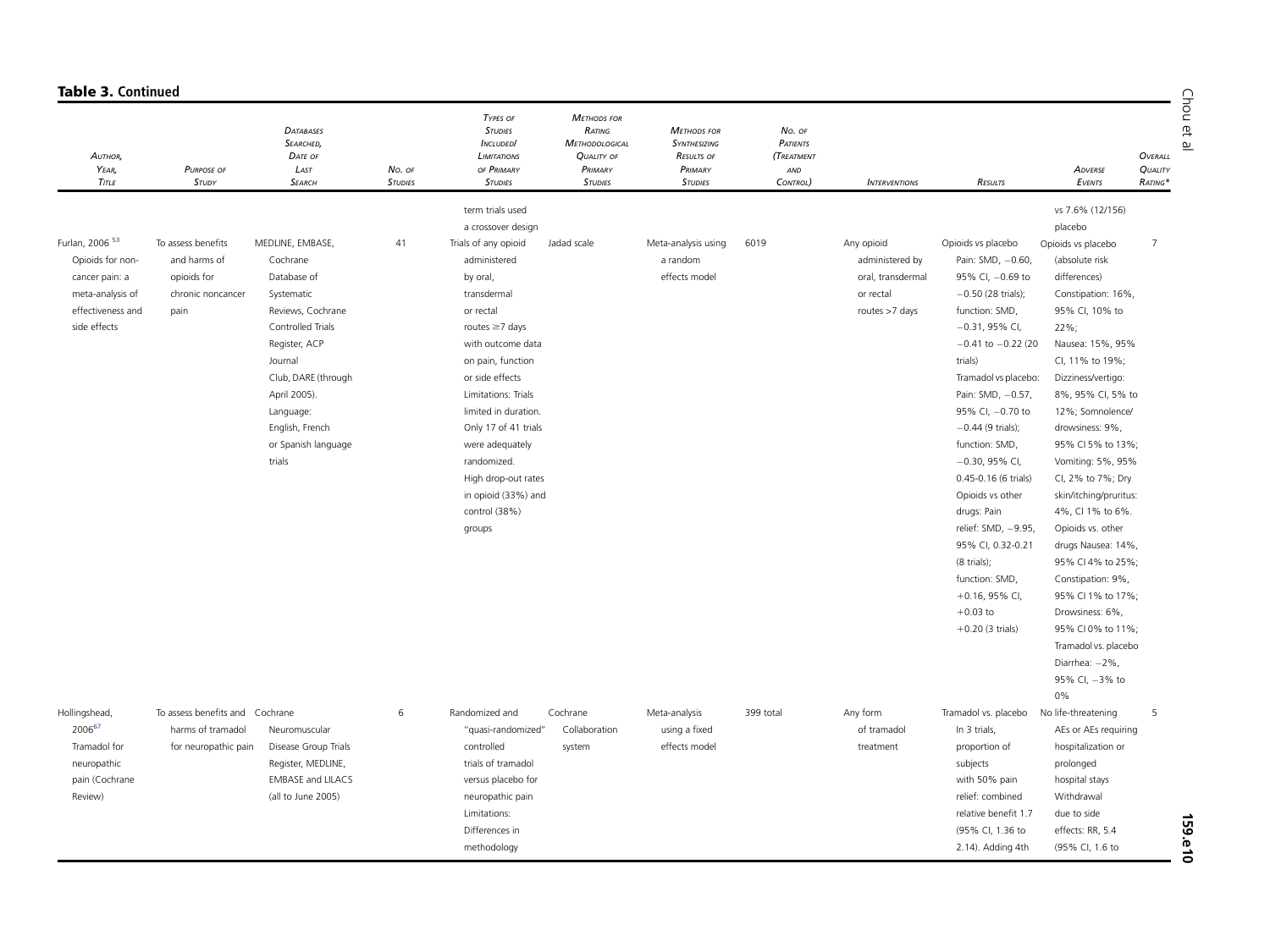| AUTHOR,<br>YEAR,<br><b>TITLE</b>                                                            | <b>PURPOSE OF</b><br>STUDY                                                               | <b>DATABASES</b><br>SEARCHED,<br>DATE OF<br>LAST<br><b>SEARCH</b>                                                                                                                      | No. of<br><b>STUDIES</b>                                                    | TYPES OF<br><b>STUDIES</b><br><b>INCLUDED/</b><br>LIMITATIONS<br>OF PRIMARY<br><b>STUDIES</b>                                                                                                                                                                                                                                                                                                                                               | <b>METHODS FOR</b><br>RATING<br>METHODOLOGICAL<br><b>QUALITY OF</b><br>PRIMARY<br><b>STUDIES</b> | <b>METHODS FOR</b><br>SYNTHESIZING<br><b>RESULTS OF</b><br>PRIMARY<br><b>STUDIES</b> | No. of<br>PATIENTS<br>(TREATMENT<br>$\sf AND$<br>CONTROL) | <b>INTERVENTIONS</b>                                                                                | RESULTS                                                                                                                                                                                                                                                                                                                                                                                                                                | ADVERSE<br>EVENTS                                                                                                                                                                                                                                                                                                                                                                                                                                                                                                                                                 | OVERALL<br>QUALITY<br>RATING* |
|---------------------------------------------------------------------------------------------|------------------------------------------------------------------------------------------|----------------------------------------------------------------------------------------------------------------------------------------------------------------------------------------|-----------------------------------------------------------------------------|---------------------------------------------------------------------------------------------------------------------------------------------------------------------------------------------------------------------------------------------------------------------------------------------------------------------------------------------------------------------------------------------------------------------------------------------|--------------------------------------------------------------------------------------------------|--------------------------------------------------------------------------------------|-----------------------------------------------------------|-----------------------------------------------------------------------------------------------------|----------------------------------------------------------------------------------------------------------------------------------------------------------------------------------------------------------------------------------------------------------------------------------------------------------------------------------------------------------------------------------------------------------------------------------------|-------------------------------------------------------------------------------------------------------------------------------------------------------------------------------------------------------------------------------------------------------------------------------------------------------------------------------------------------------------------------------------------------------------------------------------------------------------------------------------------------------------------------------------------------------------------|-------------------------------|
| Kalso, 2004 <sup>76</sup>                                                                   | To assess benefits and MEDLINE, EMBASE,                                                  |                                                                                                                                                                                        | 15 total; 11 trials                                                         | among included<br>studies. Pain relief<br>rated on different<br>scales. Short<br>duration: 4-7 weeks<br>Randomized,                                                                                                                                                                                                                                                                                                                         | Jadad scale                                                                                      | Meta-analysis using                                                                  | 1,145 total 1025                                          | Oral opioid                                                                                         | trial with 40% pain<br>relief: combined<br>relative benefit 1.8<br>(95% CI, 1.4-2.3).<br>NNT for 50% pain<br>relief = 3.8 (95%<br>$CI, 2.8-6.3)$<br>Tramadol<br>vs clomipramine NS<br>(1 poor quality trial)<br>Only oral                                                                                                                                                                                                              | 17.8); NNH, 7.7<br>(95% CI, 4.6 to 20)<br>based on combined<br>data from 2 trials<br>NNH 8.3 (95% CI,<br>5.6 to 17) based<br>on data from 3<br>placebo-controlled<br>trials<br>Opioid vs placebo, RR                                                                                                                                                                                                                                                                                                                                                              | $7\overline{ }$               |
| Opioids in<br>chronic<br>non-cancer pain:<br>systematic<br>review of efficacy<br>and safety | harms of World<br>Health Organization<br>step 3 opioids for<br>chronic noncancer<br>pain | (through August<br>2003) Cochrane<br>Library (on-line<br>September 2003)<br>and the Oxford<br>Pain Relief Database<br>(1950-1994).<br>Language:<br>no language<br>restriction reported | of oral opioids<br>reported here<br>(IV interventions not<br>included here) | double-blind<br>trials of WHO step<br>3 opioids versus<br>placebo for chronic<br>noncancer pain<br>that reported pain<br>intensity outcomes.<br>Limitations:<br>Limited duration<br>(4 days to 8 weeks).<br>High drop-out rate;<br>only 66%<br>completed. In the 5<br>studies that tested<br>concealment of<br>blinding, majority<br>of patients and<br>investigators<br>could distinguish<br>opioid from active<br>and inactive<br>placebo | for quality with<br>addition of 5-item<br>validity<br>scale (Smith et al,<br>2000)               | a fixed<br>effect model                                                              | in oral trials,<br>reported here                          | vs placebo:<br>Morphine (5 trials),<br>morphine or<br>methadone (1 trial),<br>oxycodone (4 trials). | opioid results<br>reported here.<br>6 crossover design<br>and 5 parallel<br>group trials. Mean<br>pain relief: ≥30%<br>with opioids in both<br>neuropathic and<br>nociceptive pain<br>( $P < .05$ to $P < .001$<br>in 7 trials);<br>Sleep quality:<br>improvement with<br>opioids in all 7<br>studies reporting;<br>Depression: NS<br>in 6 studies;<br>Function (various<br>measures)<br>No significant<br>differences<br>(5 studies). | and NNH with<br>95% CI<br>Any adverse<br>event: 80% vs 56%,<br>RR, 1.4 (1.3-1.6),<br>NNH, 4.2 (3.1-6.4), 4<br>trials<br>Discontinuation due<br>to AE: 24% vs15%,<br>RR, 1.4 (1.1-1.9),<br>NNH 12 (8.0-27),<br>8 trials<br>Constipation: 41%<br>vs 11%, RR 3.6<br>$(2.7-4.7)$ , NNH, 3.4<br>(2.9-4.0), 8 trials<br>Nausea: 32% vs<br>12%, RR, 2.7 (2.1-<br>3.6), NNH 5.0 (4.0-<br>6.4), 8 trials<br>Somnolence/<br>sedation: 29% vs<br>10%, RR, 3.3 (2.4-<br>4.5), NNH, 5.3 (4.3-<br>7.0), 7 trials<br>Vomiting: 15% vs<br>3%, RR, 6.1 (3.3-<br>11), NNH 8.1 (6.4- |                               |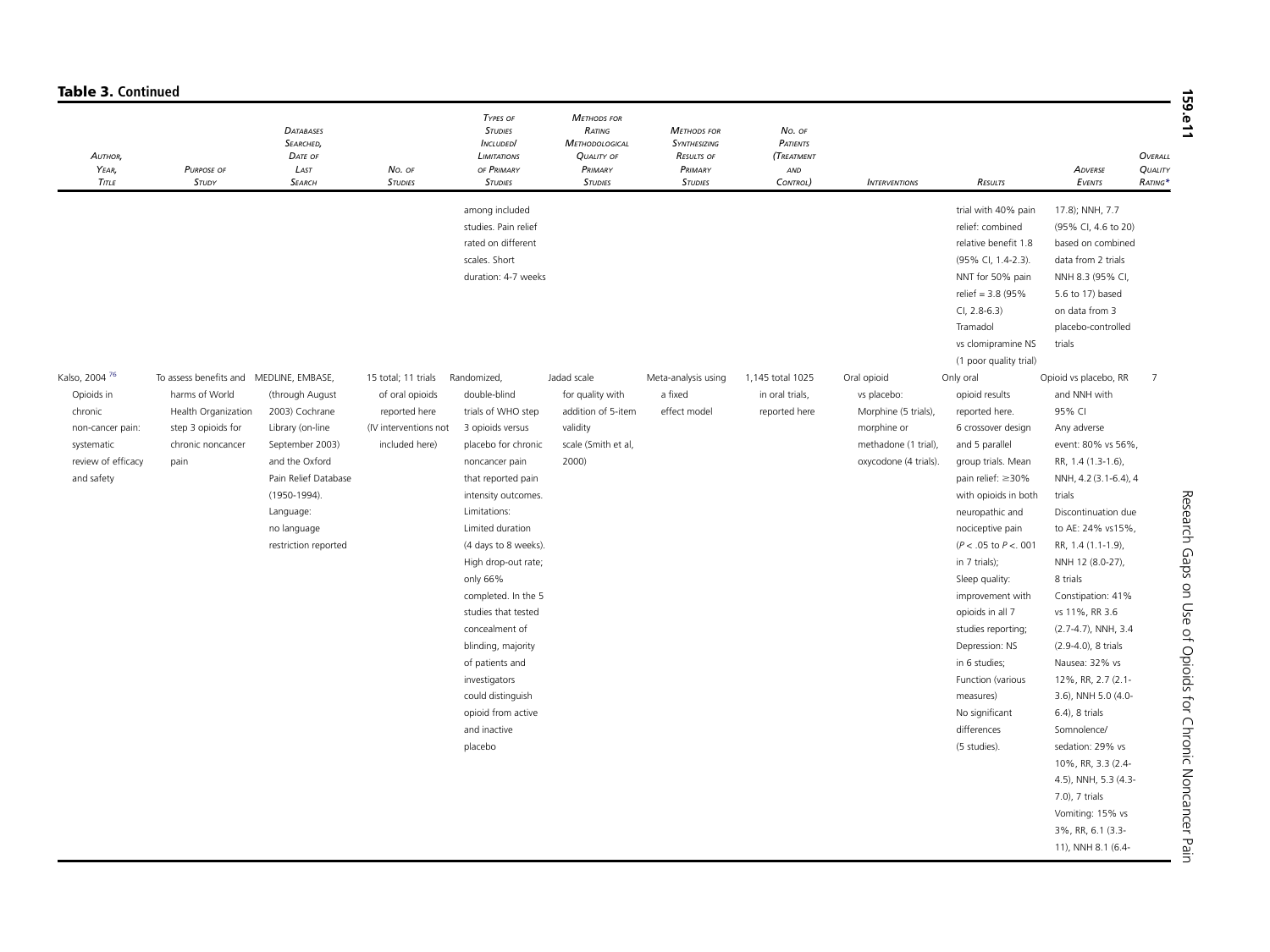| <b>Table 3. Continued</b>                                                               |                                                                               |                                                                                                                                                           |                                                  |                                                                                                                                                                                                                                                                                                      |                                                                                                         |                                                                                                                                                                                                                                                                                              |                                                            |                                                             |                                                                                                                                                                   |                                                                                                                                                                                                                                                                                                                                                                            |                               |
|-----------------------------------------------------------------------------------------|-------------------------------------------------------------------------------|-----------------------------------------------------------------------------------------------------------------------------------------------------------|--------------------------------------------------|------------------------------------------------------------------------------------------------------------------------------------------------------------------------------------------------------------------------------------------------------------------------------------------------------|---------------------------------------------------------------------------------------------------------|----------------------------------------------------------------------------------------------------------------------------------------------------------------------------------------------------------------------------------------------------------------------------------------------|------------------------------------------------------------|-------------------------------------------------------------|-------------------------------------------------------------------------------------------------------------------------------------------------------------------|----------------------------------------------------------------------------------------------------------------------------------------------------------------------------------------------------------------------------------------------------------------------------------------------------------------------------------------------------------------------------|-------------------------------|
| AUTHOR,<br>YEAR,<br>TITLE                                                               | <b>PURPOSE OF</b><br>STUDY                                                    | <b>DATABASES</b><br>SEARCHED,<br>DATE OF<br>LAST<br><b>SEARCH</b>                                                                                         | No. of<br><b>STUDIES</b>                         | TYPES OF<br><b>STUDIES</b><br><b>INCLUDEDI</b><br><b>LIMITATIONS</b><br>OF PRIMARY<br><b>STUDIES</b>                                                                                                                                                                                                 | <b>METHODS FOR</b><br>RATING<br><b>METHODOLOGICAL</b><br><b>QUALITY OF</b><br>PRIMARY<br><b>STUDIES</b> | <b>METHODS FOR</b><br>SYNTHESIZING<br><b>RESULTS OF</b><br>PRIMARY<br><b>STUDIES</b>                                                                                                                                                                                                         | No. of<br>PATIENTS<br><b>(TREATMENT</b><br>AND<br>CONTROL) | <b>INTERVENTIONS</b>                                        | RESULTS                                                                                                                                                           | ADVERSE<br>EVENTS                                                                                                                                                                                                                                                                                                                                                          | OVERALL<br>QUALITY<br>RATING* |
| Martell, 2007 <sup>83</sup><br>Systematic<br>review: opioid<br>treatment for<br>chronic | To assess benefits<br>and harms of<br>opioids for<br>chronic low<br>back pain | MEDLINE (through<br>February 2005),<br>EMBASE (through<br>February 2005),<br>Cochrane                                                                     | 9 in meta-analysis Studies of adults<br>26 total | using oral, topical<br>or transdermal<br>opioids<br>for treatment of                                                                                                                                                                                                                                 | Jadad (1996) and<br>Downs (1998)                                                                        | Descriptive data<br>provided for<br>prevalence<br>of opioid<br>treatment,                                                                                                                                                                                                                    | Not explicitly<br>reported                                 | Oral, topical<br>or transdermal<br>opioids                  | Opioid vs placebo or<br>non-opioid control<br>Pain: SMD -0.20,<br>95% CI -0.49<br>to $+0.11$ ; $P = 0.14$                                                         | 11), 7 trials<br>Dizziness: 20% vs<br>7%, RR, 2.8 (2.0-<br>4.0), NNH 8.2 (6.3-<br>12), 8 trials<br>Itching: 15% vs 7%,<br>RR, 2.2 (1.4-3.3),<br>NNH 13 (8.4-27),<br>6 trials<br>Dry mouth: 15% vs<br>9%, RR, 1.5 (1.0-<br>2.1) NS, NNH not<br>calculated, 7 trials<br>Prevalence of lifetime<br>substance abuse<br>disorders: 36% to<br>56%; Estimates<br>of prevalence of | 6                             |
| back pain:<br>prevalence,<br>efficacy, and<br>association<br>with addiction             |                                                                               | Central Register of<br>Controlled<br>Clinical Trails<br>(through 3rd quarter<br>2004), PsychInfo<br>(through February<br>2005). Language:<br>English only |                                                  | chronic<br>back pain<br>Limitations:<br>Retrieval and<br>publication<br>biases. Overall,<br>poor study quality<br>and heterogeneous<br>designs.<br>No trial evaluated<br>efficacy for longer<br>than 16 weeks.<br>Only 2 studies<br>diagnosed<br>substance disorder<br>using validated<br>instrument |                                                                                                         | substance abuse<br>disorders.<br>and aberrant<br>medication-taking<br>behaviors. Meta-<br>analysis<br>of studies reporting<br>efficacy and with<br>a measure<br>of effect size<br>using a fixed<br>or random effects<br>model<br>(based on an<br>assessment of<br>homogeneity of<br>studies) |                                                            |                                                             | (4 trials) Opioid vs<br>opioid Pain, change<br>from baseline<br>(opioid arms<br>pooled): SMD<br>$-0.93, 95\%$ CI<br>$-1.89$ to $-0.03$ ;<br>$P = 0.06$ (5 trials) | current<br>substance abuse<br>disorders:<br>as high as 43%;<br>Aberrant<br>medication-taking<br>behaviors: 5% to<br>24%                                                                                                                                                                                                                                                    |                               |
| Moore, 2005 94<br>Prevalence of<br>opioid adverse<br>events in chronic                  | To assess harms<br>of opioids for<br>chronic noncancer<br>pain                | MEDLINE, EMBASE,<br>Cochrane<br>Library<br>(all through July                                                                                              | 34                                               | Double-blind trials<br>of oral opioids<br>with placebo or<br>active control                                                                                                                                                                                                                          | Jadad scale                                                                                             | Simple pooling<br>(does not appear<br>weighted)                                                                                                                                                                                                                                              | 5,546                                                      | Oral opioids<br>used to treat<br>chronic non-cancer<br>pain | See Adverse<br>Events column                                                                                                                                      | Opioid vs placebo,<br>average event rate<br>(95% CI) range<br>Dry mouth: 25%                                                                                                                                                                                                                                                                                               | $\overline{2}$                |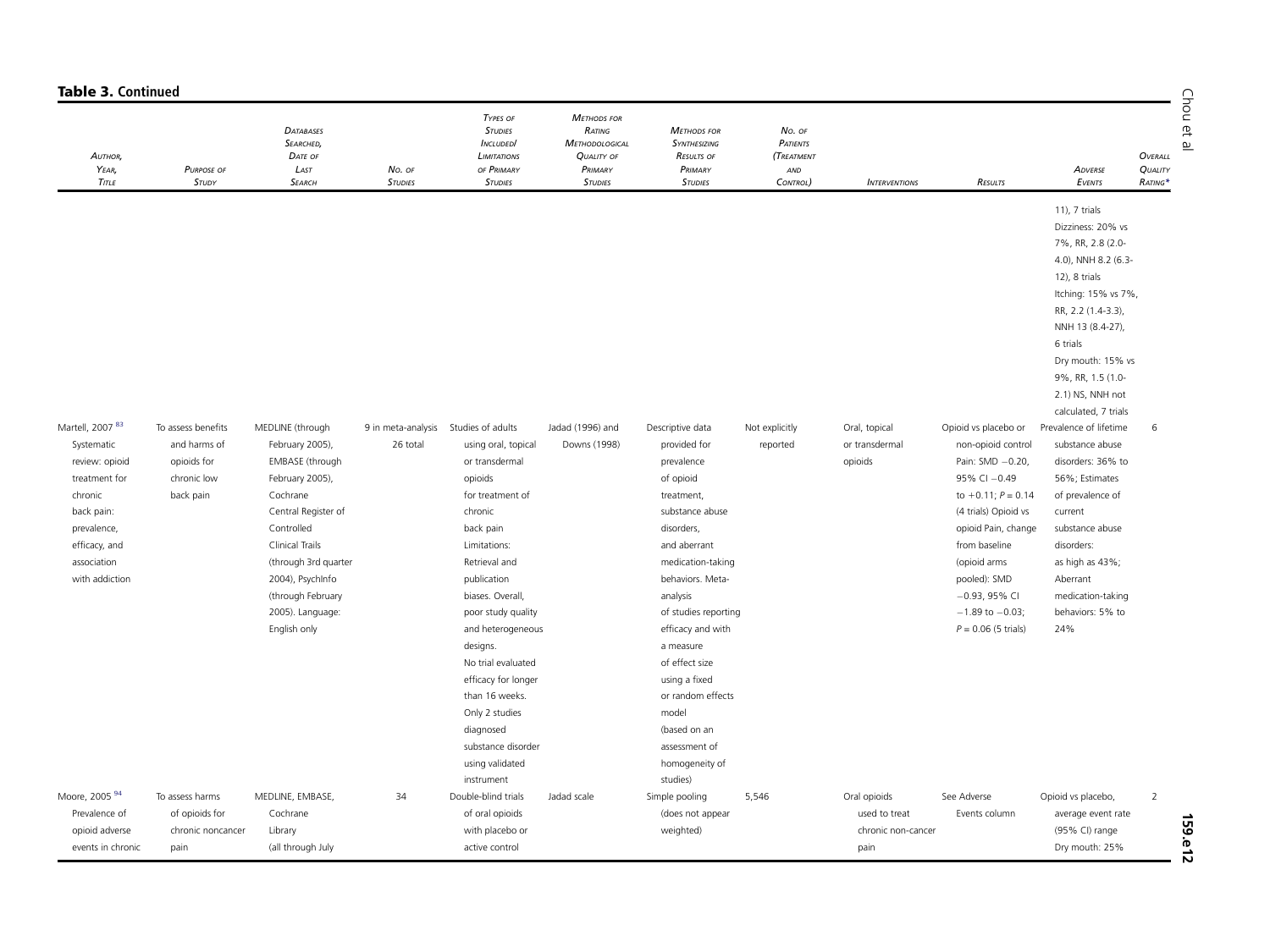| AUTHOR,<br>YEAR,<br>TITLE                                                                                                                                | <b>PURPOSE OF</b><br>STUDY                                                                      | <b>DATABASES</b><br>SEARCHED,<br>DATE OF<br>LAST<br><b>SEARCH</b>                                                                                    | No. of<br><b>STUDIES</b>                         | TYPES OF<br><b>STUDIES</b><br><b>INCLUDED</b><br><b>LIMITATIONS</b><br>OF PRIMARY<br><b>STUDIES</b>                                                                                                                                                                                                                 | <b>METHODS FOR</b><br>RATING<br><b>METHODOLOGICAL</b><br><b>QUALITY OF</b><br>PRIMARY<br><b>STUDIES</b> | <b>METHODS FOR</b><br><b>SYNTHESIZING</b><br><b>RESULTS OF</b><br>PRIMARY<br><b>STUDIES</b> | No. of<br>PATIENTS<br><b>(TREATMENT</b><br>AND<br>CONTROL)                          | <b>INTERVENTIONS</b>                                                                                                                 | RESULTS                                                                                                                                                                                                                                                                                            | ADVERSE<br>EVENTS                                                                                                                                                                                                                                                                                                                                                                                                                                       | OVERALL<br>QUALITY<br>RATING* |
|----------------------------------------------------------------------------------------------------------------------------------------------------------|-------------------------------------------------------------------------------------------------|------------------------------------------------------------------------------------------------------------------------------------------------------|--------------------------------------------------|---------------------------------------------------------------------------------------------------------------------------------------------------------------------------------------------------------------------------------------------------------------------------------------------------------------------|---------------------------------------------------------------------------------------------------------|---------------------------------------------------------------------------------------------|-------------------------------------------------------------------------------------|--------------------------------------------------------------------------------------------------------------------------------------|----------------------------------------------------------------------------------------------------------------------------------------------------------------------------------------------------------------------------------------------------------------------------------------------------|---------------------------------------------------------------------------------------------------------------------------------------------------------------------------------------------------------------------------------------------------------------------------------------------------------------------------------------------------------------------------------------------------------------------------------------------------------|-------------------------------|
| nonmalignant<br>pain: systematic<br>review of<br>randomized<br>trials of oral<br>opioids                                                                 |                                                                                                 | 2004). Language:<br>no language<br>restriction reported                                                                                              |                                                  | comparators used<br>to treat CNC pain<br>with $\geq 0$ patients<br>per arm.<br>Limitations:<br>Trials of short<br>duration<br>(only 2 lasted more<br>than 4 weeks).<br>Methods used to<br>collect AEs varied.<br>Many trials were<br>small. Dose<br>or titration not<br>evaluated<br>as a variable                  |                                                                                                         |                                                                                             |                                                                                     |                                                                                                                                      |                                                                                                                                                                                                                                                                                                    | (21-29) vs 3.2%<br>(0-6.7) Nausea: 21%<br>(20-22) vs. 5.6%<br>$(3.9 - 7.2)$ ;<br>Constipation: 15%<br>(14-16) vs. 5.0%<br>(3.3-6.7); Dizziness:<br>14% (13-15) vs<br>$4.5\%$ (2.9-6.1);<br>Drowsiness or<br>somnolence: 14%<br>(13-15) vs 4.0%<br>(2.3-5.6); Pruritus:<br>13% (11-18) vs.<br>$2.1\%$ (0.6-3.6);<br>Vomiting: 10%<br>(9.3-11) vs 2.4%<br>(1.1-3.8); Average<br>percent of patients<br>experiencing any<br>adverse event<br>(95% CI): 51% |                               |
| Noble, 2008 99<br>Long-term opioid<br>therapy for chronic<br>noncancer pain:<br>A systematic<br>review and<br>meta-analysis<br>of efficacy<br>and safety | To assess benefits<br>and harms of<br>long-term opioid<br>therapy for chronic<br>noncancer pain | EMBASE,<br>PubMed (through<br>August 8, 2006), all<br>Cochrane<br>databases and<br>registries<br>(through Issue 3,<br>2006)<br>Language:<br>English. | groups, 3<br>transdermal<br>treatment<br>groups) | 17 (7 oral treatment Open-label uncontrolled 14-item<br>time-series studies<br>of patients treated<br>with opioids for<br>CNCP for $\geq 6$<br>months<br>Limitations:<br>Low quality<br>trials, high<br>dropout rates.<br>Poor assessment<br>and reporting<br>of adverse events.<br>Lack of control<br>groups. Only | instrument<br>developed<br>by ECRI<br>(available from<br>author)                                        | Meta-analysis<br>using a fixed<br>effects model                                             | total: 3,079 oral:<br>1,504; transdermal:<br>1,391 intrathecal<br>not reported here | Oral or transdermal<br>opioids<br>for treating<br>moderate<br>to severe pain<br>due to nociceptive<br>or neuropathic<br>pain or both | (with 2,042 patients)<br>"specifically<br>mentioned" opioid<br>addiction. 1/2,042<br>was reported as<br>having possibly<br>experienced<br>addiction. Presumed<br>addiction rate $=$<br>0.042% Withdrawal<br>due to insufficient<br>pain relief: oral<br>opioids (6-18<br>months): 13.1%<br>(95%CI, | (49-53) vs 30%<br>$(26-34)$<br>Withdrawal due to<br>adverse events: Oral<br>opioids: 30.4%<br>(95% CI, 19.9%<br>to 43.4%),<br>follow-up time<br>range, 6-18 months<br>Transdermal: 17.6%<br>(95% CI, 6.6% to<br>39.2%), at 12-48<br>months follow-up.<br>Substantial<br>heterogeneity in<br>both oral<br>$(1^2 = 94.9\%)$ and                                                                                                                           | $\overline{7}$                |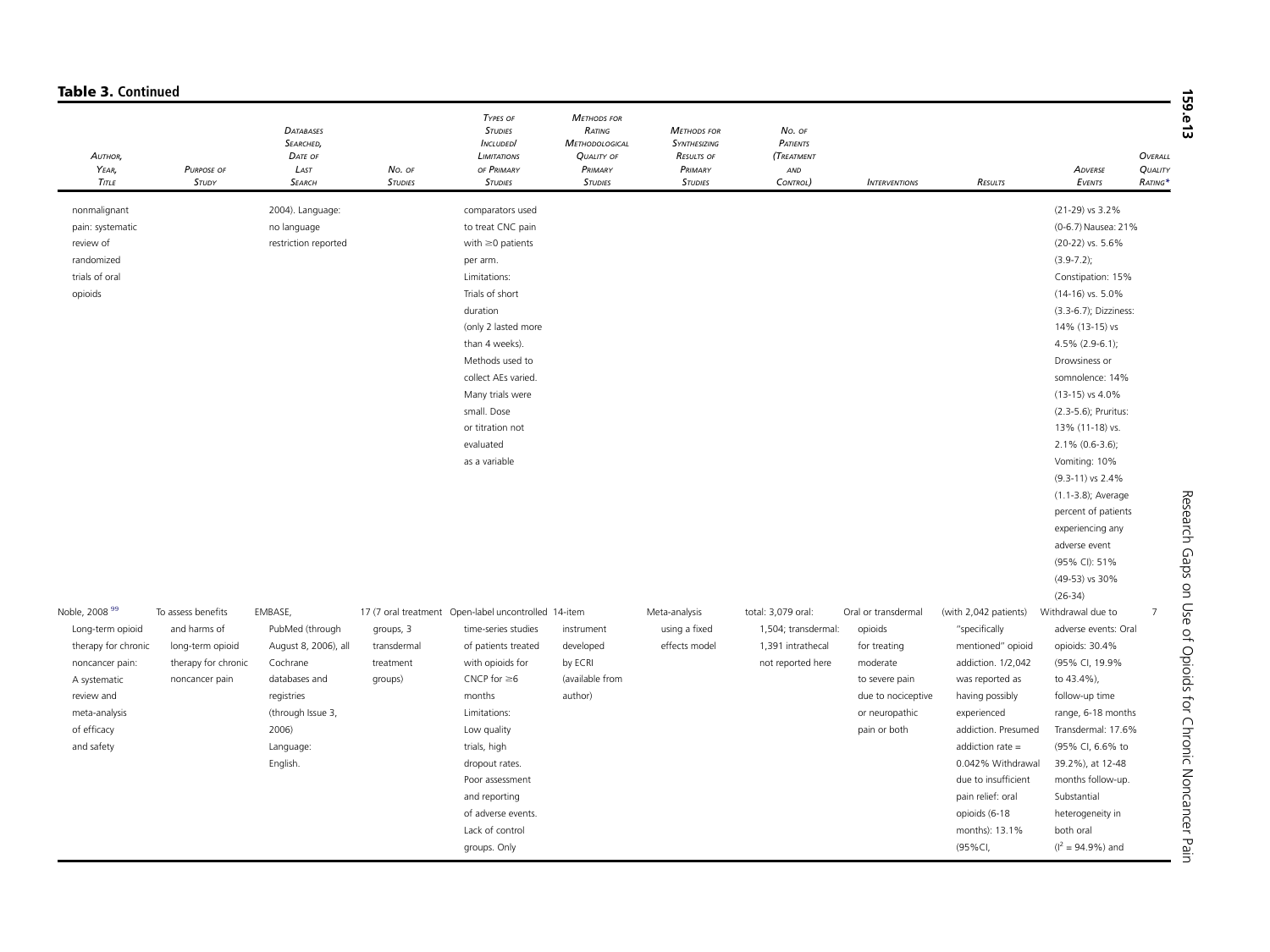| AUTHOR,<br>YEAR,<br>TITLE                                                                                                                                                                                                     | <b>PURPOSE OF</b><br>STUDY                                                            | <b>DATABASES</b><br>SEARCHED,<br>DATE OF<br>LAST<br><b>SEARCH</b>                                                                                                                                                                                                              | No. of<br><b>STUDIES</b> | TYPES OF<br><b>STUDIES</b><br><b>INCLUDEDI</b><br><b>LIMITATIONS</b><br>OF PRIMARY<br><b>STUDIES</b>                                                                                                                                                                                                                                                                   | <b>METHODS FOR</b><br>RATING<br><b>METHODOLOGICAL</b><br><b>QUALITY OF</b><br>PRIMARY<br><b>STUDIES</b>     | <b>METHODS FOR</b><br>SYNTHESIZING<br><b>RESULTS OF</b><br>PRIMARY<br><b>STUDIES</b> | No. of<br>PATIENTS<br>(TREATMENT<br>AND<br>CONTROL) | <b>INTERVENTIONS</b> | RESULTS                                                                                                                                                                                                                                                                                                                                                                                                       | ADVERSE<br>EVENTS                                                                                                                                                                                                                                                                  | OVERALL<br>QUALITY<br>RATING* |
|-------------------------------------------------------------------------------------------------------------------------------------------------------------------------------------------------------------------------------|---------------------------------------------------------------------------------------|--------------------------------------------------------------------------------------------------------------------------------------------------------------------------------------------------------------------------------------------------------------------------------|--------------------------|------------------------------------------------------------------------------------------------------------------------------------------------------------------------------------------------------------------------------------------------------------------------------------------------------------------------------------------------------------------------|-------------------------------------------------------------------------------------------------------------|--------------------------------------------------------------------------------------|-----------------------------------------------------|----------------------|---------------------------------------------------------------------------------------------------------------------------------------------------------------------------------------------------------------------------------------------------------------------------------------------------------------------------------------------------------------------------------------------------------------|------------------------------------------------------------------------------------------------------------------------------------------------------------------------------------------------------------------------------------------------------------------------------------|-------------------------------|
|                                                                                                                                                                                                                               |                                                                                       |                                                                                                                                                                                                                                                                                |                          | 7/17 studies<br>specifically<br>reported opioid<br>addiction                                                                                                                                                                                                                                                                                                           |                                                                                                             |                                                                                      |                                                     |                      | $11.7 - 15.5\%$ ),<br>$I^2 = 91.04\%$ ;<br>Transdermal<br>(12-48 months):<br>5.8% (95%CI,<br>4.2% to 7.9%),<br>$I^2 = 52.2\%$<br>Pain: oral opioids<br>(16-18 months):<br>SMD, 1.99 (95%<br>CI, 1.17-2.80),<br>$I^2 = 86.6\%$<br>transdermal:<br>insufficient data                                                                                                                                            | transdermal trials<br>$(I^2 = 98.2\%)$ Most<br>commonly<br>reported adverse<br>events (data not<br>provided):<br>gastrointestinal<br>(constipation,<br>nausea, dyspepsia),<br>headache, fatigue/<br>lethargy/<br>somnolence,<br>urinary (retention,<br>hesitancy,<br>"disturbance" |                               |
| Sandoval, 2005 <sup>119</sup><br>Oral methadone<br>for chronic<br>noncancer pain:<br>a systematic<br>literature review<br>of reasons for<br>administration,<br>prescription<br>patterns,<br>effectiveness<br>and side effects | To assess benefits<br>and harms of<br>oral methadone<br>for chronic<br>noncancer pain | MEDLINE (through<br>May 2003), EMBASE<br>(through July 2002)<br>Language: English,<br>French, Spanish and<br>Portuguese.<br>Otherwise, other<br>languages only if<br>English abstract had<br>enough information<br>about population,<br>doses, results,<br>and/or side effects | 21                       | Studies of any<br>design in which<br>oral methadone<br>was given for relief<br>of chronic pain of<br>noncancer origin<br>and a pain outcome<br>was reported. 13<br>case reports<br>(31 patients), 7 case<br>series (495 patients),<br>1 RCT (19 patients)<br>Limitations: Only<br>1 trial (cross-over),<br>possibility of<br>publication bias.<br>Study quality uneven | Quality of<br>uncontrolled<br>studies not<br>measured.<br>Jahad scale<br>used for the one<br>trial included | Qualitative,<br>method unclear                                                       | 545                                                 | Oral methadone       | Pain outcomes:<br>methadone<br>(20 mg/d) significant<br>improvement<br>vs placebo<br>(placebo-controlled<br>cross-over trial, 18<br>patients, 20 day<br>duration)<br>"meaningful"<br>in 59% (308)<br>of patients<br>(uncontrolled<br>studies),<br>"nonmeaningful" in<br>40% (212),<br>"unclassifiable" in<br>1% (6) (uncontrolled<br>studies). Starting<br>dose: 0.2-80 mg/d.<br>Maximum dose:<br>20-930 mg/d | 20 uncontrolled<br>studies (225<br>patients) reported<br>adverse events.<br>Nausea and/or<br>vomiting: 23.6%<br>sedation: 18.5%<br>(41), itching and/or<br>rash: 13%<br>constipation: 11.7%                                                                                        | $\overline{2}$                |

Abbreviations: RCT, randomized controlled trial; CI, confidence interval; SMD, standardized mean difference; RR, relative risk; TDF, transdermal fentanyl; SRM, sustained-release morphine; CP, cancer pain; CNCP, chronic non